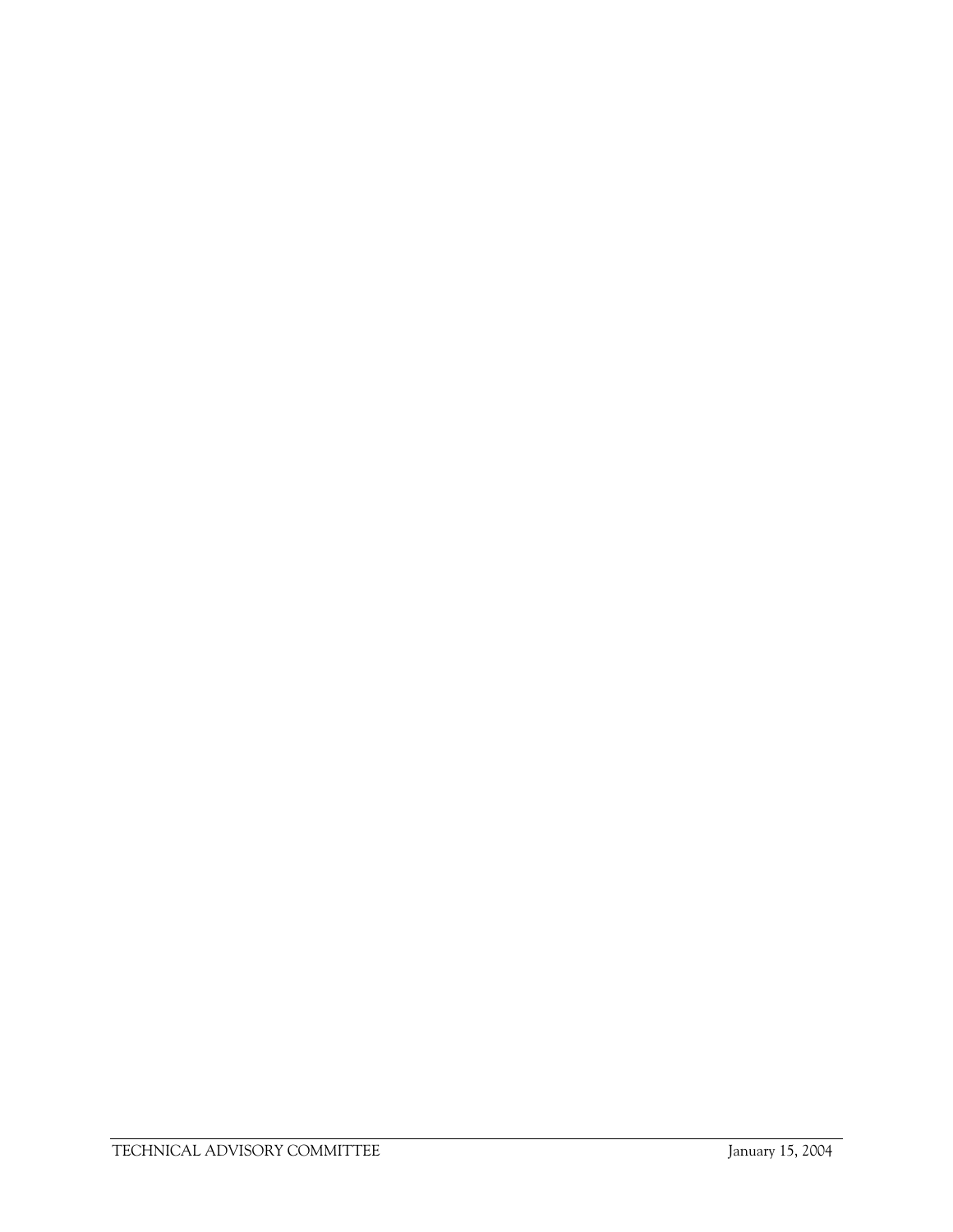## **SECOND ANNUAL REPORT TO THE LEGISLATURE OF THE TECHNICAL ADVISORY COMMITTEE Established by Act 133 of the 2001 Adjourned Session**

#### REGARDING OVERSIGHT AND IMPLEMENTATION OF THE WASTEWATER SYSTEM AND POTABLE WATER SUPPLY RULES

#### **January 15, 2004**

## **TABLE OF CONTENTS**

#### **ITEM PAGE**

| Purpose                                                                 |                                                                    | 1                       |  |  |
|-------------------------------------------------------------------------|--------------------------------------------------------------------|-------------------------|--|--|
| Meetings                                                                |                                                                    |                         |  |  |
|                                                                         | Implementation of the statute and the rules                        |                         |  |  |
|                                                                         | adopted under the statute                                          | 1                       |  |  |
| 1.                                                                      | Hydrogeological Chart                                              | $\overline{2}$          |  |  |
| 2.                                                                      | Licensed Designer Language                                         | $\mathfrak{2}$          |  |  |
| 3.                                                                      | Well Drillers                                                      | $\overline{2}$          |  |  |
| 4.                                                                      | Delegation of State Permitting Process to Municipalities           | $\overline{3}$          |  |  |
| 5.                                                                      | <b>Uniform Statewide Rules</b>                                     | $\mathfrak{Z}$          |  |  |
| 6.                                                                      | <b>Proposed Rule Revisions</b>                                     | $\overline{3}$          |  |  |
| 7.                                                                      | Permit Revocation Due to Lack of Installation Certification        | $\overline{3}$          |  |  |
| 8.                                                                      | Limited Site Conditions Due to Shallow Seasonal High Water         |                         |  |  |
|                                                                         | Table and Low-Permeability Soils                                   | $\mathfrak{Z}$          |  |  |
| 9.                                                                      | Soils Evaluation Course                                            | $\overline{\mathbf{3}}$ |  |  |
| 10.                                                                     | Other Topics Discussed                                             | $\overline{3}$          |  |  |
| 11.                                                                     | Other TAC Initiatives                                              | $\overline{4}$          |  |  |
|                                                                         | Number and type of alternative/innovative systems approved for     |                         |  |  |
|                                                                         | general use, approved for use as a pilot project, and approved for |                         |  |  |
| experimental use                                                        |                                                                    |                         |  |  |
| Functional status of alternative/innovative systems previously approved |                                                                    |                         |  |  |
| 5<br>for use as a pilot project or for experimental use                 |                                                                    |                         |  |  |
| 5<br>Number of permit applications received during the previous year    |                                                                    |                         |  |  |
| 5<br>Number of permits issued during the previous year                  |                                                                    |                         |  |  |
| Number of permit applications denied during the previous year,          |                                                                    |                         |  |  |
| 5<br>including a summary of the basis for denial                        |                                                                    |                         |  |  |
|                                                                         |                                                                    |                         |  |  |

#### **Appendices**

 Appendix A – Meeting Minutes Appendix B – Summary Table of Innovative Technologies Appendix C - Summary Table of Permits Appendix D – Advisory Committee and Subcommittee Members Appendix E - TAC position on H.309 of 2003 session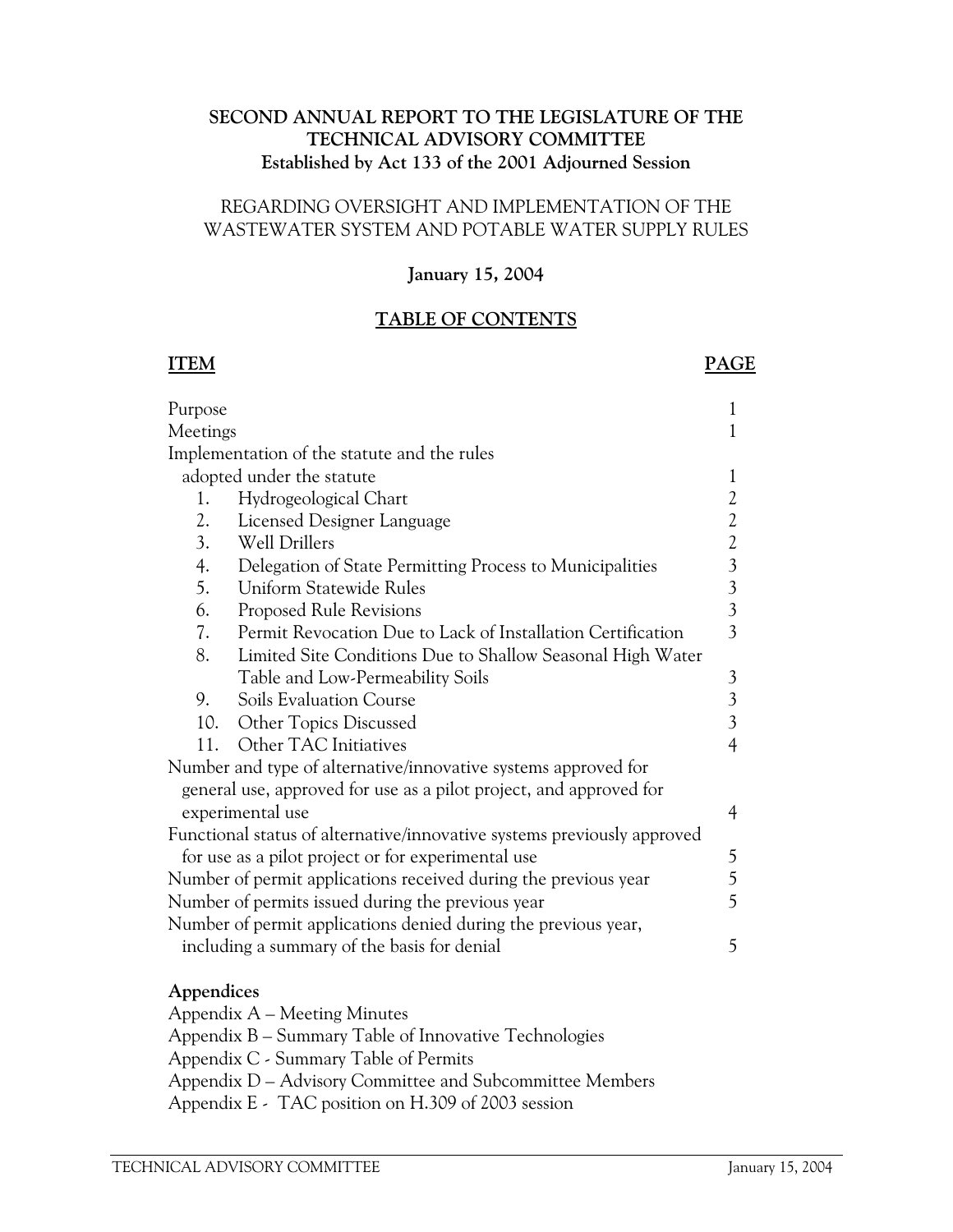**Purpose:** This report on implementation of the Wastewater and Potable Water Supply Rules is the second of five annual reports required by Act 133 of the 2001 Adjourned session.

Section 1978 of 10 V.S.A., as established by the Act, focused on the need for the technical standards to be updated immediately to include new technologies and for revisions to the technical standards to be routinely accomplished in order that the standards remain current with known and proven technologies regarding potable water supplies and wastewater systems. The statute established a Technical Advisory Committee (TAC) to advise the Vermont Agency of Natural Resources (ANR) regarding the technical standards and implementation of Act 133.

The reports will include information on the following topics:

- Implementation of the statute and the rules adopted under the statute,
- Number and type of alternative/innovative systems approved for general use, approved for use as a pilot project, and approved for experimental use,
- Functional status of alternative/innovative systems previously approved for use as a pilot project or for experimental use,
- Number of permit applications received during the previous year,
- Number of permits issued during the previous year,
- Number of permit applications denied during the previous year, including a summary of the basis for denial.

**Meetings:** Fifteen (15) meetings were held by the TAC during 2003, with each meeting approximately 3 hours in duration. Meetings were held on January 7, January 21, February 4, February 18, March 5, March 18, April 4, April 15, May 13, June 17, August 19, September 16, October 14, November 18, and December 9. Meeting attendance ranged from 5 to 13 members, with several guests at each meeting, including Commissioner Wennberg on August 19, and November 18.

Full minutes of each meeting are contained in the Appendix A and can be viewed on line at www.anr.state.vt.us/dec/ww/rules.htm. The website also contains the following:

- On-site Wastewater and Potable Water Supply Rules & Regulations,
- Application Fees & Forms,
- Site Technician Certification Program,
- Technical Advisory Committee and Education and Implementation Committee Information,
- Innovative Systems Approvals,
- Contact Information.

**Implementation of the statute and the rules adopted under the statute:** The TAC agreed that they were both advisory to the ANR and the State Legislature. As such, they believed that the TAC should be chaired by someone other than a member of either of these groups. During the February 4<sup>th</sup> meeting, John Forcier, P.E. was elected Chair of the TAC. The TAC made the following recommendations during the course of their meetings in 2003. Each item is followed by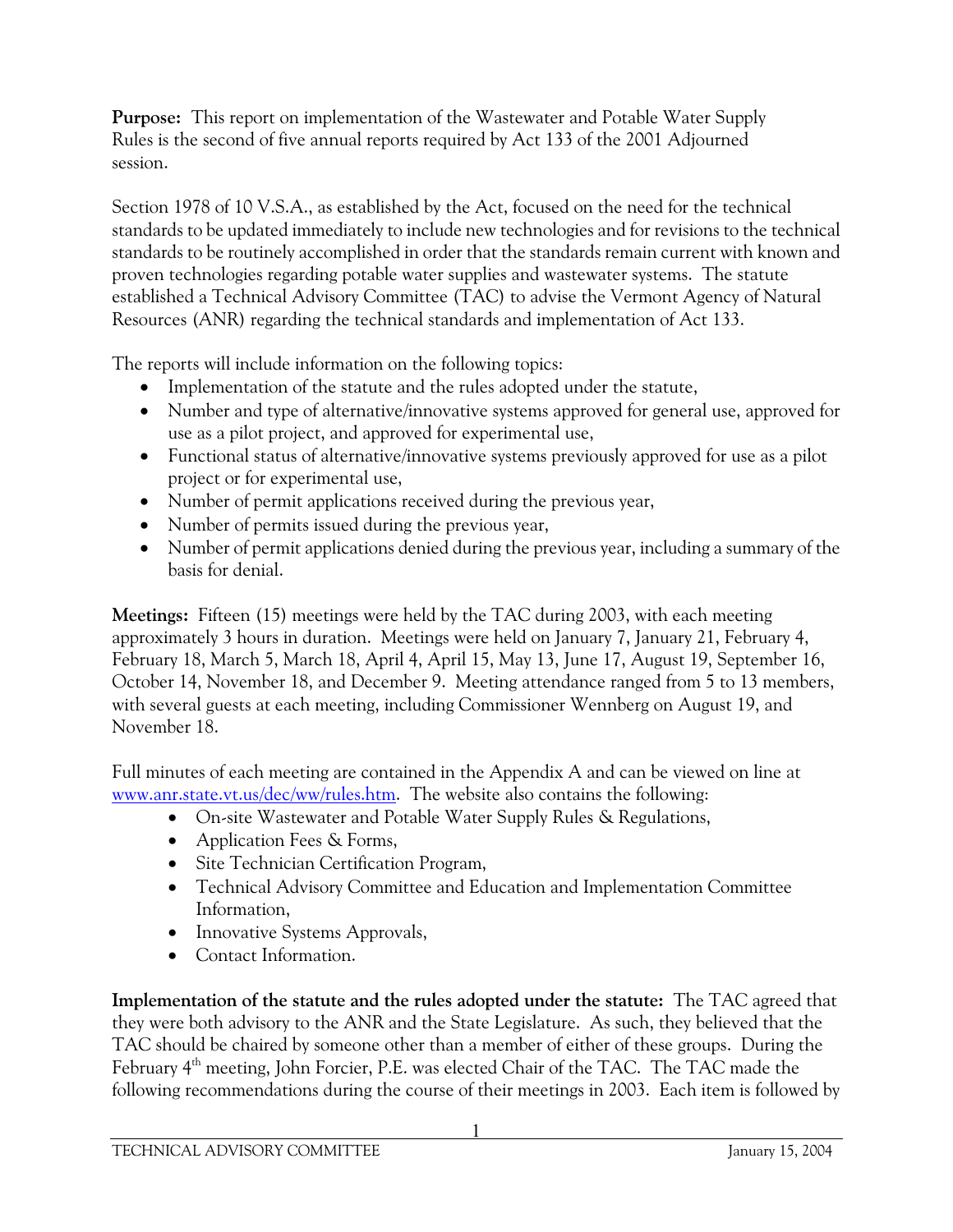the meeting dates during which related discussions were held.

- 1. **Hydrogeological Chart** A Hydrogeological Chart based on the principles of Darcy's Law was developed. The Chart is intended to be a cookbook approach for dealing with soil and slope related issues in calculating the linear loading rate of an on-site wastewater system. The Chart is to be used for mound-type systems less than 1,000 gallons per day (GPD) and other types of systems less than 2,000 GPD. The Chart cannot be used for soils rated "Firm" or greater. The TAC agreed that the Chart should be published as a practice and should not be incorporated into the rules, and that training sessions introducing the Chart should be conducted. Training sessions were held on January 31, February 7 and 10, and March 3. Approximately 180 people attended the training sessions. (01/21/03)
- 2. **Licensed Designer Language** The term "Licensed Designer" will be used uniformly throughout the rules. As it relates to water and wastewater systems up to 1,350 GPD, the TAC agreed to the following requirements for Non-engineers (02/04/03, 03/05/03, 04/01/03, 06/17/03):
	- a. Pumping systems connecting to a gravity sewer can be designed.
	- b. An unlimited length of a building sewer connection to a municipal system can be designed.
	- c. A single pipe waterline connection to a municipal system serving only one building can be designed.
	- d. One well serving 2 or 3 single family residences can be designed.
	- e. Gravity water storage tanks can be designed, when no treatment is involved and it is not part of a public water system.
	- f. A connection to a municipal force main cannot be designed.
	- g. A collection sewer cannot be designed.
	- h. A water line connection to a municipal water system serving more than 1 building or including a fire hydrant cannot be designed.
	- i. Any type of water treatment system cannot be designed.
- 3. **Well Drillers** The following items have been discussed at TAC meetings, but no formal recommendations have been made:
	- a. If soil identification were required of Well Drillers, then there would not be any licensed designer requirements for non-engineers (01/21/03).
	- b. Well Drillers are "installers" and can certify that a well was installed in the proper location (02/18/03).
	- c. Regarding the locating of a well and associated waterline for single family residences, the only issue is the maintaining of required isolation distances (02/18/03).
	- d. Well Drillers are required to take GPS readings of wells after completion (03/05/03).
	- e. A checklist was distributed to document questions related to permits and well site selection (03/18/03).
	- f. A goal should be to provide Well Drillers a basic understanding of soils to assist them in selecting a well site that does not compromise the future replacement of an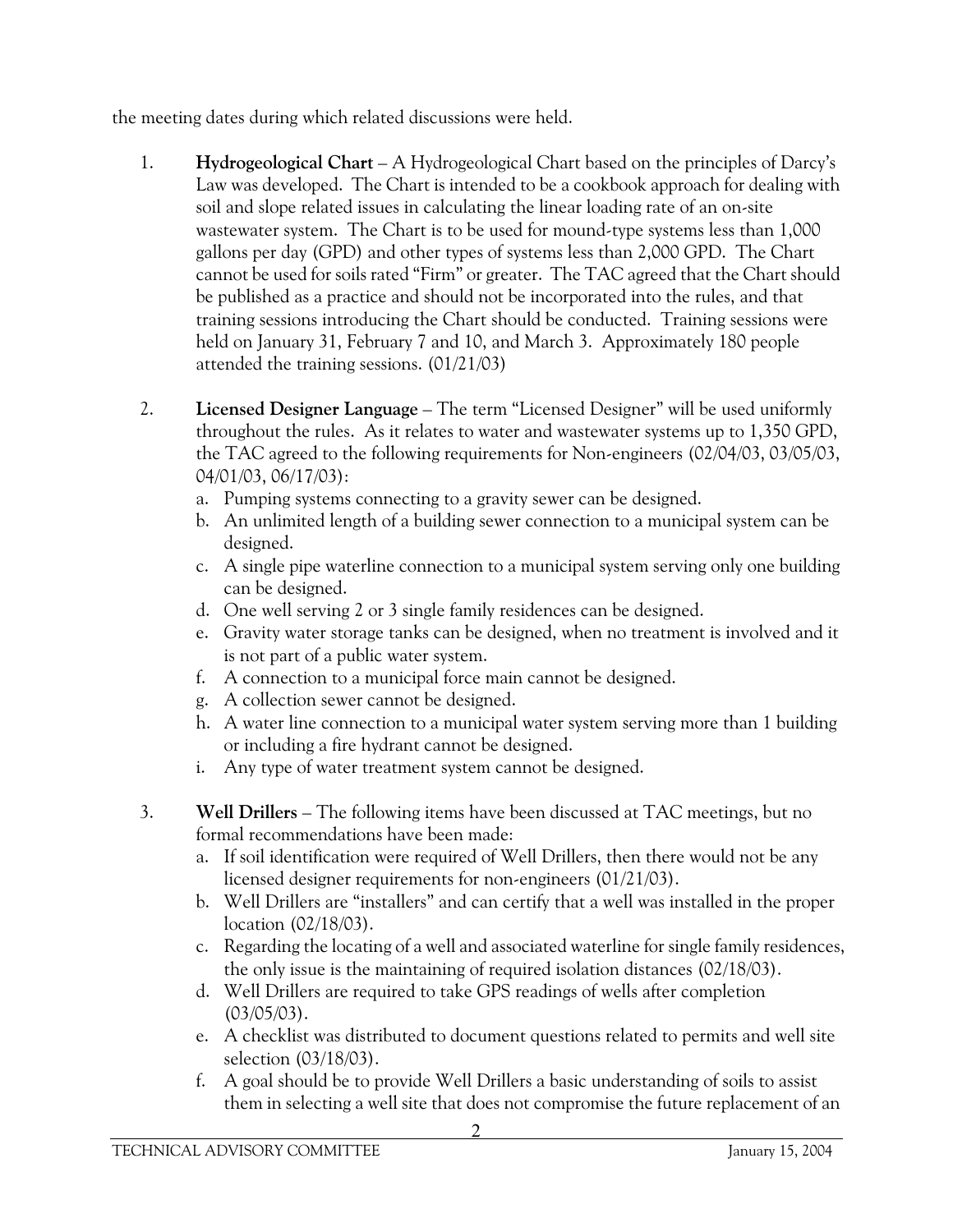on-site wastewater system (04/15/03).

- g. Water quality testing was deferred to a future meeting (05/13/03).
- 4. **Delegation of State Permitting Process to Municipalities:** The TAC discussed the potential conflicts of interest of a firm serving as a reviewer for a Town and then reviewing the design prepared by a member of the firm (03/18/03). The TAC did agree that Town reviewers do not have to have higher qualifications than state reviewers performing the same service (04/15/03).
- 5. **Uniform Statewide Rules:** The TAC agreed that Towns should not be allowed to adopt more stringent rules than the Uniform Statewide Rules (04/15/03).
- 6. **Proposed Rule Revisions:** The TAC agreed that isolation distances of 50 feet and 25 feet should be required for gravity water storage tanks from leachfields and sanitary sewers, respectively (04/15/03). Decisions were deferred on how to separate mound systems from at-grade systems (04/15/03), and pressure distribution requirements (04/15/03).
- 7. **Permit Revocation Due to Lack of Installation Certification:** The TAC agreed with DEC Policy as stated in issued guidance document (see Appendix for document; 08/19/03).
- 8. **Limited Site Conditions Due to Shallow Seasonal High Water Table and Low-Permeability Soils:** The TAC discussed special rules for difficult sites or regions of Vermont with these characteristics, and concluded that it is not appropriate to create special rules for specfic regions of the state, but that the TAC should vigorously pursue additional changes in the regulations that would allow appropriate wastewater disposal in these limited site conditions. The Low-K Shallow-Slope Subcommittee was formed to evaluate possible rule revisions and/or suitable treatment and disposal technologies to address this topic. This subcommittee met twice, and presented its preliminary findings to the TAC. The topic is still under intense discussion and review by the TAC at the end of 2003. (11/18/03, 12/09/03).
- 9. **Soils Evaluation Course:** The TAC supported the training sessions arranged by the American Council of Engineering Companies of Vermont (ACEC/VT) and agreed that a more comprehensive soils training course is needed. ACEC/VT sponsored five training sessions in 2003, that were attended by approximately 100 people. TAC agreed that additional soils evaluation courses should be offered in 2004, and discussed possible course presenters. (06/17/03, 12/09/03)
- 10. **Other Topics Discussed:** The TAC addressed the following topics, but did not make formal recommendations:
	- a. Urged DEC to establish expedited permit issuance for projects with municipal water supply or wastewater connections (08/19/03).
	- b. Urged DEC to aggressively pursue rule revisions currently being considered and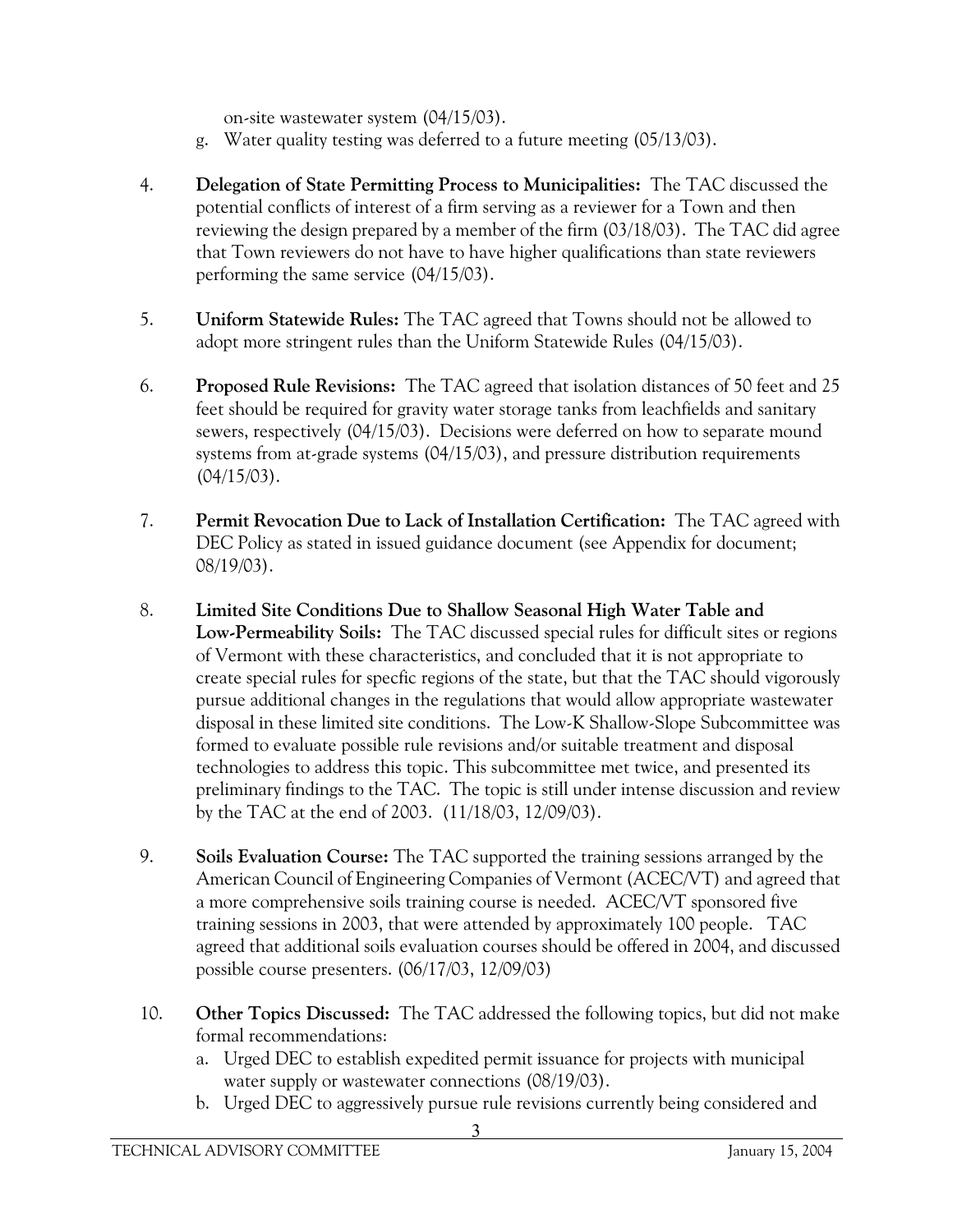provided extensive advice and discussion on numerous elements of rule revisions (08/19/03, 09/16/03, 10/14/03, 11/18/03).

- c. Encouraged scanning of new permits and approved plans, so they can be made available on-line (08/19/03). DEC has committed \$270,000 to scan all existing applications (10/14/03).
- d. Replacement areas for subdivisions of improved lots (09/16/03, 10/14/03).
- e. Best fix for failed systems (10/14/03).
- f. Policies, guidances, procedures and other written documents, that are not currently included in the rules, will be made available to the public. The TAC recommended that these documents be incorporated into the rules. The DEC would like to review the appropriateness of including each of these documents in the rules. (11/18/03, 12/09/03)
- 11. **Other TAC Initiatives:** The TAC agreed to write a letter to Senate and House Natural Resources Committees that they supported the extension in H.309 provided that a licensed designer would be required and that systems were required to meet isolation distance to water supplies. John Forcier, P.E., Marilyn Davis and Roger Thompson testified before the House and Senate Natural Resources Committees to present and discuss the endorsement letter (04/01/03). (See appendix E)

**Number and type of alternative/innovative systems approved for general use, approved for use as a pilot project, and approved for experimental use:** Appendix B includes a summary of innovative/alternative technologies and their current status. The following technologies have been approved for general use in Vermont during 2003:

- Spec AIRR, alternating intermittent recirculating reactor treatment system,
- Bioclere, recirculating fixed film trickling filter treatment system, and
- Puraflo, peat fiber biofilter treatment system.

No applications for general use approval have been denied since the revised Wastewater Disposal Rules went into effect on August 16, 2002.

The following systems have applied for approval for use in Vermont during 2003 and are currently under review:

- Bio-Microbics FAST, a fixed film aerated treatment system,
- ROTORDISK, a rotating biological contactor treatment system, and
- Singulair, a suspended growth extended aeration treatment system.

The DEC has approved the following products which currently meet the minimum standards for use in accordance with the rules during 2002:

- Polylok Effluent Filter PL-122, and
- FRALO SEPTECH polyethylene septic tanks.

The DEC is currently evaluating a request from SeptiTech, Inc. to modify their General Use Approval to include the use of a proprietary seasonal driphose disposal system.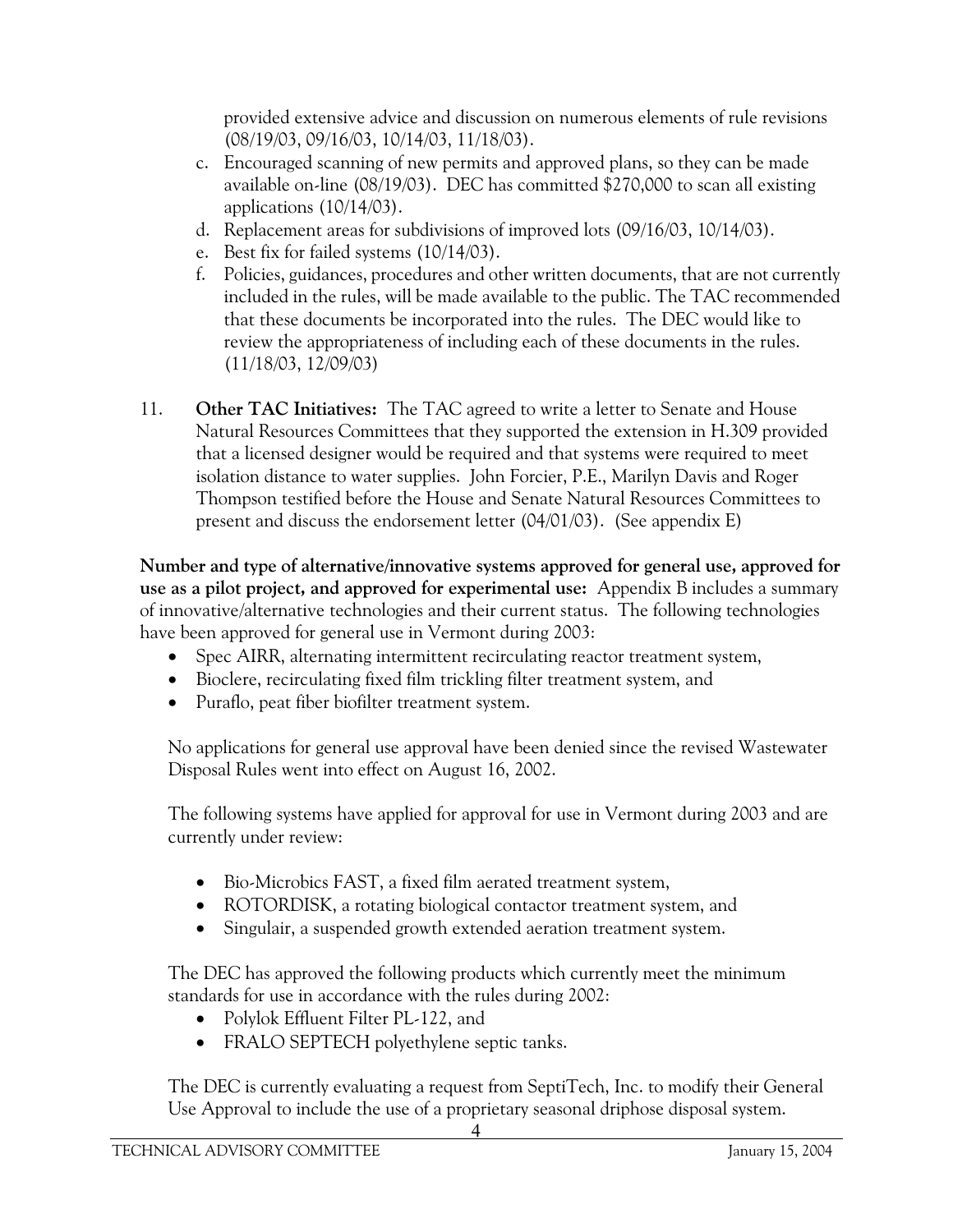Discussions within the DEC and a subcommittee of the TAC, on a possible pilot approval, are on-going. In addition, they are reviewing the redesign of a Living Machine Technology for use at the northbound Sharon, Vermont Rest Area. This system had been previously approved for use at another location and was dismantled after connection to a municipal wastewater system. No general use approval application has been submitted for this technology.

Two technologies which are currently allowed in Vermont, the Presby Enviro-Septic leaching system and the Infiltrator chamber systems, both gravelless disposal systems, have requested approval for an increase in the allowable application rate used to size the disposal area. DEC is investigating the claims made by the manufacturers and the potential health hazards and negative impacts on the environment.

**Functional status of alternative/innovative systems previously approved for use as a pilot project or for experimental use:** No applications were received during 2003 for pilot use or experimental use.

**Number of permit applications received during the previous year:** The number of permit applications received in 2003 is 2,619. The number of permit applications is an 8% decline from those received in 2002.

**Number of permits issued during the previous year:** The number of permits issued during 2003 is 2,712. This number includes the issuing of permits for projects which have been pending for more than one year. The number of permits issued is a 5% decline from those issued in 2002.

**Number of permit applications denied during the previous year, including a summary of the basis for denial:** The number of permit applications denied during 2003 is 43. Ninety-eight percent of the denied permit applications were rejected due to a lack of sufficient information. The number of permit applications denied is a 13% increase from 2002.

**Note:** Appendix C includes a table listing the number of permit applications and permits issued /denied for 2002 and 2003.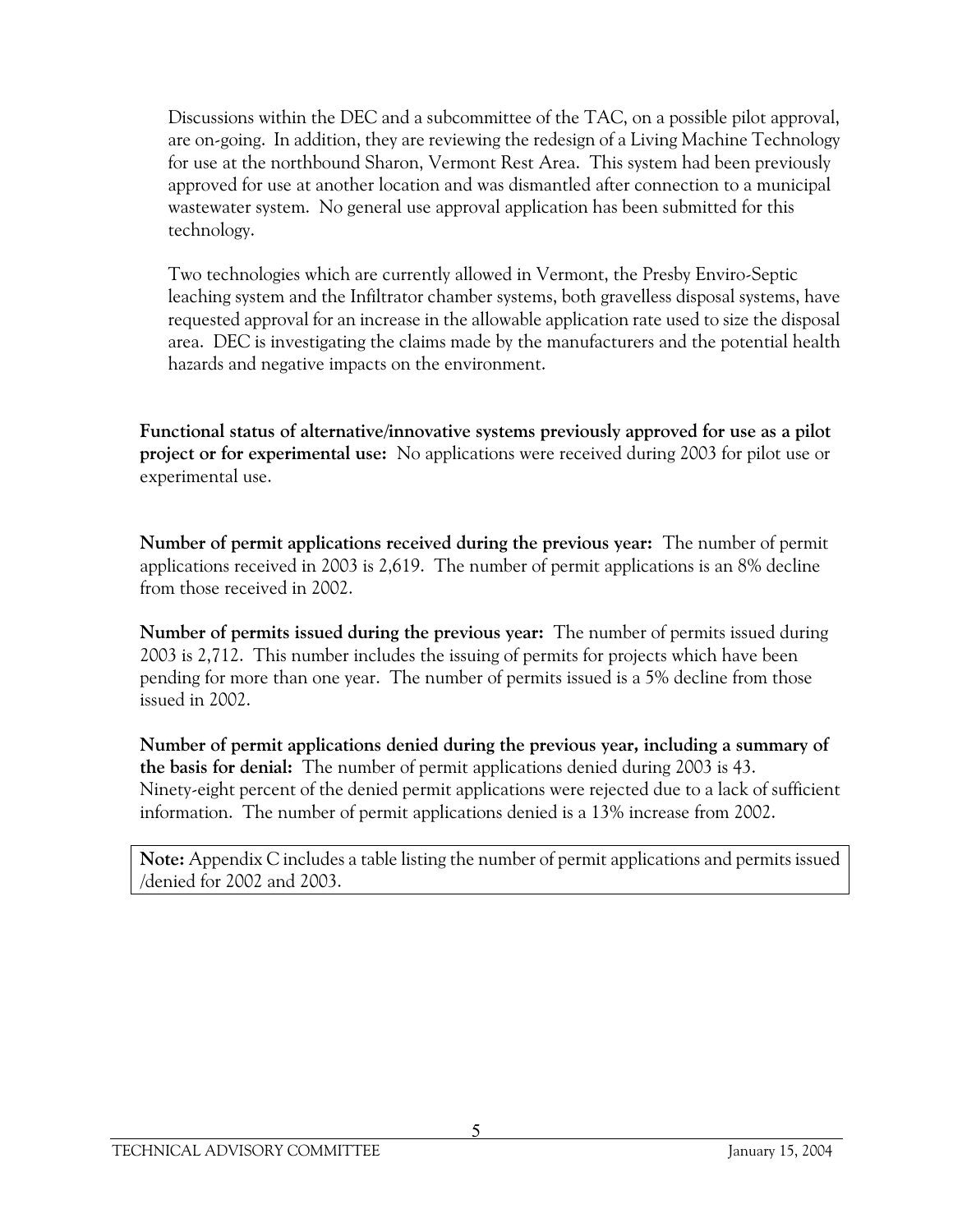## APPROVED MINUTES FOR TECHNICAL ADVISORY COMMITTEE MEETING JANUARY 7, 2003

Members present: Bernie Chenette, Alan Huizenga, Barbara Willis, Dave Cotton, Gail Center, Kimberly Kendall, Jeff Williams, Roger Thompson, Rodney Pingree, John Forcier, Kimberley Crosby

- Members absent: Craig Heindel, Gary Fern, Spencer Harris, Gerry Kittle, Allison Lowry
- Others attending: Frank O'Brien, Marilyn Davis

Next meetings:

Tuesday, January 21, 2003, from 1-4 PM @ Room 100 Stanley Hall Tuesday, February 4, 2003, from 1-4 PM @ Room 100 Stanley Hall Tuesday, February 18, 2003, from 1-4 PM @ Room 100 Stanley Hall Wednesday, March 5, 2002, from 1-4 PM TBA Tuesday, March 18, 2003 from 1-4 PM TBA Tuesday, April 1, 2003 from 1-4 PM TBA

The minutes for the December 17 meeting were approved.

An item for updating the Committee on the results of the Education and Implementation Committee was added to the agenda.

The work on the hydro chart was deferred to next meeting because Allison had a family emergency and had not been able to work with the sub-committee on the chart.

Roger announced that consultant training on the chart and on the rules is proposed for January 31 and February 7. Public informational meetings on the UIC draft rules is set for January 28 and 30 and February 6.

Frank O'Brien reported on a new application for approval of an innovative system by Spec Industries called the AIRR system. The AIRR Wastewater Recovery System is a type of recirculating sand filter which does not comply with all of the standards for recirculating sand filters in the 2002 version of the Environmental Protection Rules. The Department will be sending a letter to Spec Industries within the next few days outlining what additional submittals we would require and explaining the type of approval we would be issuing once we are satisfied that they have met the requirements of the rules. It should be a fairly routine approval.

Aquapoint, Inc. has requested general use approval for the Bioclere system. The Bioclere system is a modified trickling filter with a clarifier and is intended to be installed as part of a sewage disposal system between the septic tank and leach field. This application was delivered on January 8, 2002 and review has not started.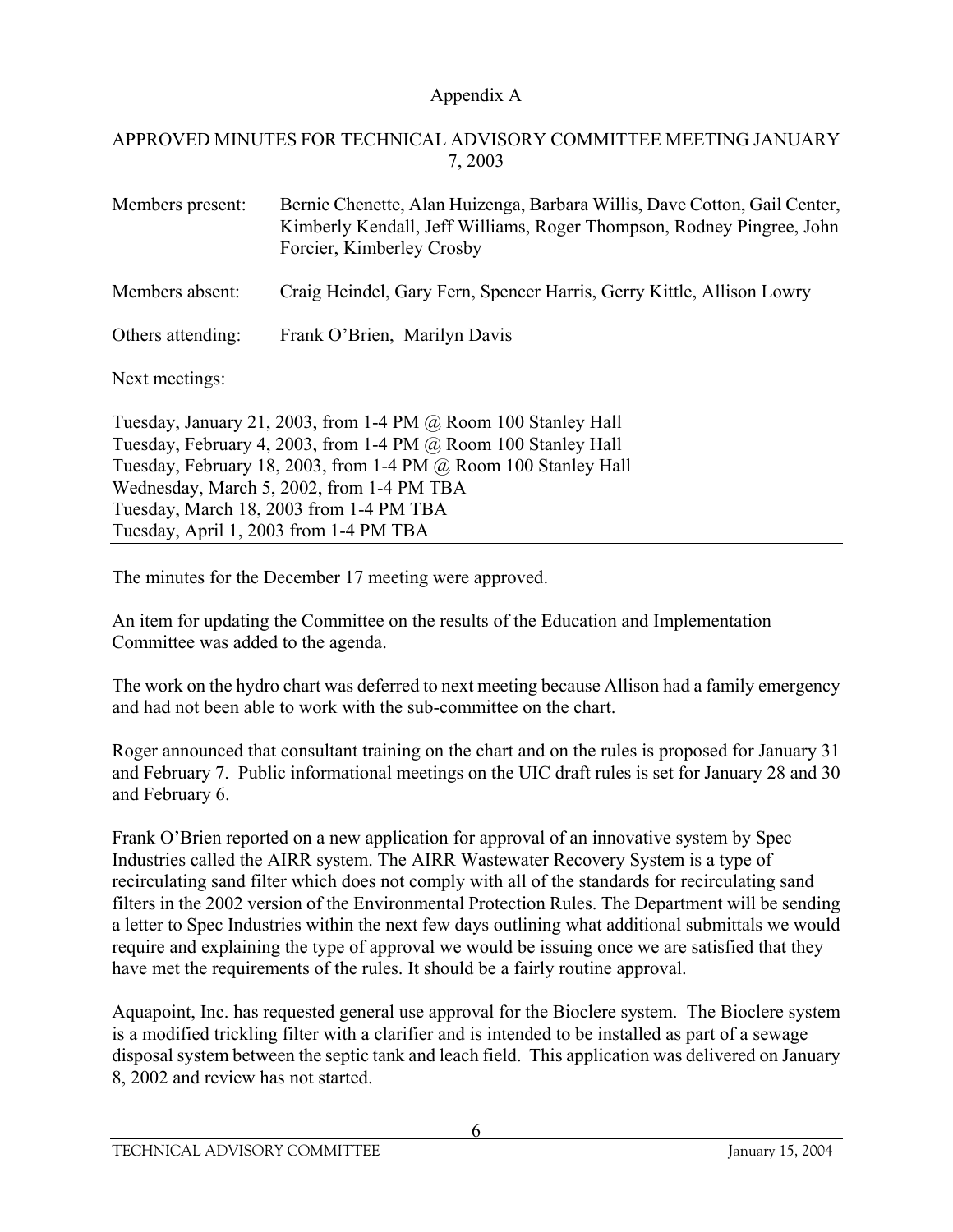The Infiltrator company has asked that the department consider revised loading rates for their chamber systems. This will take research into the effects of long term loading rates with septic tank effluent.

There may be some third party research that can help. David Cotton noted that the testing protocols for various third party testing may vary considerably. For example some testing allows a system to not comply with the effluent limits as much as 30% of the time. Some testing companies do not audit the field performance of systems, etc. The Committee suggested that we develop a checklist that would guide companies to submit the kind of data we need to make a decision.

There was a great deal of discussion about treatment systems for projects with a lot of down time such as vacation homes and schools. Physical filtering may go on for some, others have a biomat that ceases to function properly when flow is interrupted for a few days. Some members feel that there is no concern over treatment except for upsets that interrupt the biological activity. There was a suggestion that larger systems could be required to "seed" the system when interrupted flows resumed, so that treatment activity started very quickly. This is not reasonable for household systems.

Roger mentioned that the system was not the concern it was the groundwater. Many of the complicated treatment systems have poor quality effluent going out. Nitrogen and phosphorus removal are important, especially in other states. Some of those states are finding that there is not enough attention to the operation of these units and are considering not allowing them any more.

David mentioned that some manufacturers are requiring initial three year contracts. Most systems have not been through the warranty period, so we do not know whether the contracts will be renewed.

The Committee was briefed on the completion of the report by the Education and Implementation Committee to the legislature. It is nearly complete and will be sent out next week.

The Committee agreed that Marilyn Davis will draft a brief report as required by statute for the Committee to submit by January 15. Because implementation from passage of the bill to now is discussed in the E&I committee report on implementation The TAC Committee report will simply reference that report and have a brief history of the TAC Committee activities.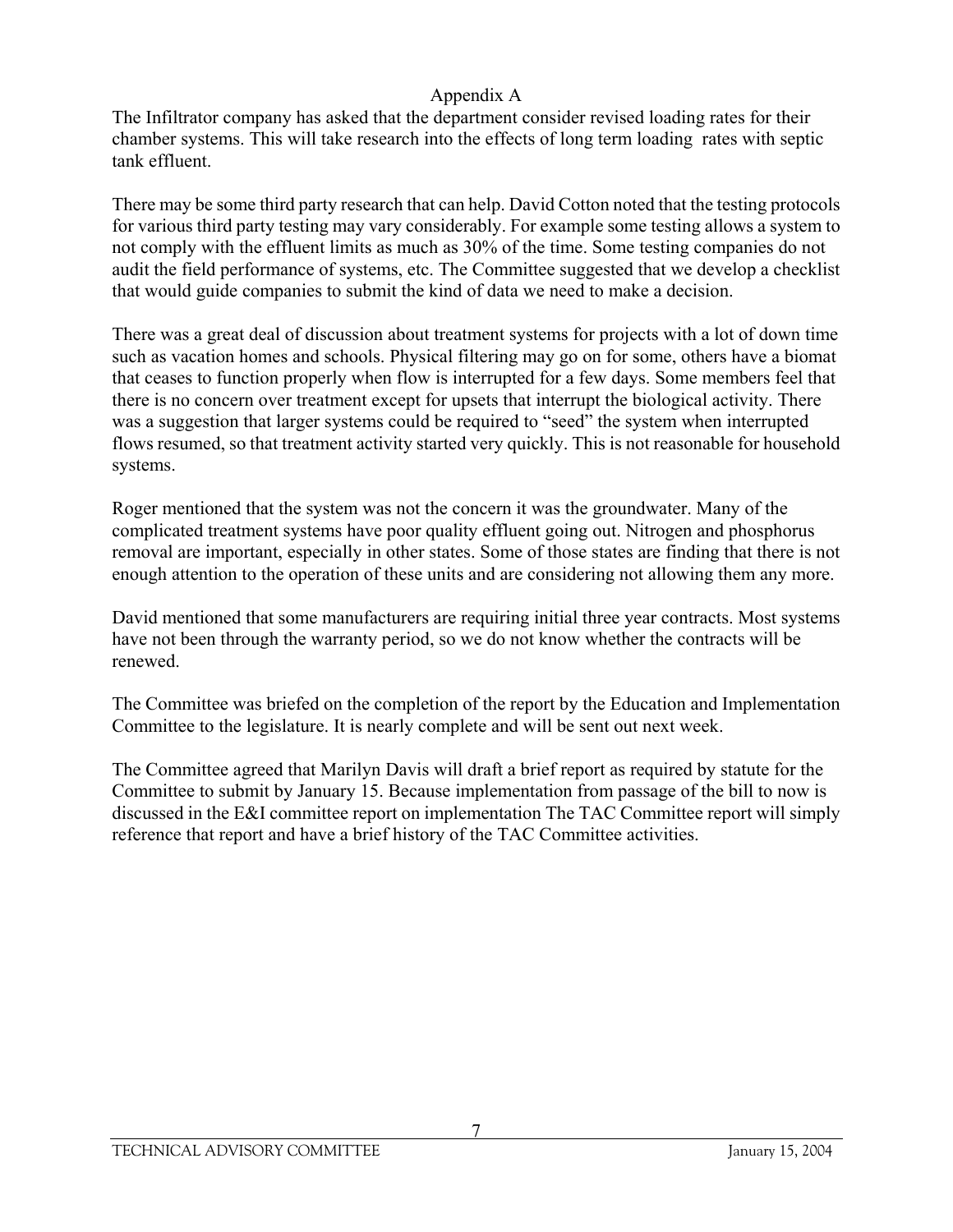#### Appendix A Approved Minutes of the Technical Advisory Committee Meeting January 21, 2003 As Revised on February 4, 2003

| Members present:  | <b>Bernie Chenette</b> | Alan Huizenga        |  |
|-------------------|------------------------|----------------------|--|
|                   | <b>Spencer Harris</b>  | Rodney Pingree       |  |
|                   | <b>Steve Revell</b>    | Dave Cotton          |  |
|                   | Barbara Willis         | Jeff Williams        |  |
|                   | John Forcier           | Phil Dechert         |  |
|                   | Roger Thompson         | <b>Allison Lowry</b> |  |
| Others attending: | Marilyn Davis          | Frank O'Brien        |  |

## **Review of Agenda** –

John Forcier asked that an item called feedback be added to each agenda to ensure that the Committee members can share their impressions of what is happening outside of the committee activity.

#### **Review of Minutes** –

There were no comments or suggested revisions to the minutes of the January 7, 2003 meeting.

#### **Hydro Chart Presentation** –

Dave Cotton presented the work of the hydro subcommittee with the main points being:

- A. The chart is a composite dealing with all of the issues in deciding what the linear loading rate should be. Everything is based on conservative assumptions.
- B. The chart is intended to be a cookbook approach so that an in-depth understanding of hydrogeologic principles is not required to use it.
- C. The chart is based on the hydrogeologic principles expressed in Darcy's Law, but in use all of that is concealed behind the factors in the table. This was intentional because the chart is not intended to make the users into hydrogeologists, rather it is to allow non-hydrogeologists to make some basic design decisions without needing detailed knowledge of the principles involved.
- D. The ranges in the slope portion of the chart were discussed. Because in Darcy's Law an increase from 1% to 2% in slope would double the hydraulic capacity, the question was raised of whether this would result in inaccurate determinations. Dave and other members of the subcommittee said that at very low slopes other factors really control the capacity. For instance, on a site with 1% slope, even a small amount of mounding would

increase the effective slope to 2% and therefore result in the system performing as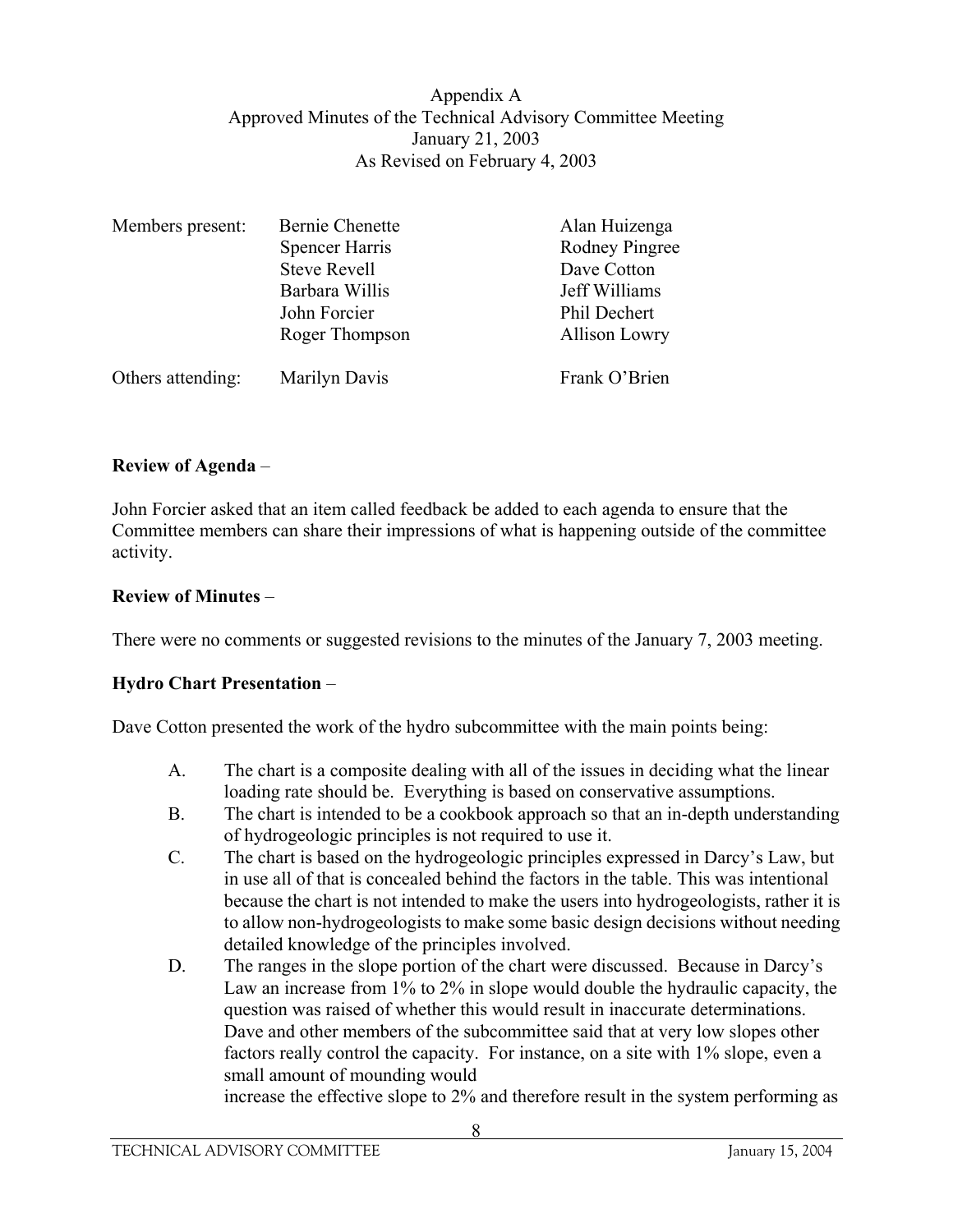designed. The chart is based on using a mid-range slope and the built in conservatism is sufficient. This approach is necessary to make the system cookbook in nature.

- E. This approach is usable for mound systems of less than 1000 GPD and other type systems of less than 2000 GPD.
- F. The chart can not be used on soils with a consistence of firm or greater.
- G. Soil textures will be based on USDA soil triangle based on sand, silt, and clay size particle fractions.

Discussion –

Roger asked about whether a definition of "firm" soil texture could be established? It was decided to refer back to the USDA method. This lead to a conversation about transition to the use of soil analysis in lieu of percolation tests. Roger indicated that this would be topic for the next rule making round and that with the required training (testing?) it would take a couple of years for implementation.

The issue of why the separation to the induced water table is different for septic tank effluent and filtrate effluent systems was raised. Septic tank effluent must maintain 36" to the seasonal water table and to the induced water table. Filtrate systems must maintain 24" to the seasonal water table but only 18" to the induced water table. This issue should be discussed in the future to decide if a standard approach should be used.

Bernie suggested that training should be required prior to use of the chart. Making the soils texture determination is new to some designers and use of the chart depends on an accurate determination. This was discussed and all agreed that training should be done, but because the soils determination will need to be agreed to by the regional office staff and they would also review the use of the chart for each case it was decided that the use of the chart could proceed. It was also noted that training in use of the chart was already scheduled for January 31 and February 7 and 10.

The committee reviewed the assumptions, numbers, and limitations in the chart and agreed they were appropriate. The committee agreed that the chart should be implemented as a practice as soon as possible once some minor wordsmithing is completed.

 Revision to Minutes: There was discussion about incorporating the chart into the rules. The majority opinion of the committee was to publish the chart as a practice and not incorporate it into a future rule revision.

**Draft Licensed Designer Rules** –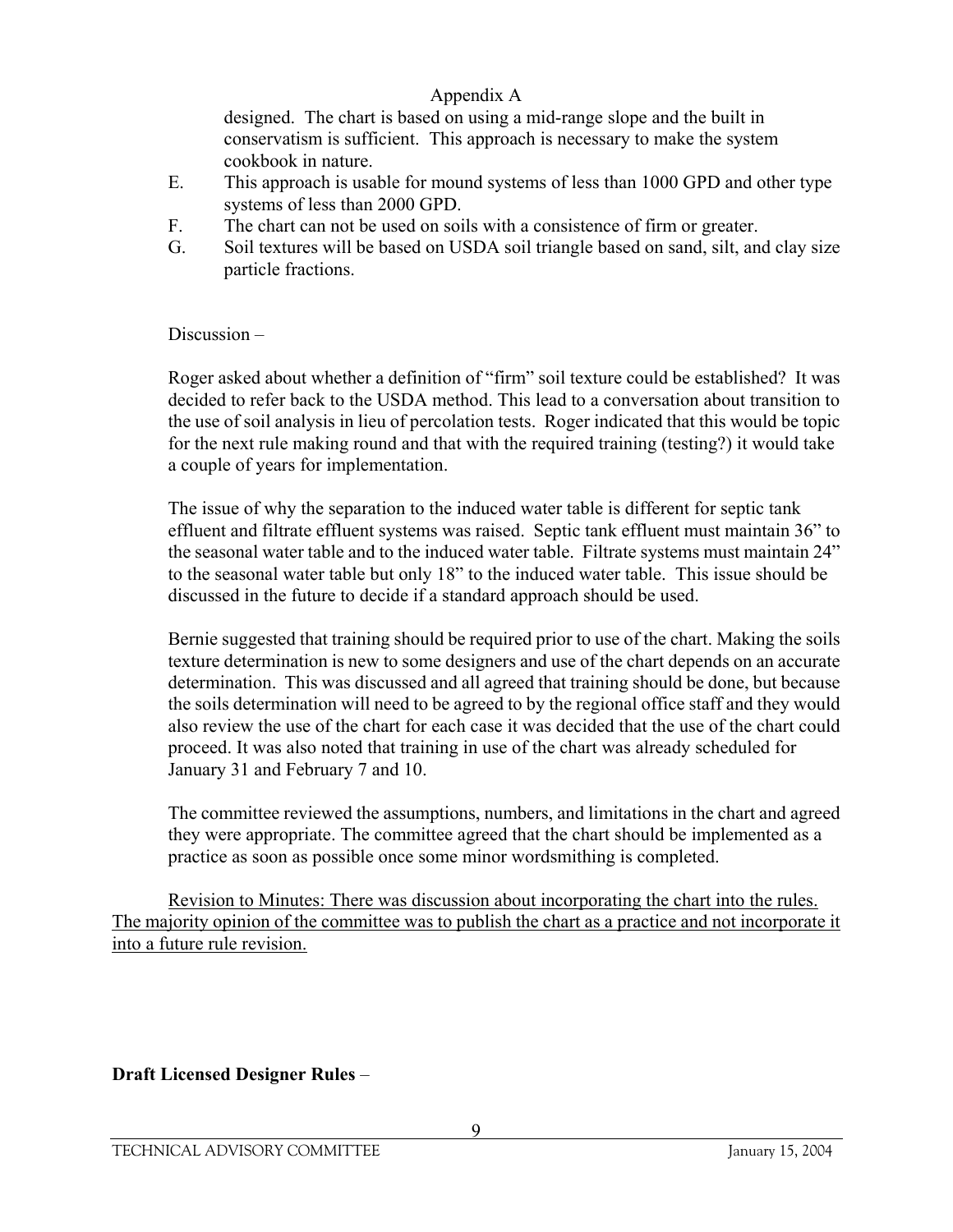Roger presented a draft of the licensed designer rules. The draft was based on the agreements reached by the committee on the issues presented by the subcommittee, which incorporated the new authority included in the recent statutory changes.

# Discussion –

- A. John asked if a strikeout and replacement format could be used to make it easier to follow, which will be done.
- B. John raised concerns about allowing non-engineers to design systems that included advanced treatment. The committee reviewed the discussion that had occurred at the December 2, 2002 meeting. At that time the committee had decided that the general use approval would be tailored to the specific technology. If the technology would meet all of the requirements for general use approval but was complex enough, the general use approval would limit use to designs prepared by engineers. The Agency will review the general use approval with the committee prior to issuing a decision. John remained concerned and asked to see samples of the general use approvals so he could see what type of analysis is required when specifying a particular system.
- C. It may be that continuing education requirements can only be required for designers who are not licensed engineers.
- D. There was a suggestion to revise the language to count the upcoming designers training towards the first proposed two year time period. After further discussion it was decided that it was unnecessary to add the extra training period.
- E. It was agreed that sections  $1-313(e) (2) + (4)$  be removed as they request information that is not used in the licensing determination.
- F. It was agreed to remove the condition that applications be submitted at least three weeks prior to the exam date. This was established to ensure enough time to process the application and let the applicant know they should appear for the test. This will be revised with a provision that also allows the Secretary to accept any application that can be processed in time.
- G. The language will be revised to allow for possible use of an examination approved by the Secretary that is administered by others.
- H. The continuing education language will be modified to be clear that the Secretary may recognize training provided by others.

Roger will revise the language and present it in the strikeout and replace format at the next meeting.

# **Well Driller's Knowledge Checklist** –

The subcommittee gave a short presentation on this topic. The subcommittee met prior to the committee meeting and identified some issues, with the most important being whether a well driller using this concept would need to be able to identify soils. If soil identification were required, there would not be much difference from the licensed designer requirements for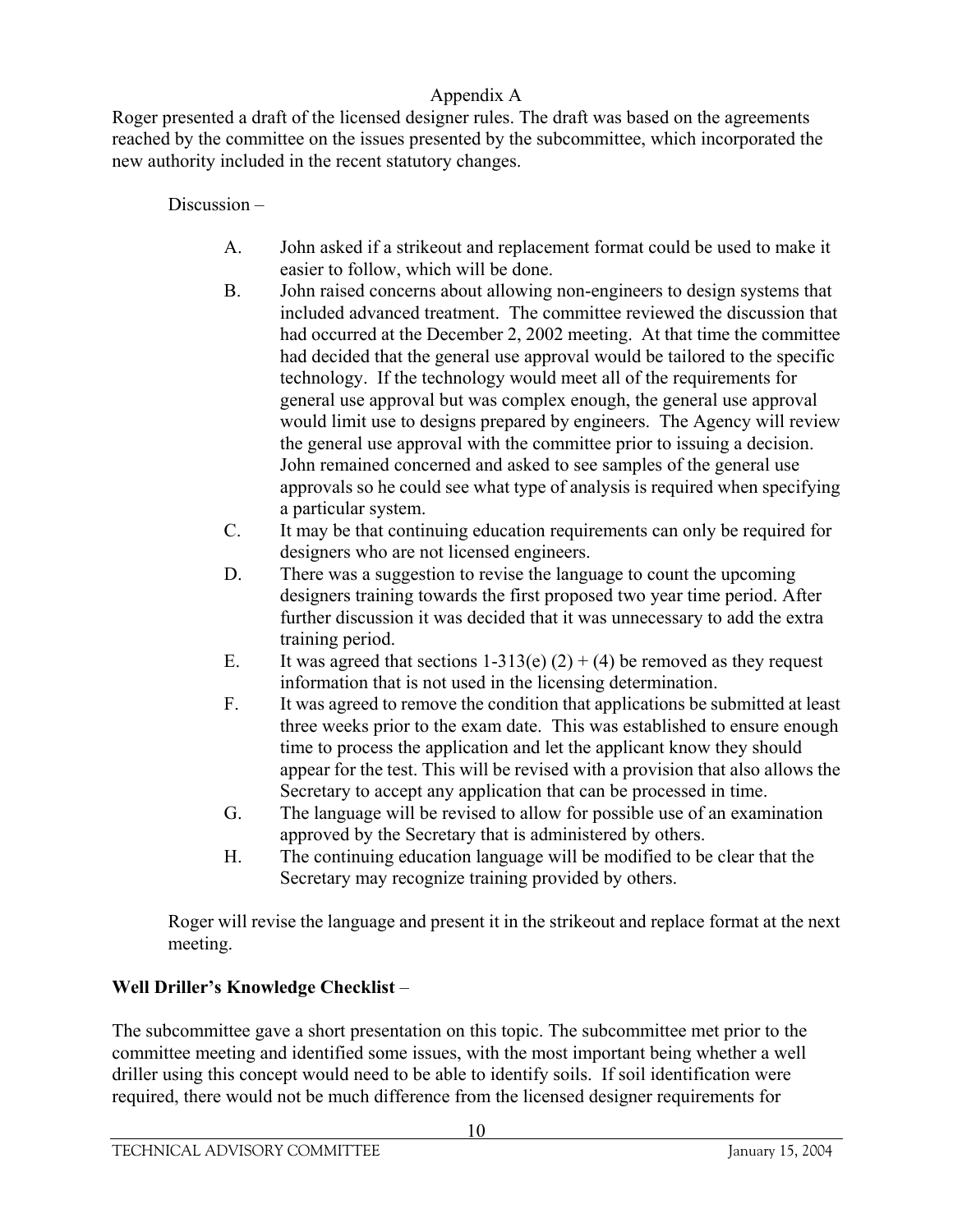non-engineers. Bernie asked if the Agency had made any determination on this. Roger said that Commissioner Recchia had met with the well driller's association and had expressed hope that a limited process could be found that would require little or no soils knowledge. This would be based on dealing with replacement wells for existing single family residences on previously unpermitted lots. New lots, all buildings other than SFR on their own lots, and lots with existing permits are already required to have the wells sited by licensed designers. Roger noted that there is time to resolve any issues and provide any training that might be needed because the portion of the rules that will require permits for the currently unregulated wells does not take effect until July 1, 2007.

## **Feedback** –

- A. The committee asked that copies of the general use approvals be provided.
- B. A comment was received that a designer had been told by a regional office person that staff presence is required for all soil testing when a performance based design is used. Roger said this is not correct and will issue a notice to the regional offices.
- C. A comment was received that a replacement well site was required when using the improved lot subdivision portion of the rules. Roger noted that this was true only if the existing well site was not a complying location and will include this with the notice about site visits.
- D. Two consultants said that while there had been only a few projects completed since the office operations memo had been issued, that a couple of recent projects had been processed more rapidly than in the past.
- E. One consultant noted that there are several projects pending in the Rutland office, where the decisions have been made and in some cases the work has been completed, that need to have the permit issued to complete the process. Roger said that he had been working on this issue and believed there was progress on catching up. This topic will be followed up for the future.

## Subcommittees

Hydrogeology - Allison Lowry, Craig Heindel, Dave Cotton and Steve Revell.

Training subcommittee - John Forcier, Roger Thompson, Allison Lowry, Dave Cotton, Barbara Willis and Marilyn Davis.

Licensed designers - Spencer Harris, Gary Fern, Alan Huizenga for Lance Phelps, and Gerry Kittle.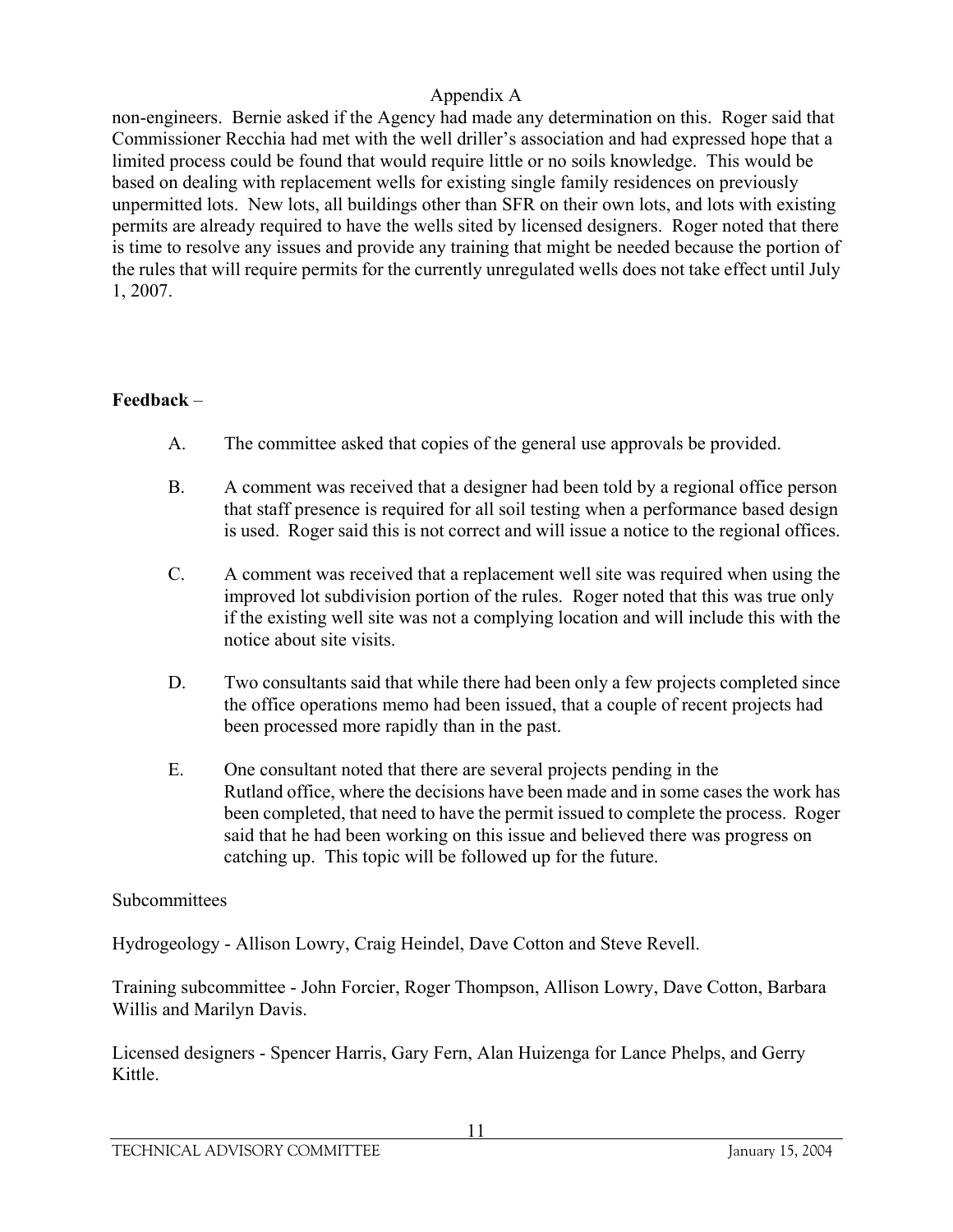Well driller's knowledge checklist-- Jeff Williams, Rodney Pingree, Roger Thompson, Bernie Chenette and Steve Revell.

Interested in the delegation rules-- Spencer Harris, Gerry Kittle, Kimberley Crosby, Phil Dechert, Gary Fern and Alan Huizenga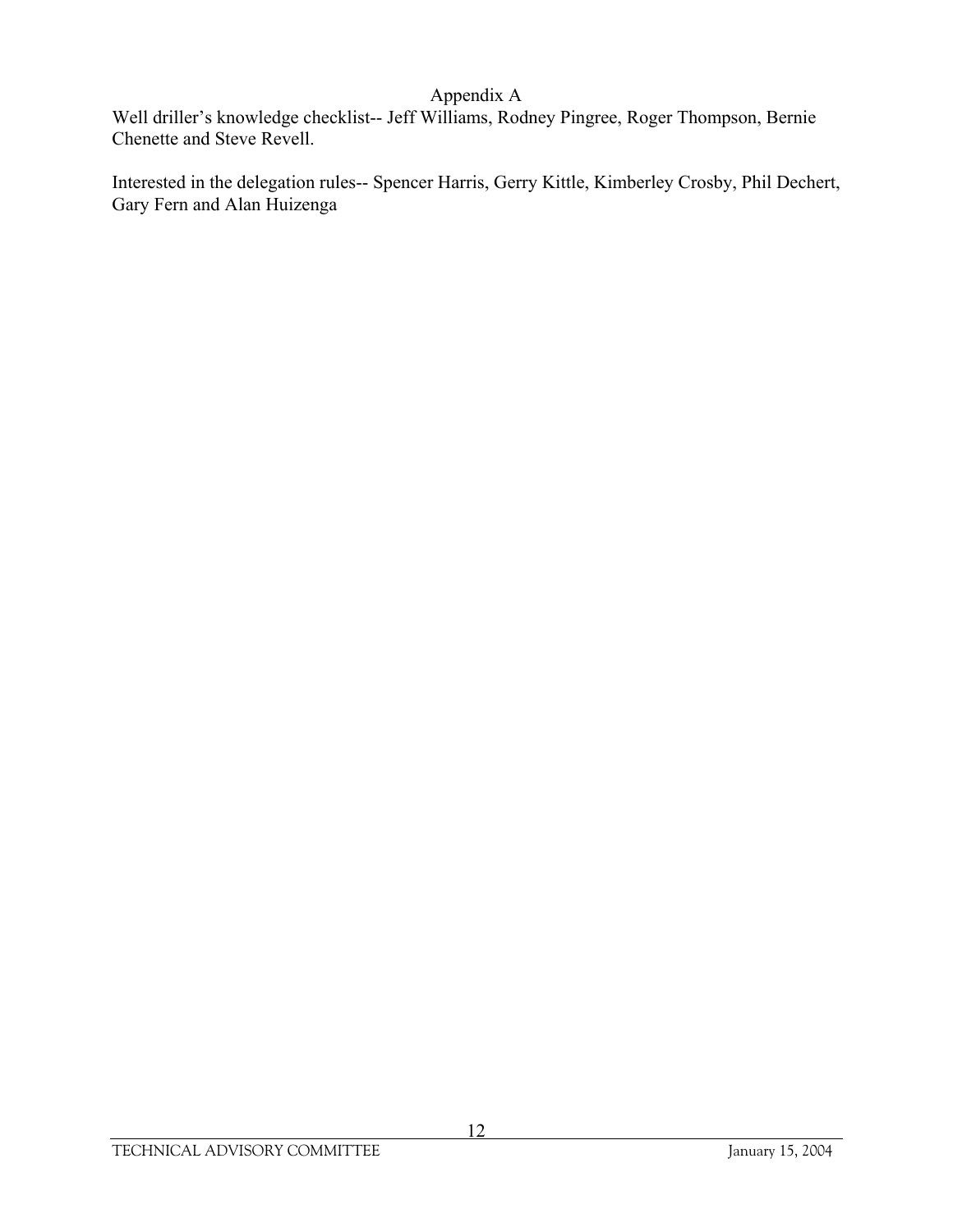## Approved Minutes of the Technical Advisory Committee Meeting February 4, 2003 Revised 2-18-2003

| Members present:    | Gary Fern | John Forcier<br><b>Spencer Harris</b><br><b>Bernie Chenette</b><br>Jeff Williams | Tom Ray<br><b>Allison Lowry</b><br>Alan Huizenga<br>Roger Thompson<br>Craig Heindel                     |
|---------------------|-----------|----------------------------------------------------------------------------------|---------------------------------------------------------------------------------------------------------|
| Others attending:   |           | Marilyn Davis                                                                    | Frank O'Brien                                                                                           |
| Scheduled Meetings: |           |                                                                                  |                                                                                                         |
| February 18, 2003   |           | $1-4$ PM                                                                         | 100 Stanley Hall                                                                                        |
| March 5, 2003       |           | $1-4$ PM<br>Note this is a <b>Wednesday</b> meeting.                             | Mad Tom Room, Osgood Building                                                                           |
| March 18, 2003      |           | $1-4$ PM                                                                         | 100 Stanley Hall                                                                                        |
| April 1, 2003       |           | $1-4$ PM                                                                         | 100 Stanley Hall                                                                                        |
| April 15, 2003      |           | $1-4$ PM                                                                         | Skylight Conference Room                                                                                |
| April 29, 2003      |           | $1-4$ PM                                                                         | Secretary's Con. Rm., Osgood Building<br>Note we are trying to relocate to a better room for this date. |

#### **New Attendee –**

The committee welcomed Tom Ray who is sitting in for Gerry Kittle for a few meetings.

#### **Review of Agenda –**

The agenda was reviewed and accepted.

## **Review of Minutes** –

The minutes of the January 21, 2003 meeting were reviewed. John asked if the minutes should reflect that the committee authorized the publication of the chart and that the chart should be included in the rules in the future. This was discussed and members recalled that previous discussion had resulted in a majority opinion that the chart should be published as a practice and not included in the rules. This lead to a discussion of the role of the committee and it was decided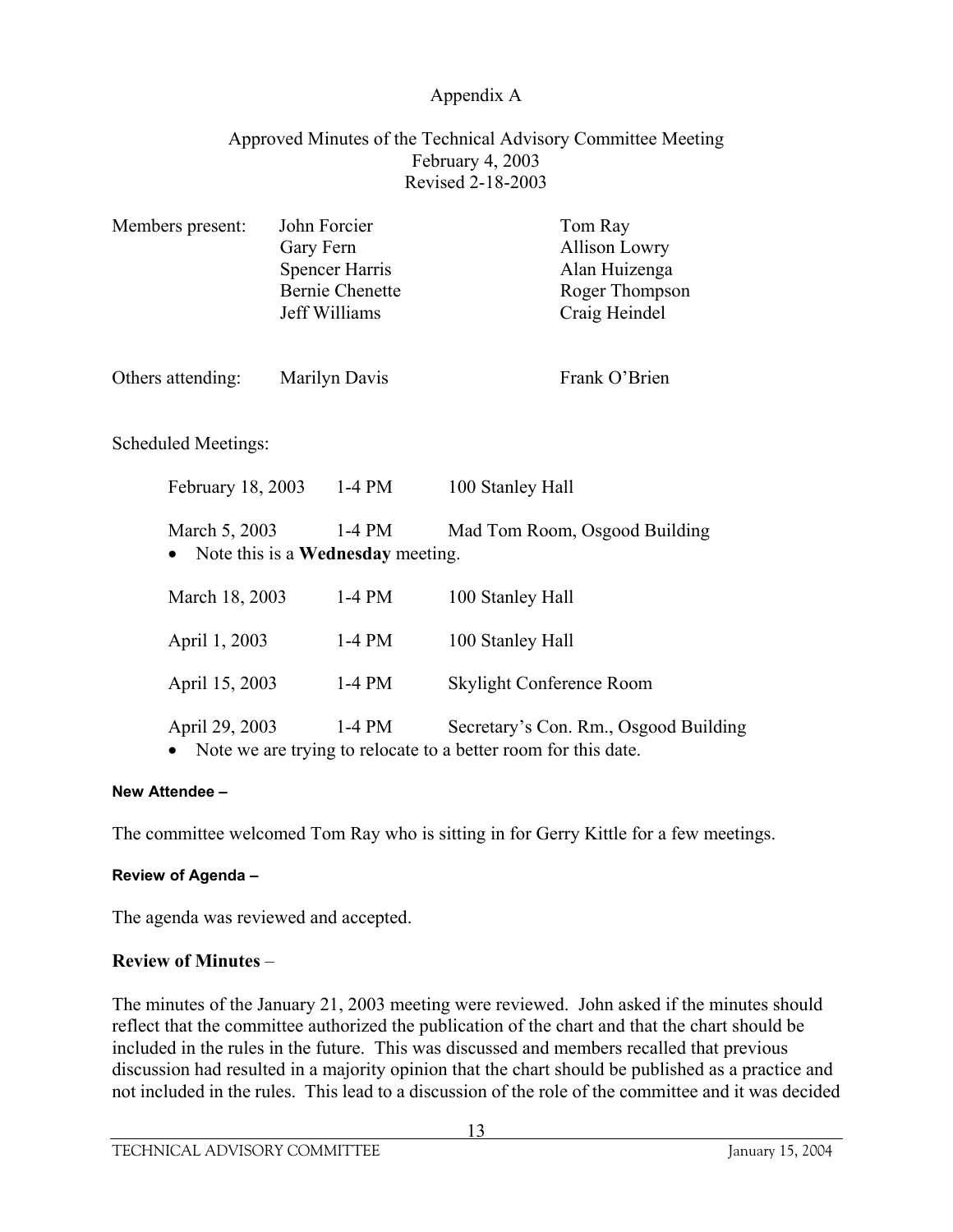to make this the next topic of discussion. It was agreed to accept the minutes with the addition of a note that the chart would be published as a practice and not included in the rules.

## **Role of the Committee-**

There was extensive discussion of the role the committee should have versus how it was currently functioning. John said that this committee seemed to be quite different than the Implementation and Education Committee he chaired that had recently completed its work. John said that he believed this committee was charged with some oversight and direction functions related to implementing the statute and rules. Bernie said that he feels the committee is different and advisory in nature based on the statutory language. Craig agreed that the committee is advisory. Gary also agreed that the committee is advisory but thought that the Agency needs support of the committee. John noted that his discussions and attendance at the legislature caused him to believe that there was intent that the committee have some part in directing the implementation of the rules. Roger reviewed the past operations of advisory committees as being forums to discuss issues that are relevant to future rule changes. Past committees have discussed many issues and reached consensus or majority opinions on several important topics. The Agency believes that the most effective way to proceed is to discuss issues until there is a position that the Agency and at least a majority of the committee can support. Marilyn reviewed the statutory language for the two committees and noted that there are some significant differences. The statute creates an advisory committee related to the rules section of the statute. The statute separately directs the TAC to provide a report that would talk about what has happened in implementing the rules, how many systems of various types, and how those systems are performing and would presumably make any observations or recommendations for future action. While the majority of the committee members agreed that the advisory function is related to the rules, several members also felt that it was important that the committee report required by the statute be prepared and supported by committee members who are not Agency employees because it would carry more weight with legislators if it was seen as independent from the Agency. In order to implement this, it was decided there should be a chair for the committee, who would be elected each year, and John was elected to serve for the coming year. A subcommittee will be selected to do the first draft of the next annual report due January 15, 2004. Craig and Gary indicated they would like to participate in writing the report. The subcommittee will be established at the next meeting. Roger will continue to prepare an agenda, write the minutes, and facilitate the meetings.

# **Legislative Briefing**-

John gave a short summary of his presentation of the I+E Committee report to the House and Senate Natural Resources Committees. John handed out a copy of the outline he used for the presentations. The four main topics in the I+E report were, A. the quick ending of the buildout period, B. the first in time effects of permits on neighboring lots, C. effects on a town's grand list, and D. towns choosing to not allow use of reduced site conditions by not updating their sewage rules. John noted that the Senate committee had several questions related to the implementation and status of innovative systems but that there had been no time for discussion of specifics. Roger discussed the possible options related to dealing with the quick closing of the buildout period, which include an unconditional extension, a conditional extension, or no change. Roger noted that John had provided one possible option for a conditional extension to the Senate committee based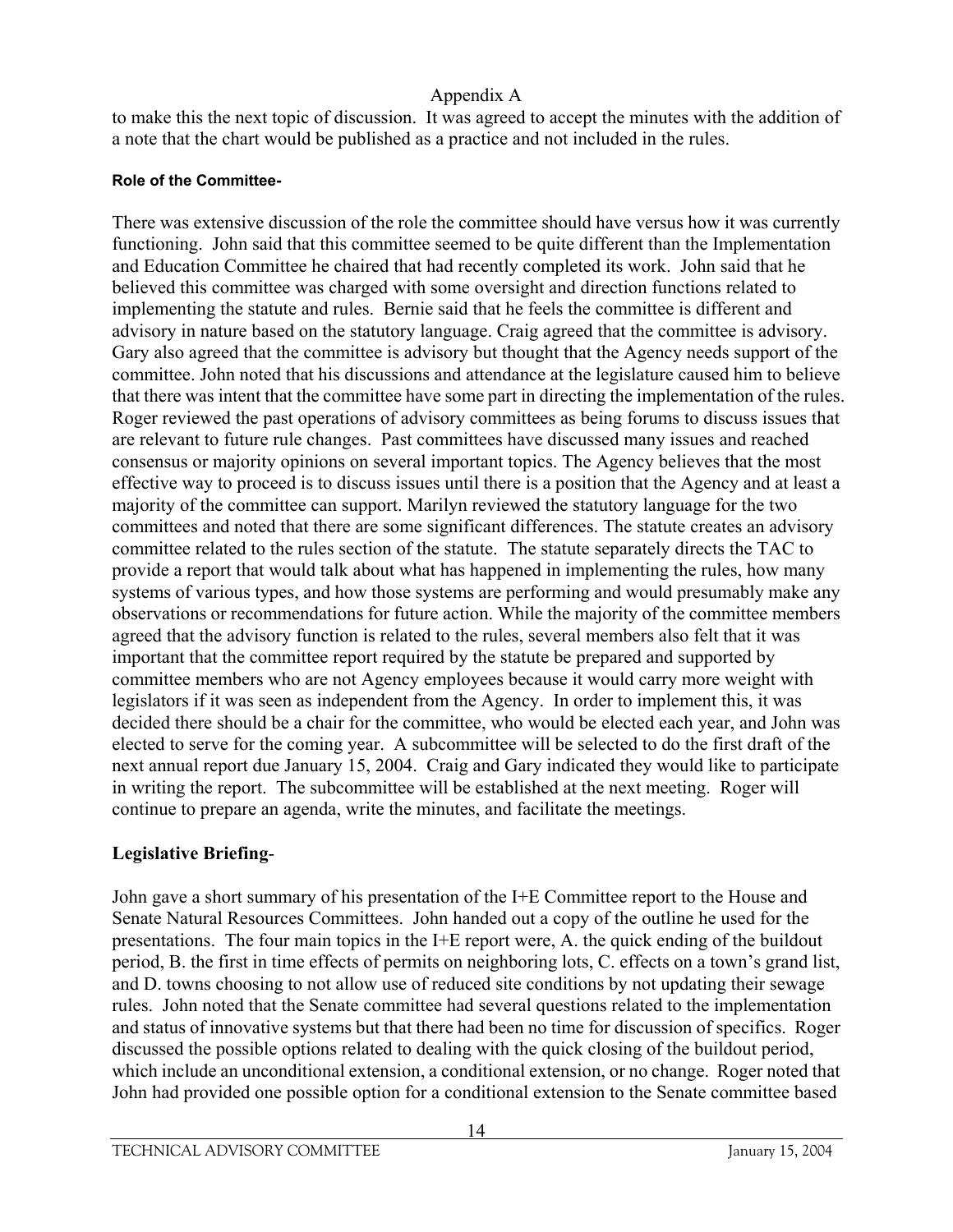on using a "best fix" system such as could be approved under the variance provisions in the rules.

Tom asked about innovative systems, including incinerating toilets. Roger noted that incinerating toilets are ok under the rules, and probably not a problem with the Air Quality Division, but are very energy intensive. The Agency would be unlikely to approve any house based only on use of incinerating technology for the whole house without soils that would allow for complying systems based on conventional toilet facilities.

Spencer asked how many towns have updated their sewage ordinance. Roger indicated that only a few had completed the process but that a few more were working on it. Roger also noted that an updated model ordinance is in the works, which will need review by Anne Whiteley.

# **Review of Hydro Chart -**

Allison reviewed the changes that had been made to the chart since the last meeting, which included some wording changes and some updated examples. Some of these changes were based on committee discussion at the previous meeting and some were made after using the chart in a presentation to licensed designers on January  $31<sup>st</sup>$ . Craig had attended the designer's meeting and said that people seemed to accept the chart as being useful. Roger noted that a couple of people had to be reminded that the chart did not make them hydrogeologists. John asked if the term "firm" needed to be defined. No one had a specific reference for this term though USDA must have some definition and description of how to make the determination.

# **Licensed Designer Rules -**

Roger reviewed the updated draft which was prepared in the strikeout and underline format used in rulemaking. There were several editing comments related to section  $\S 1-313$  (c)(2). The demonstration of ability section will be rewritten. The term, licensed designer, will be used uniformly. Gary asked about whether non-engineers could design connections to municipal systems. Roger said the drafted language would allow for this. Gary said that he did not agree with that position and the committee then recognized that this issue had not been specifically addressed. It was decided to send this back to the subcommittee for a review to be followed by discussion at the committee. John asked if the rules should define when installers can do the inspection certifications and it was agreed that it should be defined.

# **Review of General Use Permits** -

At a previous committee meeting the existing general use permits were discussed and it was decided to review these so people would be familiar with the structure of the permits and how they deal with oversight and maintenance issues. Roger reviewed two general use permits and one pilot approval that had been issued for a slaughterhouse. John asked about whether a checklist had been prepared for use in submitting and reviewing applications seeking approval under the innovative system portion of the rules. Roger said it had not been done yet but was on Frank's list of to do items.

# **Underground Injection Control Rules** –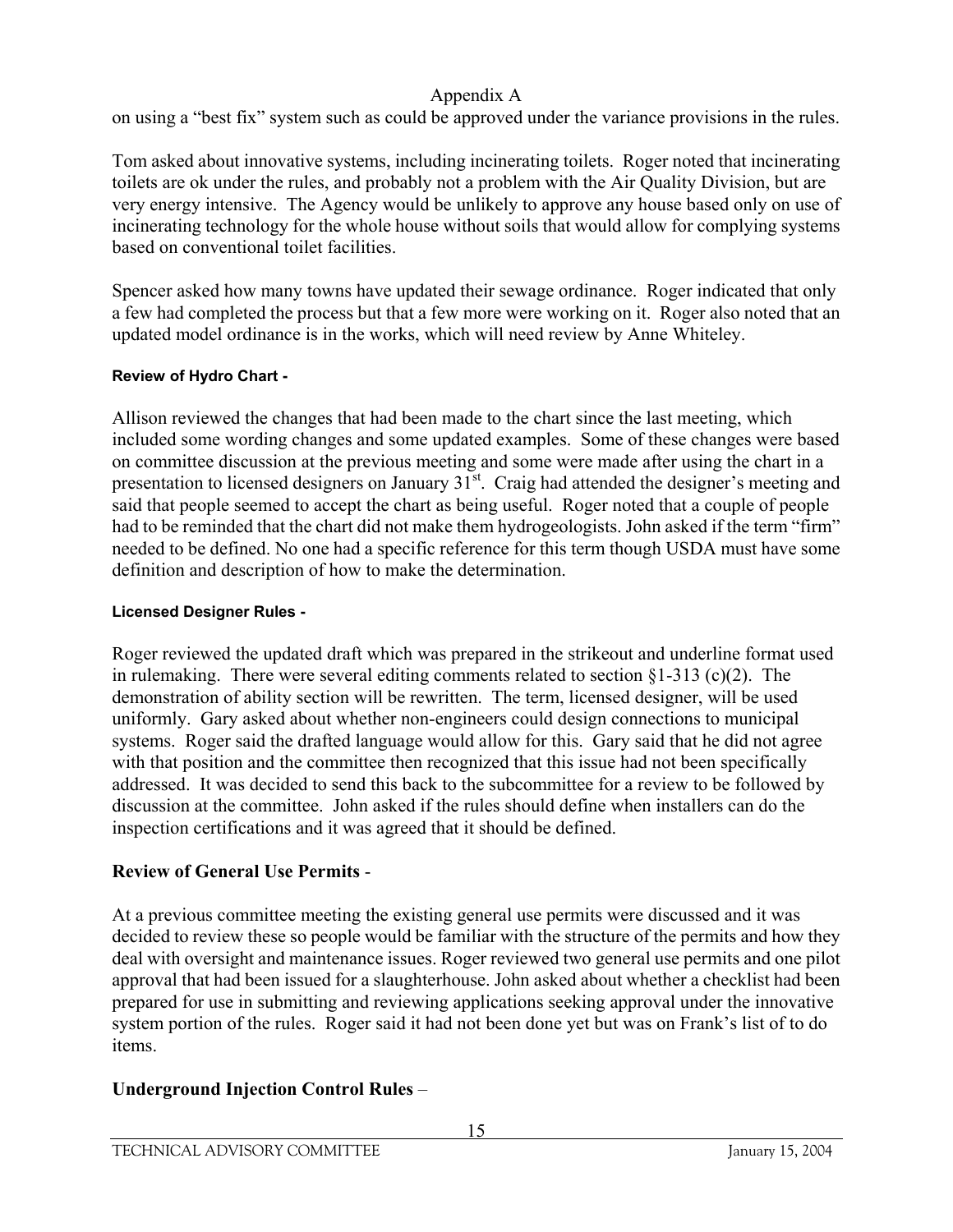Allison did a brief review of the rule making process that is under way. She noted that two evening hearing information meetings had been held January  $28<sup>th</sup>$  and  $30<sup>th</sup>$ , with one more planned for February  $6<sup>th</sup>$ . Allison provided the handout she has used at the hearings.

#### **Feedback –**

Gary discussed a project he had done recently in Bristol. When Gary started the subdivision process in late summer he believed that there was one improved lot and one vacant lot. The soils in the area are good so he did not arrange for state staff to witness the test pits. After completing the application later in the year he found that there were two improved lots and had to find an additional replacement area. He talked to the Rutland office about looking at soils for the second lot and was told that he needed to also dig two holes to verify the soils for the first lot. The pits were only done recently and the soils were frozen which added a lot of time and expense. Gary said he did not expect to have to dig pits for the first house in any case but went along when the staff told him they wanted them dug. Roger said that the office operations memo did not support asking for test pits to be redug unless there was clear evidence that they were incorrect and that he would check into this case and see what had happened.

Gary also noted that Roger's comment at the designer's training session that 95% of all of the work would be done by site techs had caused e-mails to start circulating from some engineers and was not helpful. Roger explained that his comment was based on the fact that most projects are less than 1350 GPD which is proposed for the new limit on what non-engineers might do and was not a thought that non-engineers would actually end up doing all of the work.

## **Subcommittees**

Hydrogeology - Allison Lowry, Craig Heindel, Dave Cotton and Steve Revell.

Training subcommittee - John Forcier, Roger Thompson, Allison Lowry, Dave Cotton, Barbara Willis and Marilyn Davis.

Licensed designers - Spencer Harris, Gary Fern, Alan Huizenga for Lance Phelps, and Gerry Kittle.

Well driller's knowledge checklist-- Jeff Williams, Rodney Pingree, Roger Thompson, Bernie Chenette and Steve Revell.

Interested in the delegation rules-- Spencer Harris, Gerry Kittle, Kimberley Crosby, Phil Dechert, Gary Fern and Alan Huizenga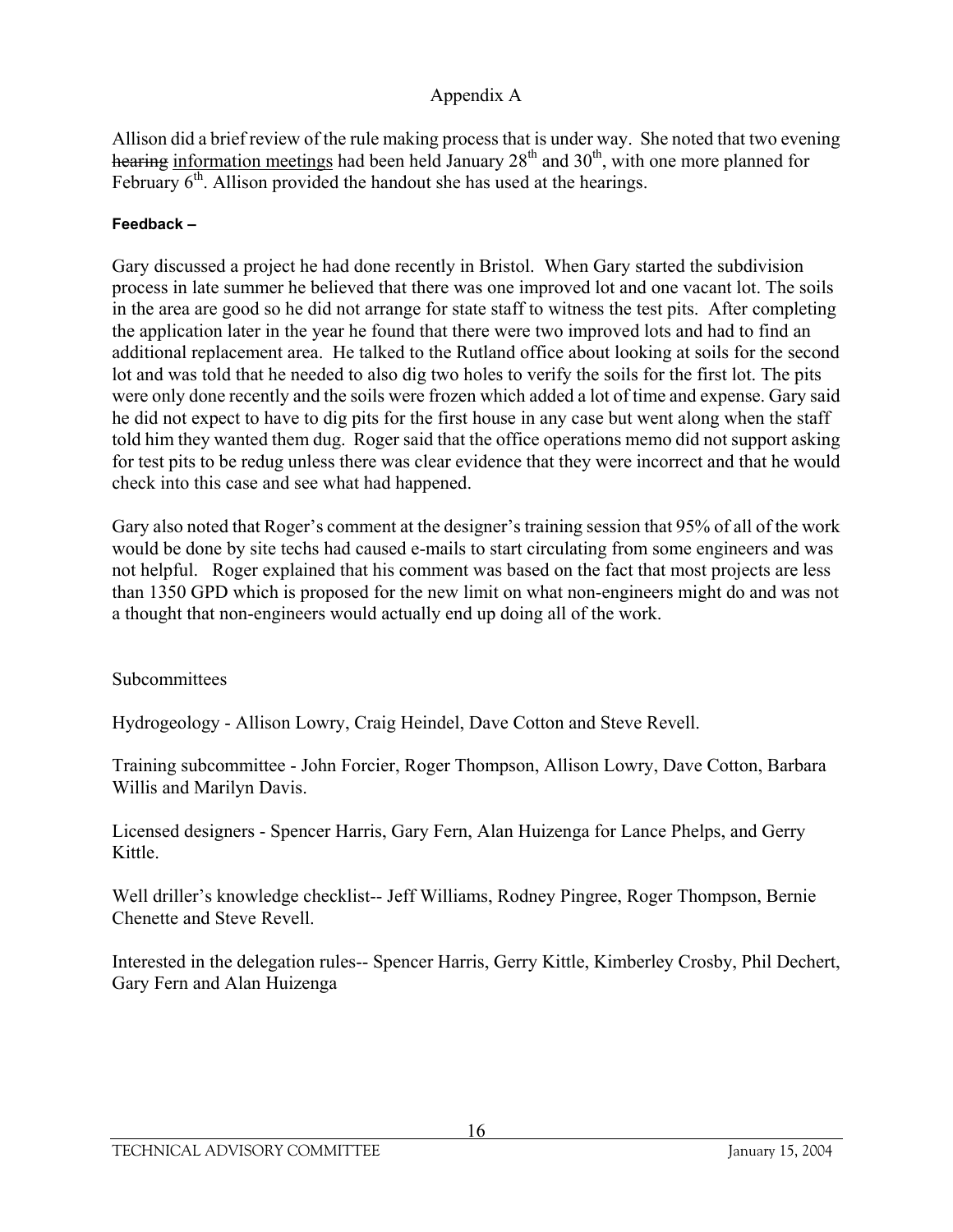## Appendix A Approved Minutes of the Technical Advisory Committee Meeting February18, 2003 Revised 3-9-2003

| Members present:                              | Roger Thompson<br>Alan Huizenga<br>Gerry Kittle<br>Phil Dechert<br>Jeff Williams | Rodney Pingreee<br><b>Spencer Harris</b><br><b>Steve Revell</b><br>John Forcier                          |
|-----------------------------------------------|----------------------------------------------------------------------------------|----------------------------------------------------------------------------------------------------------|
| Others attending:                             | Marilyn Davis                                                                    | Frank O'Brien                                                                                            |
| Scheduled Meetings:                           |                                                                                  |                                                                                                          |
| March 5, 2003                                 | 1-4 PM<br>Note this is a <b>Wednesday</b> meeting.                               | Mad Tom Room, Osgood Building                                                                            |
| March 18, 2003<br>Well Driller's Subcommittee | 11 AM                                                                            |                                                                                                          |
| March 18, 2003                                | $1-4$ PM                                                                         | 100 Stanley Hall                                                                                         |
| April 1, 2003                                 | $1-4$ PM                                                                         | 100 Stanley Hall                                                                                         |
| April 15, 2003                                | $1-4$ PM                                                                         | Skylight Conference Room                                                                                 |
| April 29, 2003                                | $1-4$ PM                                                                         | Secretary's Conf. Rm., Osgood Building<br>Note we are trying to relocate to a better room for this date. |

#### **Review of Agenda –**

The agenda was reviewed and accepted.

#### **Review of Minutes** –

The revised minutes of the January 21, 2003 meeting were reviewed and accepted. The minutes of the February 4, 2003 meeting were reviewed and accepted with Marilyn's revision that the UIC meetings referenced were informational meetings not hearings.

#### **Proposed Designer Language –**

Roger reviewed the changes that were made to the 2-18-2003 draft of the proposed changes. These changes were wordsmithing with little effect on substance. The committee made several additional suggestions, with Frank suggested changing the language relative to meeting the soil requirements by engineers. He suggested making it clear that an engineer could complete the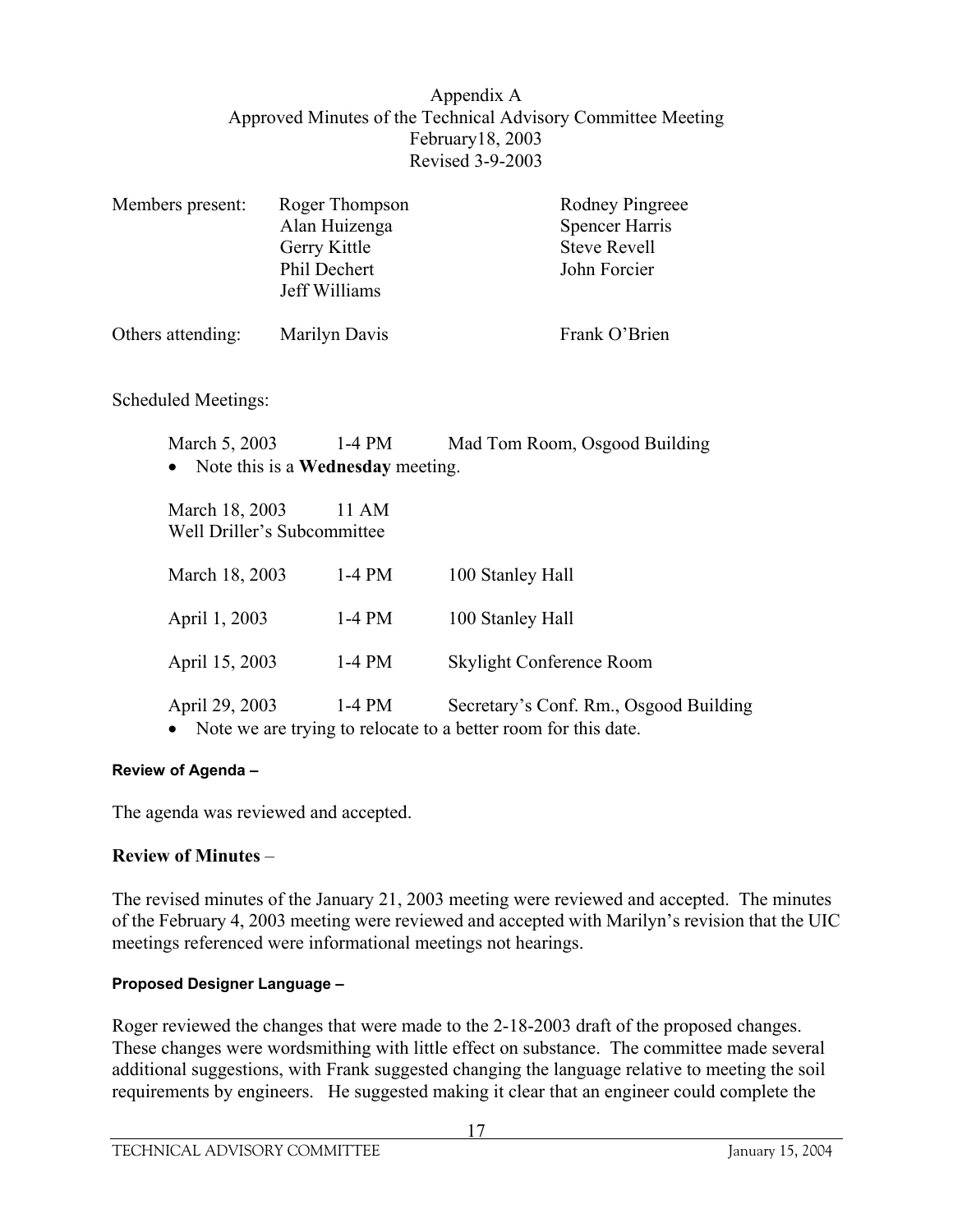requirement anytime, including after July 1, 2003, as long as it was prior to submitting an application. Alan and Phil also suggested clarifying language.

The subcommittee had not met to discuss the issue of whether non-engineers would be able to design any form of connection to a municipal water or wastewater system. John said that he had been encouraging the subcommittee to work on this for the meeting but they had not had time to meet.

John asked about his recollection that there had been discussion that when designing systems for buildings other than single family dwellings, non-engineers would do the design only when the residential flow was at least 50% of the total flow. Alan and others reviewed the discussions and decisions made at earlier meetings where it was decided to not include this restriction. Roger noted that few non-residential uses would reach the 1350 GPD limit because the water system limitation of only non-public water systems would be the limiting factor. John asked whether the issue should be sent back to the subcommittee for review. Alan found and reviewed the decision in the previous minutes and the majority of the committee decided the issue did not need to be returned to the subcommittee.

Jeff asked about how much design was involved with siting wells for single family residences. Roger said that there were only two main issues, the siting of the well so that the isolation distances are met, and showing that the waterline between the well and the building maintained the required isolation distances. Things like pump sizing and materials are not reviewed.

Rodney asked if well drillers are considered designers. Roger said not yet, but that was part of what the subcommittee on this topic is supposed to work on. It was decided that the subcommittee would meet at 11 AM on March 18, 2003 prior to the TAC meeting on that date.

## **Plan Revisions vs Certification-**

Roger started a discussion of how to deal with the inevitable changes that occur to many projects after the plans have been improved approved. Roger said that an engineer had raised the issue at one of the training sessions and was concerned that even minor changes would create a problem due to the exactness of the certification language. Roger noted that in some cases the designer could use less exact specifications that would still comply with the rules while allowing for some field variance. The language in §1-515 of the rules covers some of these issues and will be publicized for those who have not noticed it because it is located in subchapter 5 instead of in subchapter 3 where the installation certification language is noted. Steve asked what the amendment fee is for a project. Roger said it was based on amendments and so \$37 but Marilyn noted that it depended on whether there were municipal type water and wastewater connections. John said that it would be good to have separate methods for large and small amendments. Roger said he wanted to look into permit conditions that could allow for as-built drawings to be accepted without doing an official amendment in some cases. Rodney noted that it is important to keep track of location of water and wastewater systems so the neighboring development can maintain isolation distances. The well driller's role was discussed and Roger noted that well drillers are considered installers and they can certify that the well was installed in the proper location.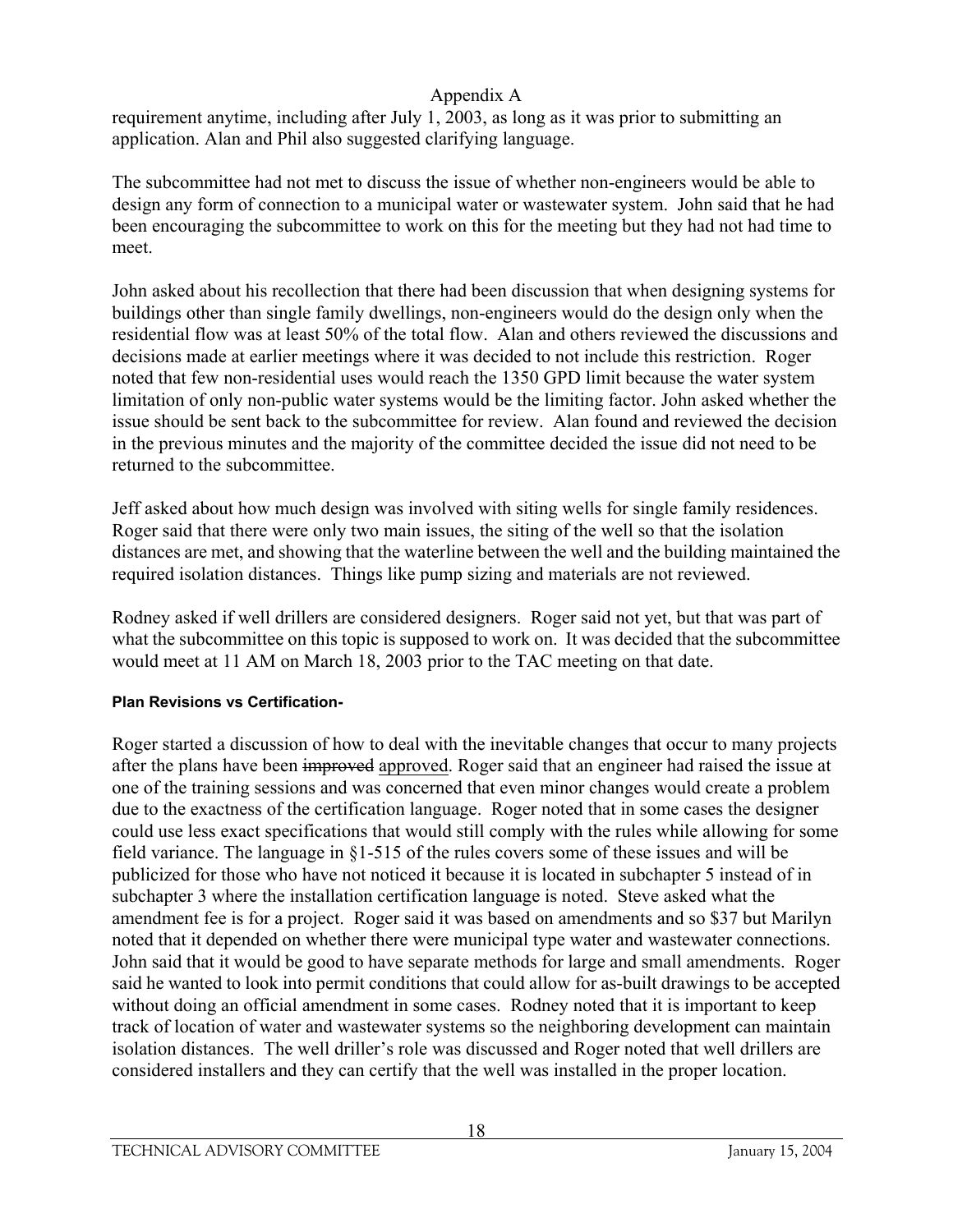#### **Improved Lot Subdivisions**

Roger said that he wanted to work on providing some guidance to staff and designers on what is required in determining that the replacement area requirement in §1-407 of the rules is met. Spencer asked about whether contours are required and whether the well locations needed to be GPS located. There will be further discussion when there is a draft document.

#### **Innovative System Update-**

Frank said that he had met with Carl Thompson from the Infiltrator company and heard Carl's presentation on research that supports an area reduction for leaching chambers in comparison to stone beds and trenches. Frank noted that he would be meeting with David Presby on the Enviroseptic System in a few days. Frank also noted that he had reviewed the information from PolyLoc on their new style of filter and that it conforms to the Vermont requirements and that the company would be notified that its use in Vermont was acceptable.

#### **Feedback –**

Spencer noted that the online application forms have been corrected so that the request for Jessanne's password no longer appeared.

Marilyn noted that there is still a mistake around line 16 that the Agency would be correcting soon.

Phil said that he had one comment from a person that any time a boundary line adjustment was made that a survey should be required. The committee discussed this issue relative to the concerns that licensed surveyors have. Some surveyors believe that any representation of a boundary line on a map or anything that could be filed in the records can only be prepared by a surveyor.

Phil said that a designer had also told him that preparing as-built plans requires a survey. Apparently that company sends a survey crew to document the final installation.

Spencer said that town clerks are not up to speed on what needs to be filed in the land records and by whom. Phil said that maybe the Secretary of State's Office should notify the towns. Roger said that VLCT newsletters often deal with this type of topic.

Jeff asked about licensed installer requirements. There is no requirement now as it was removed in the compromise at the end of the legislative session. Marilyn noted that Chris Recchia had suggested that the installers might want to develop a voluntary certification process and other committee members were interested in the concept.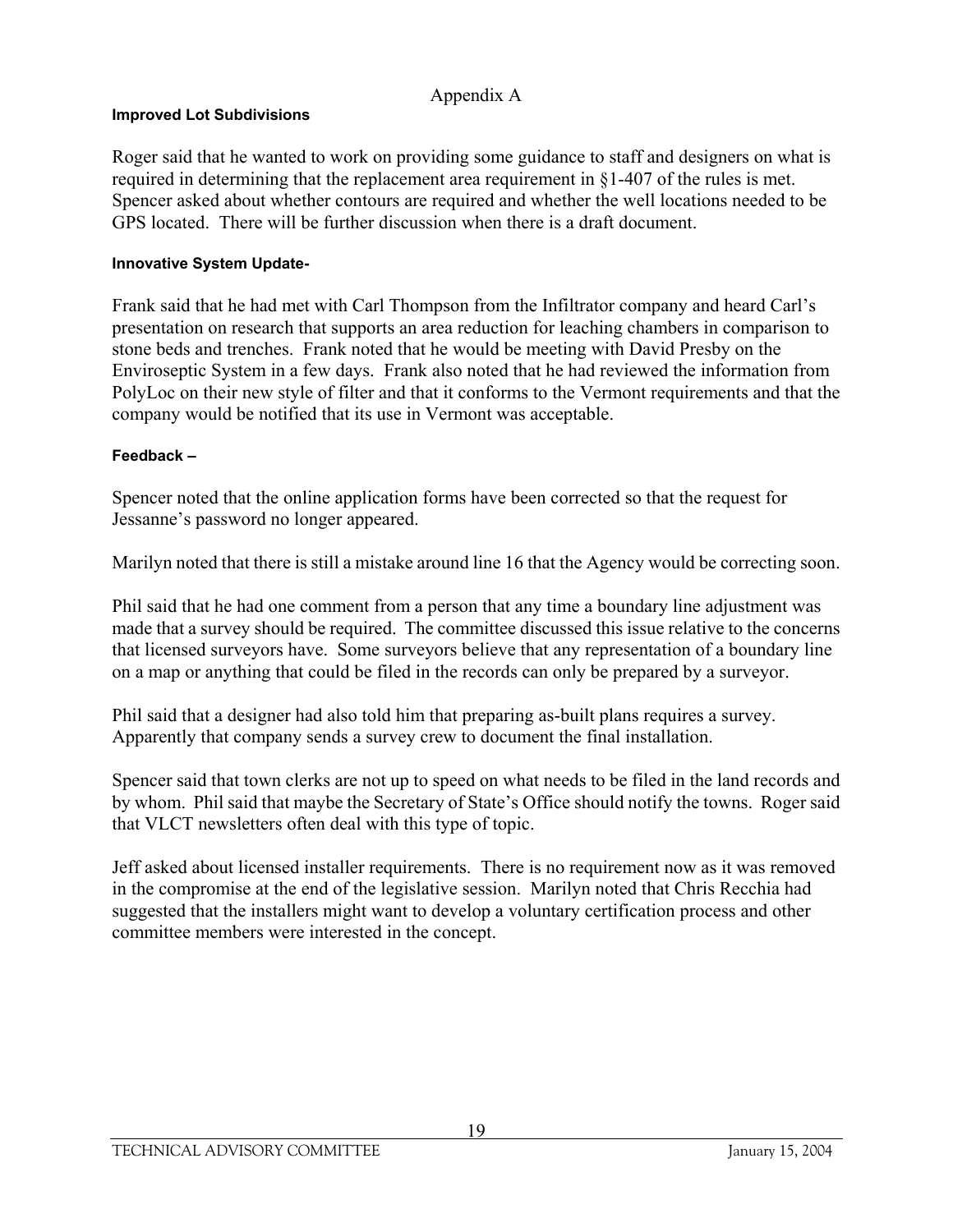Hydrogeology - Allison Lowry, Craig Heindel, Dave Cotton and Steve Revell.

Training subcommittee - John Forcier, Roger Thompson, Allison Lowry, Dave Cotton, Barbara Willis and Marilyn Davis.

Licensed designers - Spencer Harris, Gary Fern, Alan Huizenga for Lance Phelps, and Gerry Kittle.

Well driller's knowledge checklist-- Jeff Williams, Rodney Pingree, Roger Thompson, Bernie Chenette and Steve Revell.

Interested in the delegation rules-- Spencer Harris, Gerry Kittle, Kimberley Crosby, Phil Dechert, Gary Fern and Alan Huizenga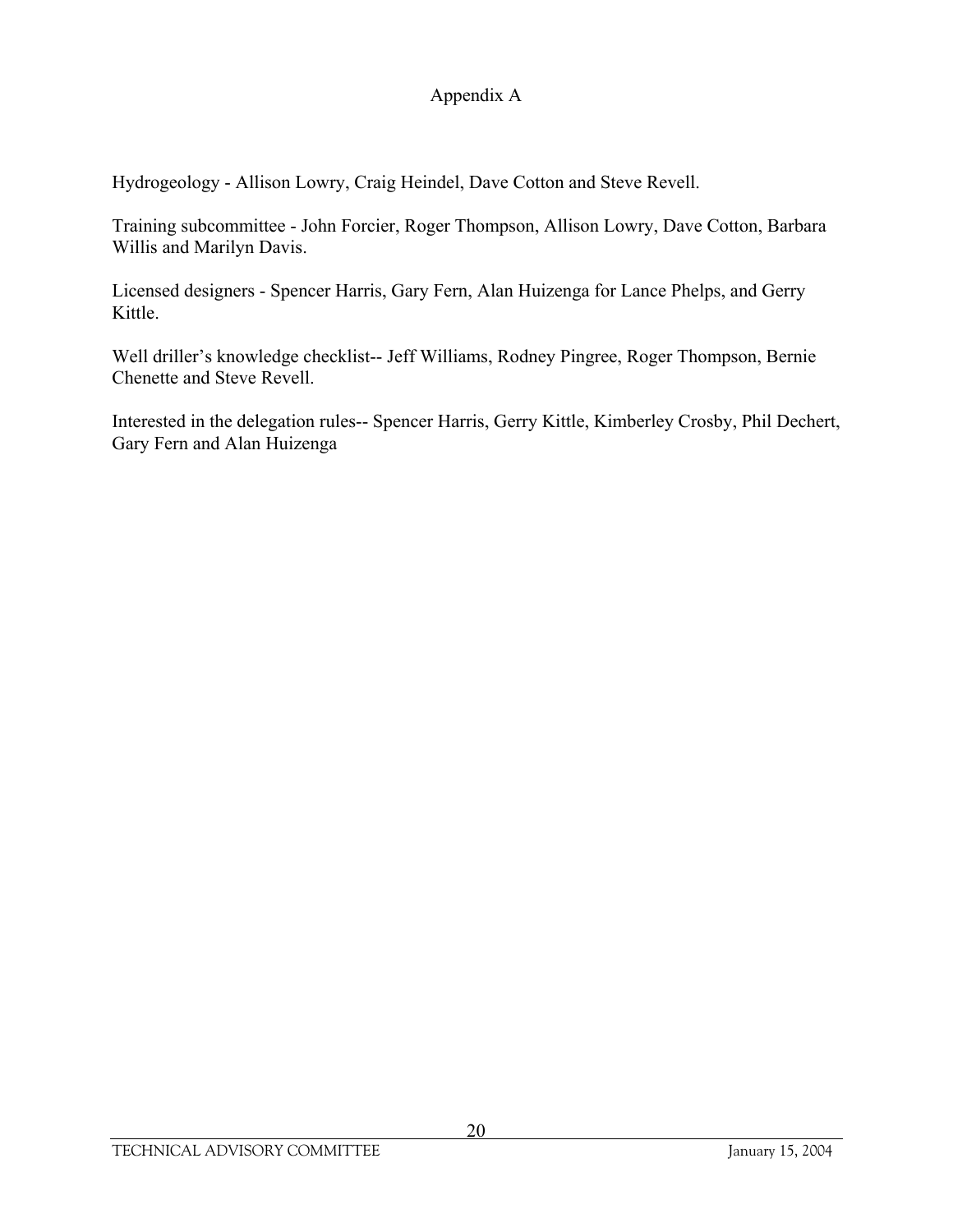#### Appendix A Approved Minutes of the Technical Advisory Committee Meeting March 5, 2003 Revised March 29, 2003 (Revisions are underlined)

| Members present:    | Roger Thompson<br>Rodney Pingree<br><b>Brad Aldrich</b><br>Allison Lowry<br>Phil Dechert | <b>Bernie Chenette</b><br>Gary Fern<br>Gerry Kittle<br>Gail Center<br><b>Spencer Harris</b> |
|---------------------|------------------------------------------------------------------------------------------|---------------------------------------------------------------------------------------------|
|                     | Craig Heindel                                                                            | Barb Willis                                                                                 |
| Others attending:   | Frank O'Brien                                                                            | Marilyn Davis                                                                               |
| Scheduled meetings: |                                                                                          |                                                                                             |
| March 18, 2003      |                                                                                          | Well Driller's Subcommittee 11AM Water Supply Conference Room                               |

| March 18, 2003 | $1-4$ PM | 100 Stanley Hall                     |
|----------------|----------|--------------------------------------|
| April 1, 2003  | $1-4$ PM | 100 Stanley Hall                     |
| April 15, 2003 | $1-4$ PM | Skylight Conference Room             |
| April 29, 2003 | $1-4$ PM | Secretary' Conf. Rm. Osgood Building |

#### **Review of Agenda -**

The agenda was reviewed and accepted as proposed.

#### **Review of Minutes -**

The minutes of the February 18, 2003 meeting were reviewed. Gary asked about the comments on use of less exact specifications in the section on Plan Revisions vs Certification. Roger explained that this meant not using a number, such as an invert elevation at a manhole, to 3 decimal places unless that level of accuracy was absolutely necessary. Brad noted that the word improved at the end of the first sentence in that section should be approved and this will be corrected.

#### **Legislative Update –**

Roger outlined the current legislative proposals that have been filed as bills to date. One bill that proposes to extend the buildout period from November 1, 2002 to November 1, 2004 has passed the House Natural Resources Committee and is scheduled for floor work next week. There are two other bills, that between them, propose to extend the date, change the engineer's certification language, make town permits valid, and recreate the homestead exemption. Another bill has been introduced that would reopen the 10 acre exemption permanently. It seems likely that some extension of the buildout period could pass the House. It is not clear if any other changes will. The agency has not staked out a position on any of these, but will likely be neutral on the extension to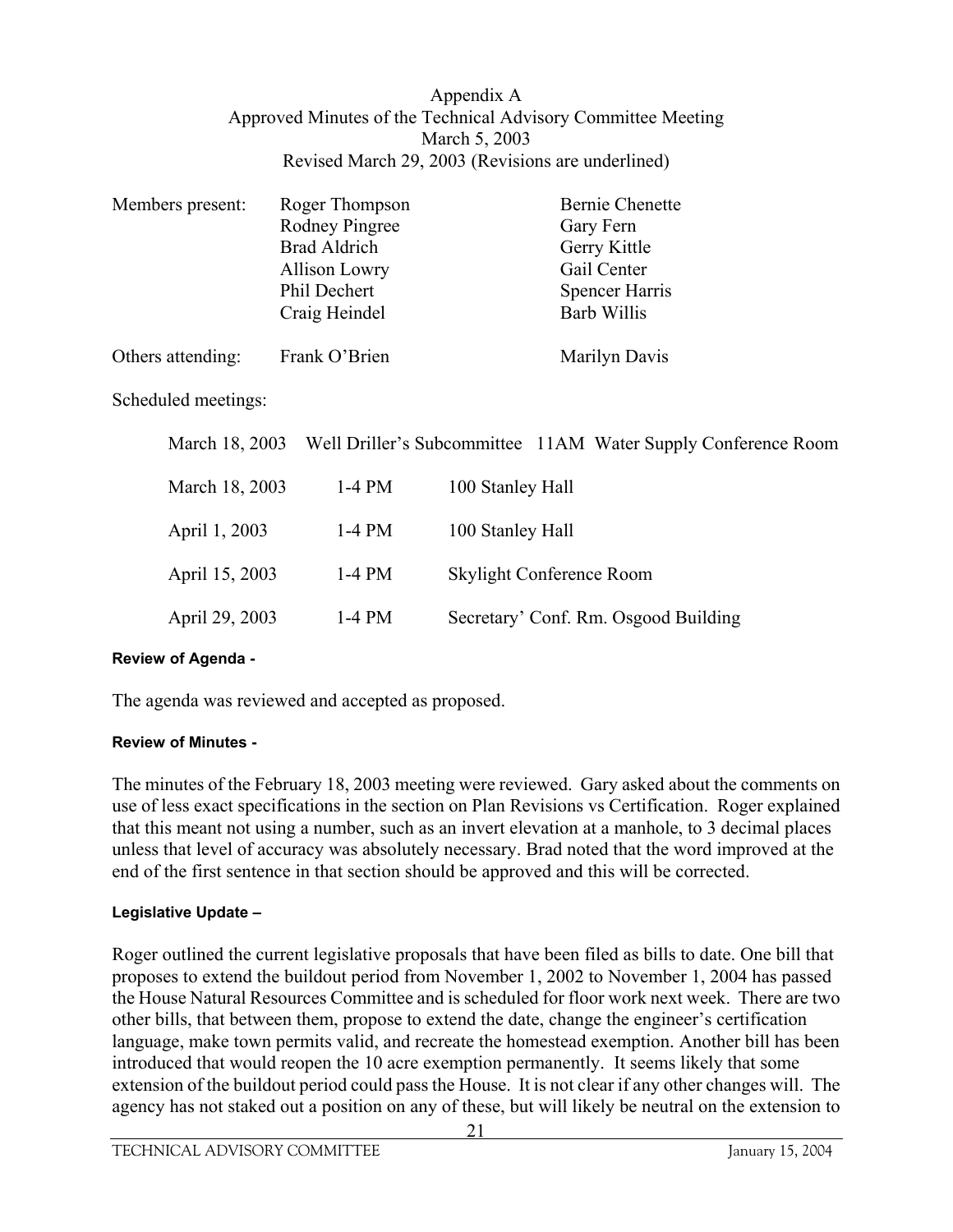November 1, 2004. Roger also mentioned a bill that would prohibit the Health Department from requiring toilets for restaurants open less than 6 months with outdoor seating of 16 or less seats. Gail mentioned that the Health Department was following a bill on requiring water testing for all rented units and one on water testing on all single family homes at the time of sale. If the testing occurs the Health Department would like the Water Supply Division to keep the test results with the well logs, which Rodney said the Water Supply Division would support. The Health Department position will be neutral on these bills. Roger said that if this passed it would make sense to require testing of all wells when they are drilled. Gail agreed but noted that they need to be in use in order to get a good test and that collecting a sample at the time of drilling would not be sufficient. In talking about the water testing the committee learned that fluoride occurs frequently enough that the Health Department recommends testing prior to using fluoride supplements. In one well the natural fluoride level exceeded the MCL.

## **Well Locations-**

Spencer raised some issues about GPS locations for wells. He asked if it made sense to have the locations recorded after the well is drilled with the well drillers doing this work, instead of as part of the application process. Roger noted the issues related to getting compliance on this type of work done after the fact. Bernie and Craig noted that the proposed locations need to be protected and so it was important to get that information for the proposed well sites. Well drillers take a GPS reading upon completion of the well.

## **Rules for designers who are not professional engineers –**

Gary reviewed the results of the subcommittee's discussion. The subcommittee decided that with a 300' length limitation and the 1350 GPD limit, that non-engineers could probably handle gravity connections to municipal systems. The subcommittee noted that most municipalities also were keeping track of this work and had required design specifications. The subcommittee noted that pump connections to force mains would need further discussion, and that there had been no comments about water system design based on fixture unit counts.

The committee reviewed the issue of whether non-engineers should design connections using pump stations. Spencer said he thought non-engineers could do this work, as it was very similar to designing the pump stations for mound systems. Roger and Gary noted that connections to force mains, as opposed to force main connections into a gravity sewer, are fairly complex. Craig asked why the 300' limit had been suggested. Gerry noted that in general collection sewers have manholes every 300'. Gary and Brad noted that forcemain connections into to a gravity sewer should be made at a manhole, a design requirement used by both engineers and non-engineers. Roger asked if non-engineers could do collection sewers, noting that the design flow would limit this to 3 houses.

At this point the committee started a point by point discussion and decision process.

1. Can a non-engineer design a pumping system that will connect to a gravity sewer? The consensus was yes. The system is similar to what non-engineers already do for mound systems.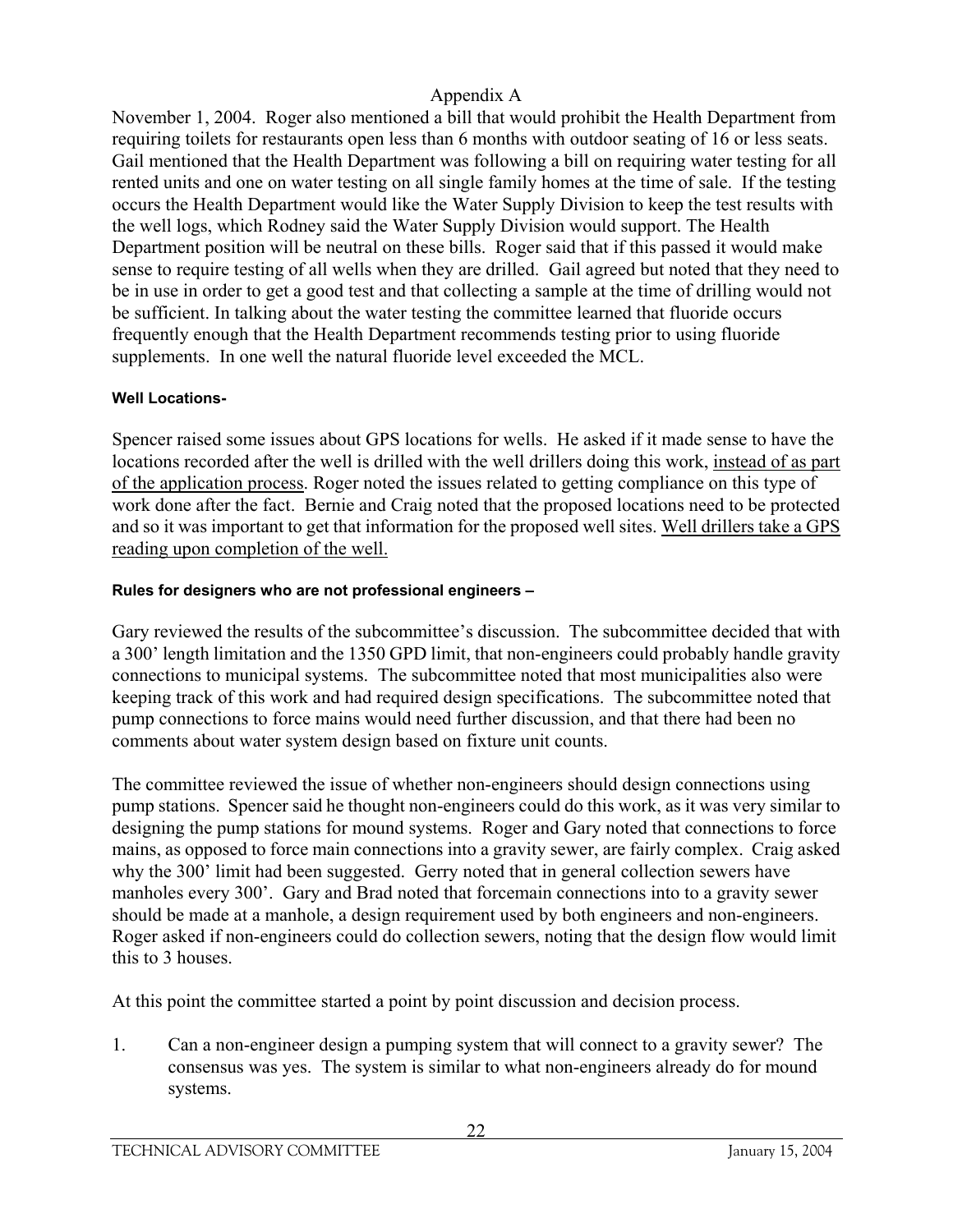- 2. Can a non-engineer design a connection into a municipal force main? The consensus was no. There are potentially complex calculations when connecting multiple pumps to a single force main. There are relatively few small connections into a force main.
- 3. Should there be a limit to the length of a building sewer connection to a municipal system that can be designed by a non-engineer? The consensus was no. Manholes are not required, though cleanouts are. On-site systems are often more than 300' from the house and can already be designed by non-engineers.
- 4. Can a non-engineer design a collection sewer, with collection sewer defined as connecting more than one house or building into one pipe prior to connection to the municipal system? The consensus was no. Most municipalities already want each building to be separately connected and some collection sewers can have complex hydraulics.
- 5. Can a non-engineer design a single pipe water line connection to a municipal system that will serve only one building? The consensus was yes. Design flows are limited to 1350 GPD and the municipality usually oversees the tapping into the water line.
- 6. Can a non-engineer design a water line connection to a municipal system that will serve more than one building or that will include a fire hydrant? The consensus was no. Maintaining fire flows can involve significant calculations or testing and have major implications for the municipal system.
- 7. Can a non-engineer design a water system that will share one well between two or three houses? The consensus was yes. These are relatively simple systems when gravity storage tanks are not required.
- 8. Can a non-engineer design a gravity storage tank? The majority opinion was no. There are many considerations related to use of materials, tank coatings, controls, and safety features.

Roger will take this information and update the draft revisions to the designer's rules for further consideration by the committee.

# **Model Sewage Ordinance-**

Roger reviewed the draft ordinance briefly. Anne Whiteley is reviewing the draft. Roger asked for comments after the committee members have a chance to review the document with a goal of completing work next week. Bernie asked if the ordinance could say it regulates water systems as well. Roger will check this out. Spencer wanted to know if towns could just change dates in their ordinance. A town would need to go through the ordinance adoption process in order to make that kind of change. Brad asked if the ordinance could require using the 2002 rules as the basis of the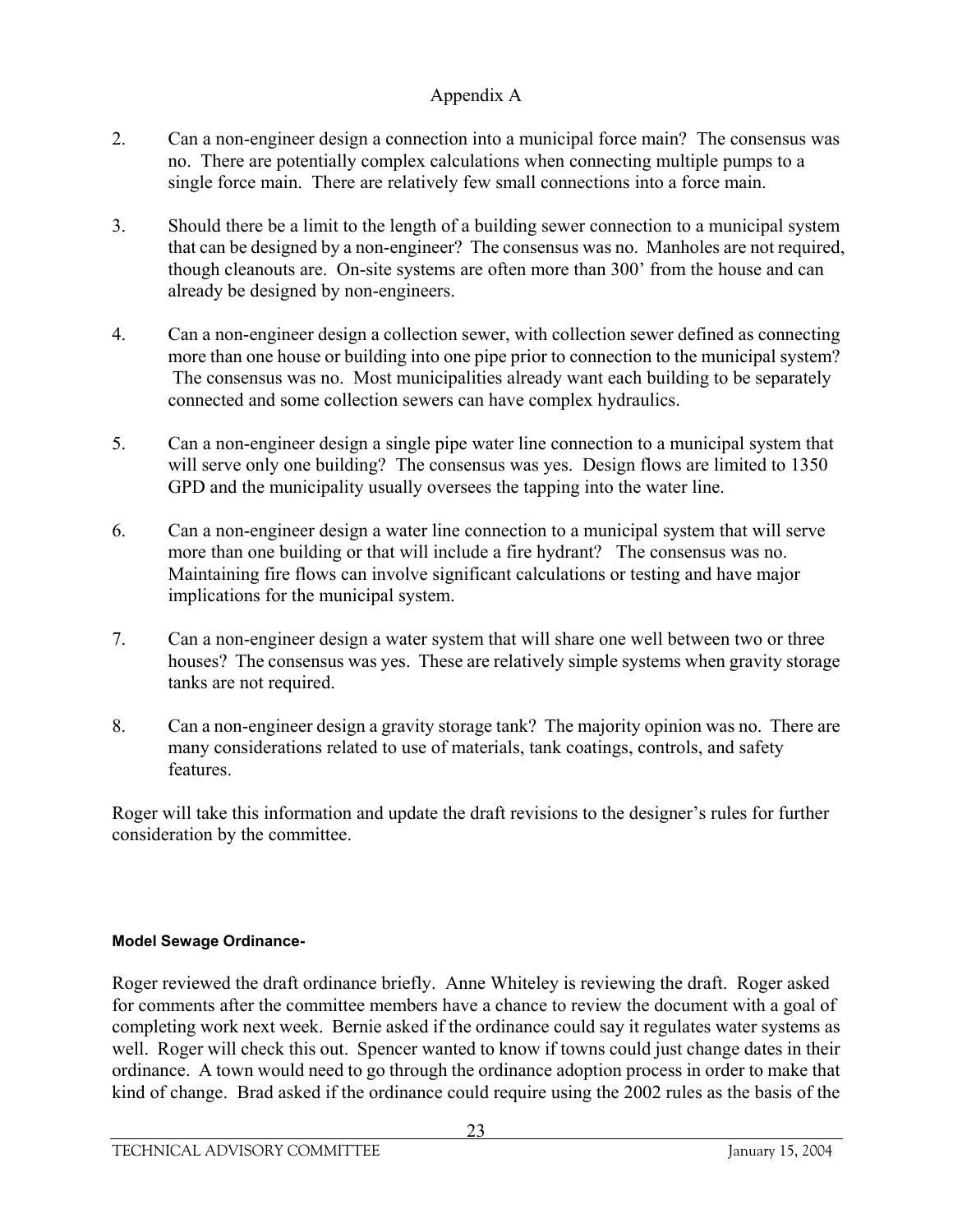ordinance and then modify the requirements. The statute specifies that towns can choose either the 1996 rules or the 2002 rules.

#### **Innovative/Alternative Systems-**

Frank gave a short update. Frank met with Dave Pressby about the Enviroseptic Pipe. Dave is asking for a reduction in area based on achieving a 30/30 BOD/TSS treatment level and will be submitting information he believes supports his case. Dave is also asking for use of serial distribution and a waiver from the requirement for pressure distribution in mound and at-grade systems. The Enviroseptic Pipe is bedded in sand and the current approval for Vermont has each pipe in a three foot wide trench backfilled with sand. Roger noted that there are several thousand of these systems installed in New Hampshire and the regulators feel they are working well. Rodney noted that there are a lot of sands and gravels in New Hampshire and lots more tills in Vermont and this issue should be considered as part of any decision. Craig agreed with this. Gerry said that there had been one of these systems installed in Colchester that had failed after a couple of years, but the reasons for the failure were not determined. Frank also attended his first NEIWPCC meeting.

#### **Feedback-**

Rodney noted that a couple of mobile home parks have run out of water this year either because the tenants had left the water running to prevent freezing or because the pipes had frozen. Once the storage tank runs dry, the pipes can freeze and refilling the tank does not cure the problems. Rodney suggested that storage systems for mobile home parks might need to be made larger to account for the extra use. This was discussed with observations that it might make more sense to properly insulate the system and to install water meters at each unit to identify units where the water is left running. Putting in a large tank is expensive and there is a potential impact on the wastewater system.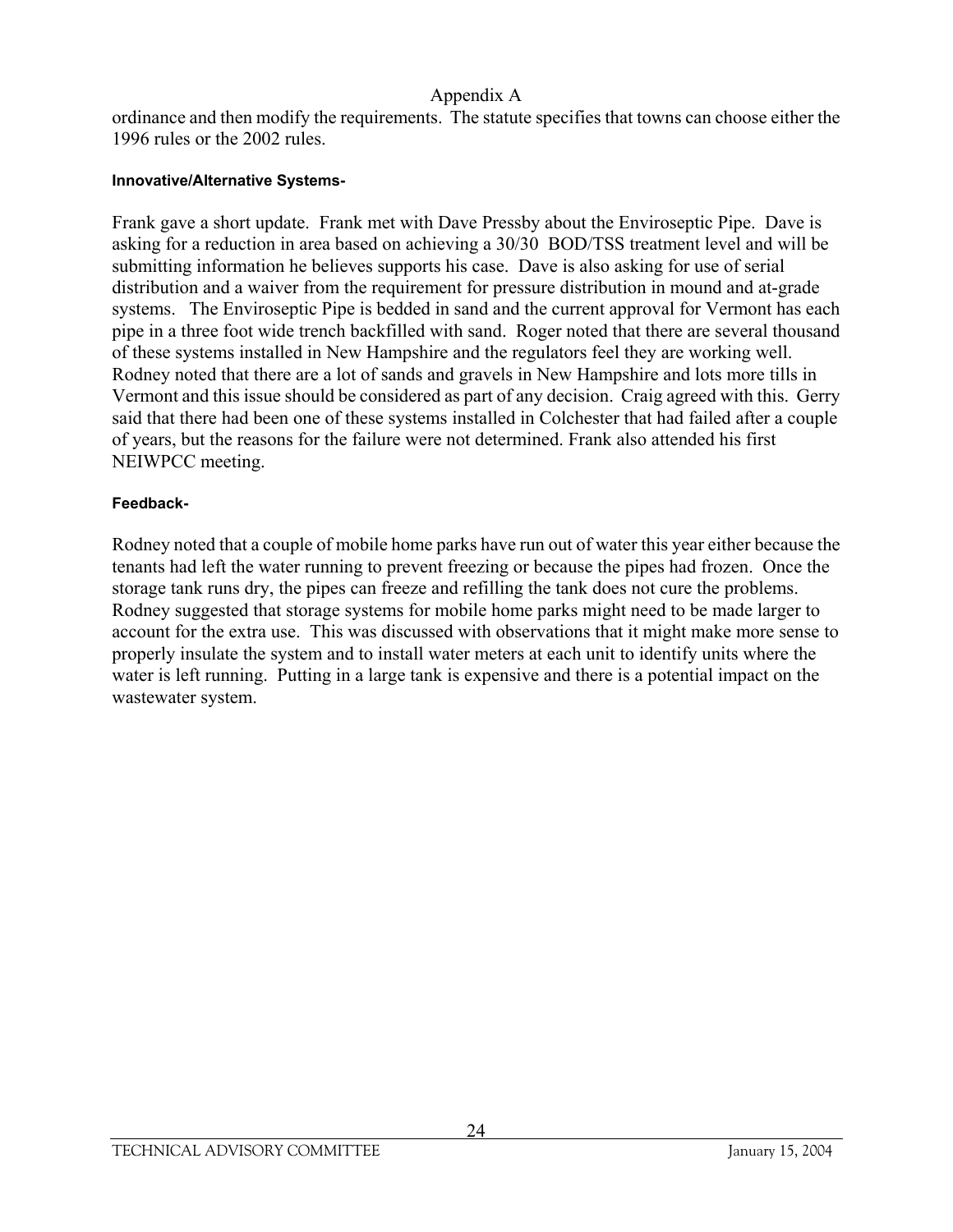| Members present:    | Roger Thompson<br><b>Allison Lowry</b><br>Dave Cotton<br>Jeff Williams<br>Phil Dechert<br>Gerry Kittle | John Forcier<br>Rodney Pingree<br><b>Steve Revell</b><br>Kim Crosby<br>Alan Huizenga |
|---------------------|--------------------------------------------------------------------------------------------------------|--------------------------------------------------------------------------------------|
| Others attending:   | Frank O'Brien                                                                                          | Marilyn Davis                                                                        |
| Scheduled meetings: |                                                                                                        |                                                                                      |
| April 1, 2003       | $1-4$ PM                                                                                               | 100 Stanley Hall                                                                     |
| April 15, 2003      | $1-4$ PM                                                                                               | Skylight Conference Room                                                             |
| April 29, 2003      | $1-4$ PM                                                                                               | Secretary's Conf. Rm. Osgood Building                                                |

## Approved Minutes of the Technical Advisory Committee March 18, 2003

#### **Review of Agenda –**

The agenda was reviewed and it was decided to add a discussion of the proposed language from the Lamoille County RPC and a discussion of the Department web page.

#### **Review of Minutes –**

The minutes of the March 5, 2003 meeting were reviewed. Rodney asked that the minutes be clear that the Water Supply Division requires GPS readings for the installed location of the well. It was also requested that the section on well locations make it clear that readings taken after the well is drilled is not unacceptable, only that they also need to be located as part of the approval process prior to construction. Roger will revise the minutes.

#### **Legislative update –**

Roger reviewed the status of H.319. It has passed the House and is now at the Senate Natural Resources Committee. The bill would extend the buildout date from 11-1-2002 to 11-1-2004, slightly modify the designer's certification language and require the Commissioner of Taxes to provide notices about the statutory changes that occurred in 2002 to all town clerks who would be required to include the notice in all tax bills. Dave asked if the Agency was going to request authority to license installers. Roger and Marilyn said that this had been discussed with Chris Recchia after the legislative decision in May 2002 to remove it from the proposed legislation. Chris had said the Department would live with the decision for a while but could propose it again if there are problems with the current arrangement. There was quite a bit of support from the committee to push this issue forward. Marilyn mentioned the public process issues related to the permit reform legislation. She noted that some of the proposals would add a public process to all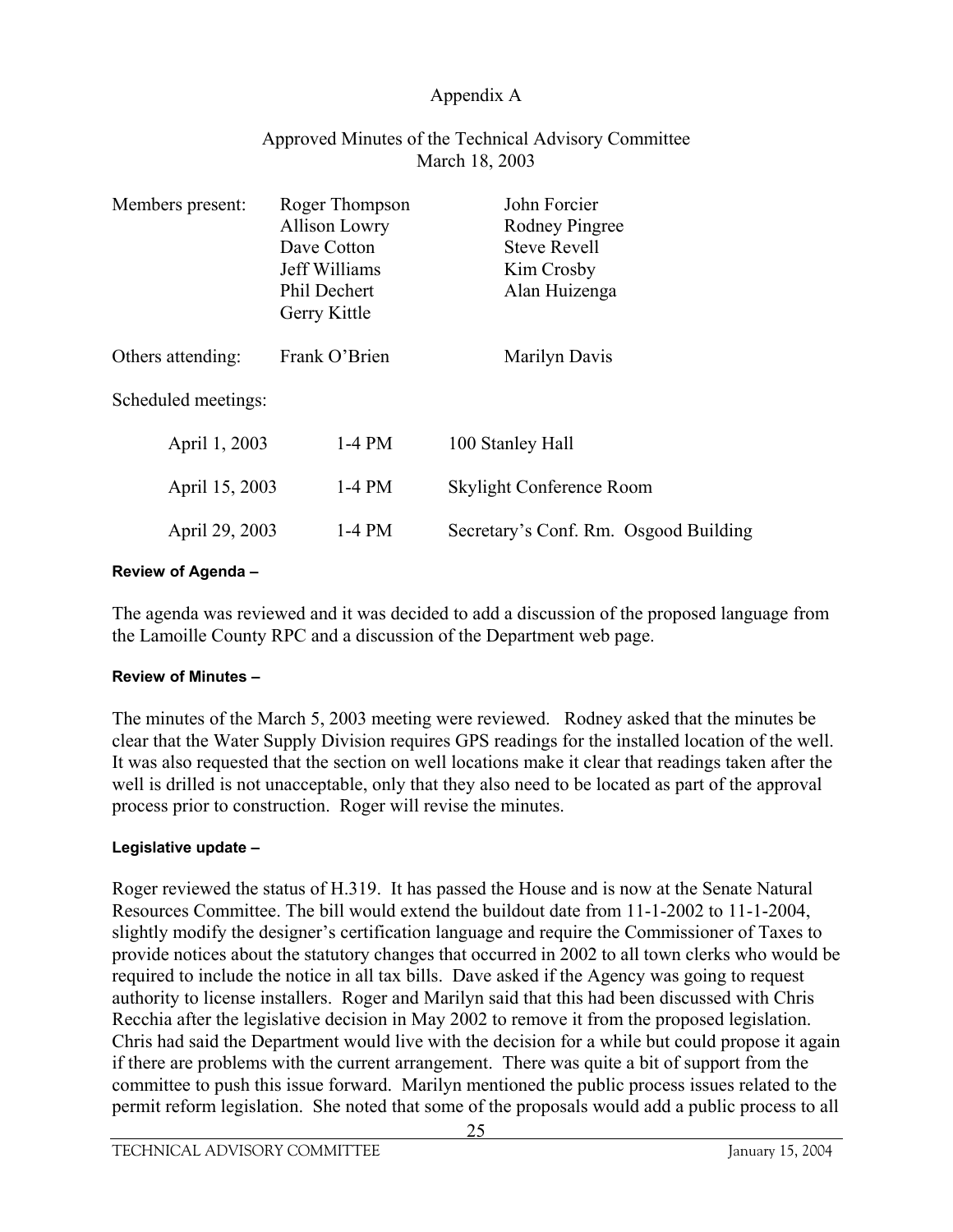state permits including the regional office permits for subdivision of land and for public buildings.

## **Zoning for Wells –**

Phil gave a review of some language related to water supplies the planners association had drafted that could be incorporated into a town's regulations. The language started with a goal of having the required isolation from wastewater systems on the lot containing the well site. If this could not be arranged, the language would require the well to be located so that the neighbors could develop a wastewater system to the extent possible. This lead to a discussion of the effects on neighboring owners and Steve asked about impacts on neighbors and how they would respond if they started receiving public notice of proposed wells. Rodney noted that this was already required for public wells and while there is sometimes opposition, the rules do not include this as a factor in the decision.

## **Designers who are not engineers –**

John said that Brad Aldrich had reviewed the draft and did not have any comments. Alan asked if the language related to what non-engineers could design for sewer lines created a conflict with the definition of collection sewer. Frank said he had checked this and the current language no longer has the provision that building sewers over 300' were collection sewers as had been true in the 1996 rules. John asked that the section related to pressure sewers be slightly reworded to make it clear what is allowed. Dave asked that the rules be clear about what is, and what is not, a site modification so class A and class B designers will know exactly what work they can perform. The rules should also clarify which systems installers can inspect and certify. Allison and Dave said that class A have been allowed to design pump stations but not pressure distribution systems. Roger will bring revised language to the next meeting.

## **Well driller's subcommittee –**

Rodney and Jeff reviewed the results of the subcommittee meeting that occurred earlier in the day. Roger had a handout of talking points that might lead to a draft proposal for well drillers to select replacement well sites for existing, unpermitted single family homes. Rodney also gave out copies of his draft of a form to be used by a well driller and a landowner to make sure the questions related to permits and well site selection were answered and documented. Jeff noted that the elements of the discussion included the knowledge level needed by the well driller including an understanding of the well shield concept, use of a sketch with measured distances unless an existing plan to scale was already available. Steve said there should be training and workshops to help well drillers learn the process. Steve noted that an understanding of what is happening in the top 2'of the soil would be important and that an amnesty type checklist would also be useful. Roger said that the goal would be to have a simplified application process for these cases, whether a well driller or a designer did the work. Dave noted that the GPS well locations are not very precise and that it is better to drill on the staked location than to try and locate with a GPS unit. Steve agreed that it is much better to rely on the stake. Jeff noted that just setting the GPS unit correctly is an issue. The units work in several formats and they give different answers. John said that the designer should specify the reference system they are operating in and they should include the information from the screen about the expected accuracy for the particular reading. Roger noted that it is likely that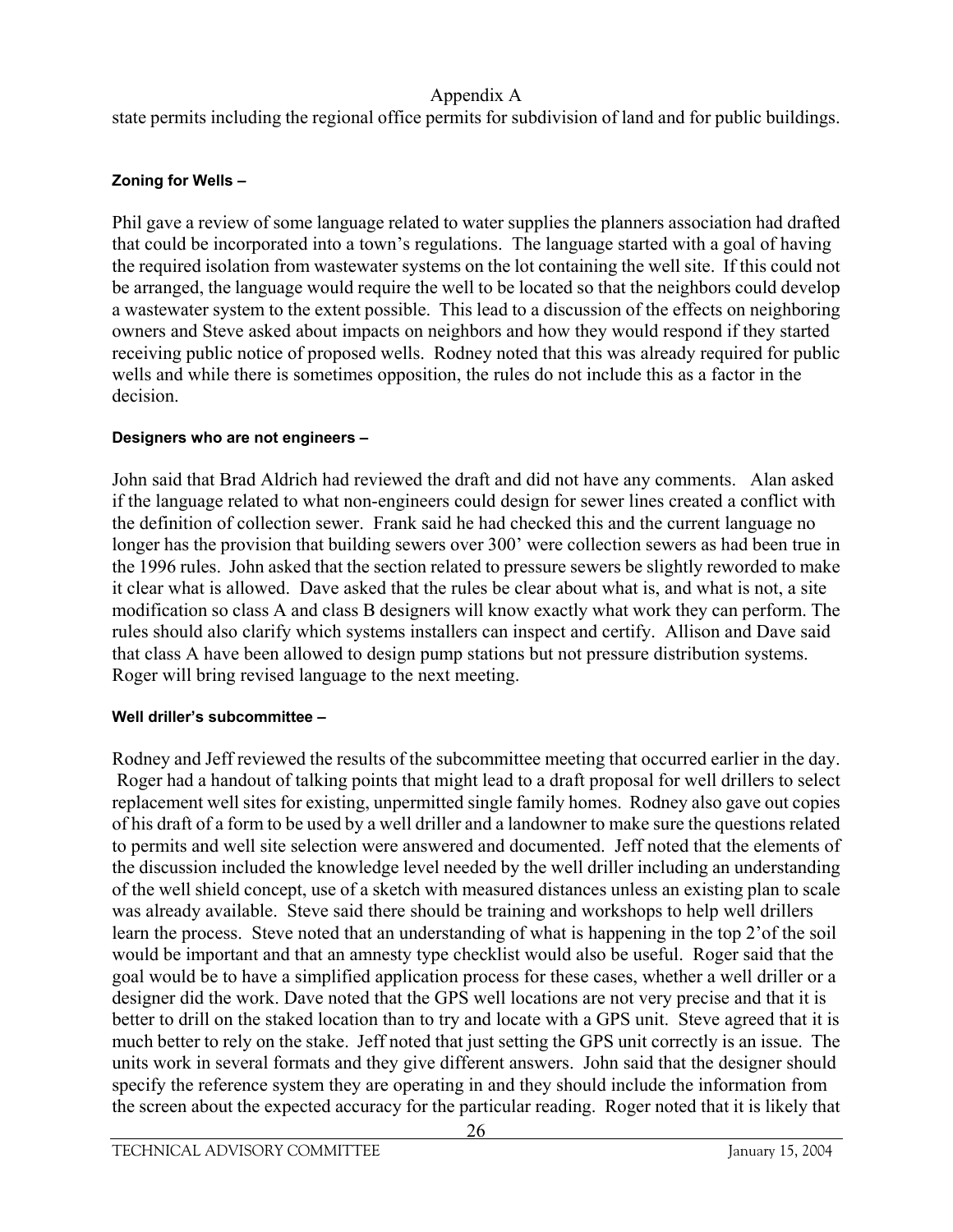the rules will be changed to allow other methods of determining the location. Rodney said there should be guidance that specifies that the information be provided in a particular format, such as min/sec and true north or magnetic north.

#### **Water system storage designs by non-engineers**

Jeff asked about the requirements when a gravity storage tank is needed so a single family home can treat for sulfur? Roger said that the issue was discussed at the previous meeting and strong majority of those present at that meeting had agreed that only engineers could design gravity storage tanks. Jeff asked about ground water heat pump situations. Allison noted that if the water is pumped out of the ground and then put back in the ground an Underground Injection Control Permit is required, though there is a general permit for flows up to 25, 000 GPD. Steve said that non-engineers should be able to design gravity storage systems for SFR. John agreed for most cases as long as treatment is not required. Dave said that the rules presumed that in most cases the storage would be provided with extra depth in the well itself. Jeff agreed but said that there are some rock formations where drilling deeper would encounter formations that would make the water quality worse. Jeff said that some well drilling companies routinely design and install storage systems and treatment systems. Several people who were at the previous meeting were not in attendance and several people in attendance were not at the previous meeting so it was decided that this topic would be discussed at the next meeting when hopefully everyone concerned about the topic could be heard.

#### **Town delegation –**

Roger reviewed the draft language that Marilyn had prepared. Marilyn also had a list of unresolved issues and copies of Karen Horn's comments to the previous draft. There are issues about whether a town must run an electronic tracking system. The agency might provide copies of their software but there would be no support for the system. Phil said that he had tracked permits in other formats that worked well. The possibility of doing a web based system was raised. There was discussion about a firm serving as the reviewer for a town and then reviewing work prepared by other members of the firm. This needs to be addressed in the language and the concept should be added to the designer language as well.

#### **Draft municipal ordinance –**

Roger said that he had not gotten any comments on the draft.

#### **Procedures for referral of Professional Engineers to their board –**

Roger briefly mentioned the handout and that the process had been developed so there would be 3 levels of review within the agency before anyone would be referred to the board. This was done intentionally to make sure that an engineer would not be singled out for some minor issues.

#### **Feedback –**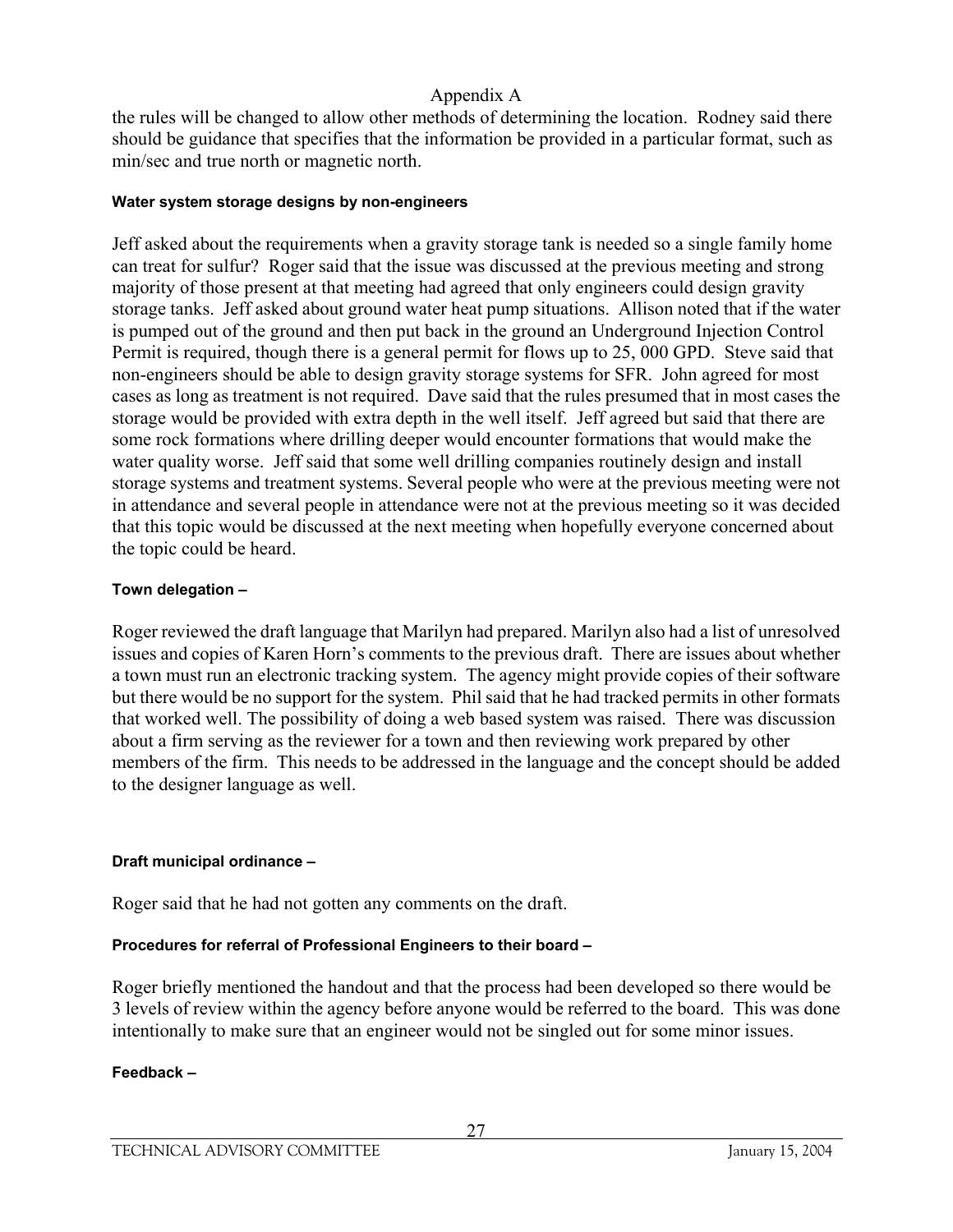Dave said the web page is a good way to get information to designers and other people involved in development. Marilyn said that the IT people recently talked about a new web site organization that would have buttons leading to various functions of the agency. Steve noted that he had been getting some approvals for projects that had been pending for a long time and that new submissions had been approved very quickly. Steve also noted that he had just gone back to a site he had worked on in 1997 that could not meet the rules at the time and he was now able to get a permit under the new rules.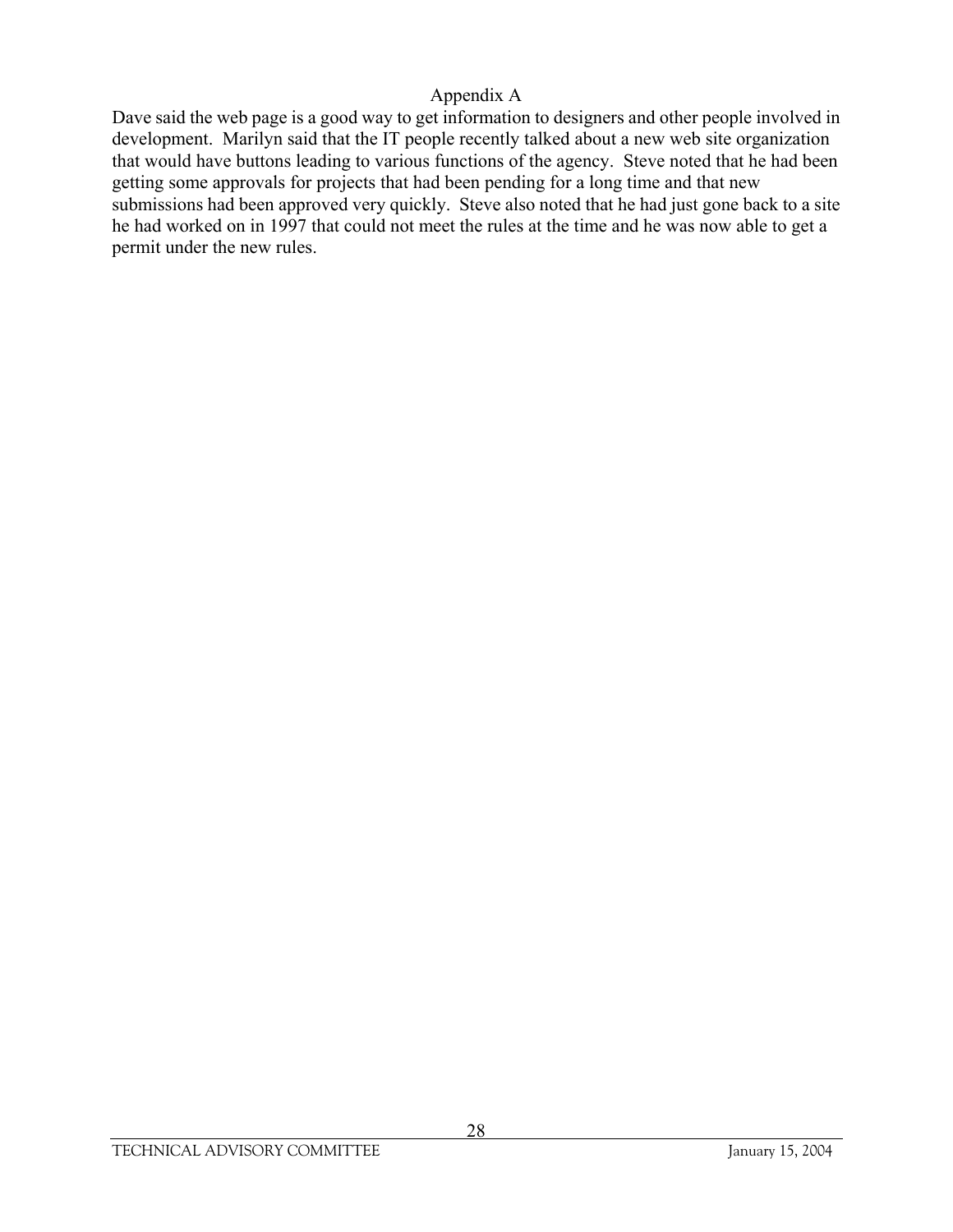## Approved Minutes of the Technical Advisory Committee April 1, 2003

| Gail Center<br><b>Barb Willis</b> | Jeff Williams<br><b>Allison Lowry</b> |
|-----------------------------------|---------------------------------------|
|                                   |                                       |
|                                   |                                       |
|                                   | <b>Steve Revell</b>                   |
| Dave Cotton                       | Craig Heindel                         |
| Phil Dechert                      | Rodney Pingree                        |
| John Forcier                      | <b>Bernie Chenette</b>                |
| Frank O'Brien                     |                                       |
|                                   |                                       |
| $1-4$ PM                          | Skylight Conference Room              |
| 1-4 PM                            | Chapel Conference Room                |
| $1-4$ PM                          | Chapel Conference Room                |
|                                   | Kim Crosby                            |

#### **Review of Agenda –**

The agenda was reviewed and several topics added. Dave asked for time to talk about the training sessions he had recently completed for designers. John asked for time to talk about training sessions arranged by ACEC. Dave asked for time to discuss some rule changes that he wants to propose based on feedback from his training sessions.

#### **Review of Minutes –**

Gail noted that minutes of March 18, 2003 incorrectly stated that Roger had reviewed H.319. The minutes will be corrected to state H.309. Phil noted that the draft language related to first in time well issues was prepared by the Lamoille RPC not the Vermont Planners Association. Frank pointed out a writing error in the review of the previous minutes that will be corrected.

#### **Legislative Update –**

Roger reported that H.309 is sitting in the Senate NR Committee and it was not clear if action would be taken. Dave asked if the committee should take a position on H.309 and recommended that the committee do so. John noted that the Implementation and Education committee had decided they did not have enough time to develop a position on this topic, though he had said in his presentation of the I+E Committee Report to both House and Senate NR committees that his personal feeling was that an extension should be made to the end of 2004. John noted that he had told the NR Committees that this would provide a blank check to landowners and that they might want to consider some requirements such as using the best fix concept. Roger noted that while the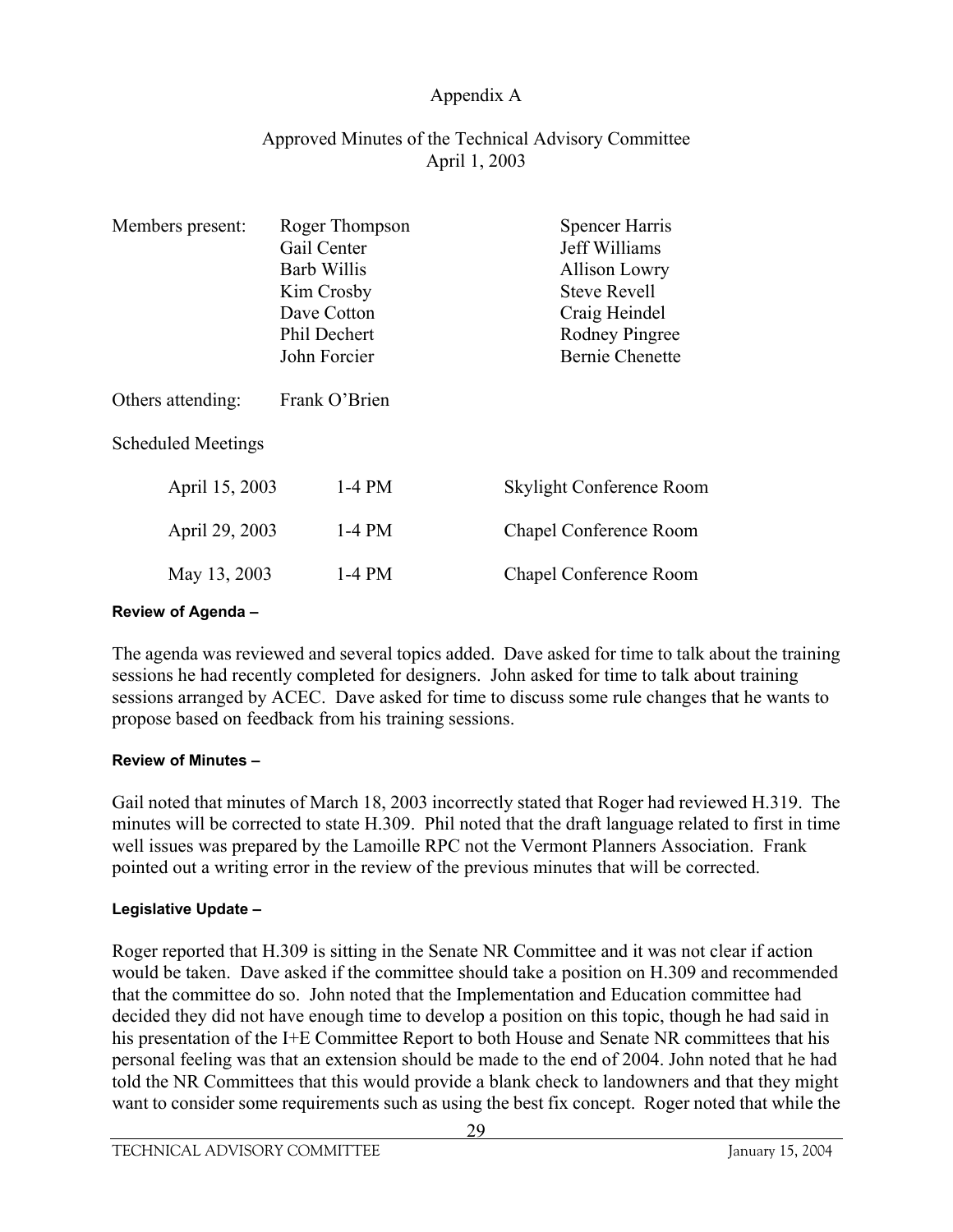best fix seems like a logical concept it did not seem to address the two issues that NR Committee members had mentioned. Some NR Committee members thought that some people had lots that met the rules but were being required to build much more expensive systems under the new rules than what they could have built if the lots were exempt and the best fix approach requires building the expensive system. Other NR Committee members were concerned that some very bad lots would be developed and the best fix approach is based on an assumption that virtually every existing building would be allowed to construct a replacement system even if it was very high risk. John noted that the NR Committee members were inclined to do some sort of extension. Phil noted that this was more of a political decision than a technical decision. There was considerable discussion about whether the TAC should take a position on this topic. Roger noted that Agency staff would not be able to participate, as their input should be through the Administration. The Committee decided that the committee's charge did include reporting to the legislature on implementation issues and the extension proposal is a major implementation issue. Craig said that the legislature could use some technical advice on how to shape the extension because a wide-open gap is not a good choice. Bernie suggested making a recommendation that a licensed designer be required. Steve thought this was a good concept and should be included in the recommendation. Rodney thought that most people would recognize that a poor system would be a bad choice because it would just have to be replaced in the future which would be expensive. Roger noted his concerns that without any standards, people who wanted good systems would already build one without adding the requirement for a designer, but that the person who only wanted to build, no matter what, would be able to find the "miracle worker" designer who would design something anywhere. Roger noted that without standards even water supply isolation distances would not be a requirement. Bernie suggested that if a licensed designer were required the statute could require that well isolation distances be met.

After much discussion the committee members other than ANR staff were polled on:

- 1. Should the committee support a clean extension and by consensus the answer was no.
- 2. Should the committee support an extension if a licensed designer is required without any technical standards and the committee decided yes with about 2/3 in favor.
- 3. Should the committee support an extension requiring a licensed designer with designs meeting well isolation distances and the committee decided yes with about 2/3 in favor.

Jeff said he felt the committee should not take a position on this topic. After additional discussion the committee decided to issue a statement and by a 2/3 majority decided to have John write to the Senate and House Natural Resources Committees that the Technical Advisory Committee supports the extension in H.309 only if a requirement for a licensed designer is required and would prefer that in addition the statute required systems to meet the isolation distances to water supplies.

Allison suggested that only engineers should be allowed to do the work because of enforcement and liability issues. Other committee members felt that site technicians working within their class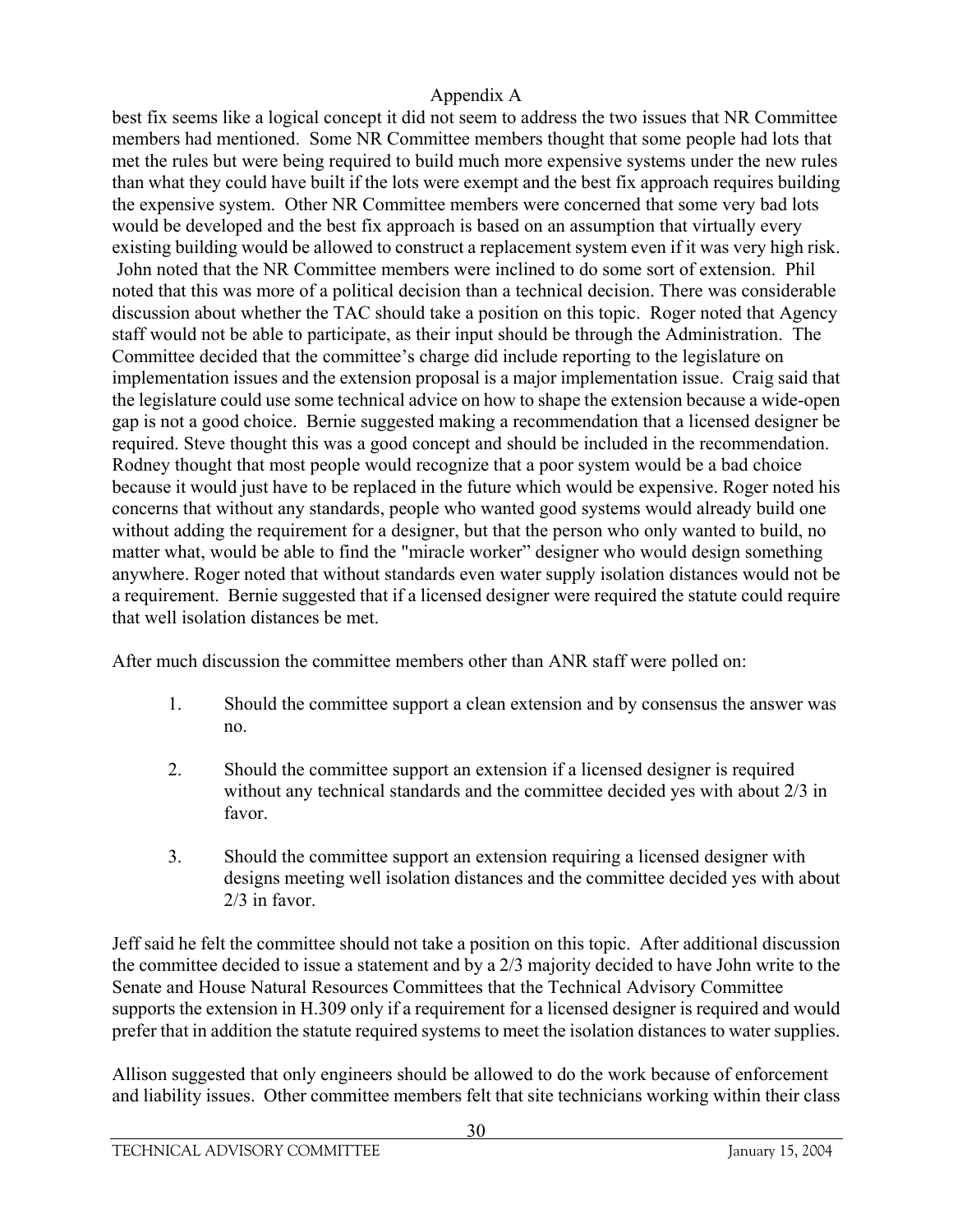license should be acceptable and it was decided to not limit the proposal to only engineers.

John will draft the letters and mail them immediately.

# **Training**

Dave said that he had presented six seminars to designers. He said that he had provided an update on the TAC. He also said that for the most part the new rules were considered as an improvement, that some regional offices had already shown some changes in their method of operation with faster permit turn around times, and that people were using and liked the ANR web site. There were also several issues that the attendees would like to see changed in the current rules and David had a handout with some proposed changes.

John said that he had finalized sessions by Sid Pilgrim on soils training for May 13, May 25, and May 27. These are one day, stand-alone sessions, with half-day classroom and half-day fieldwork, ending with a quiz that would be collected and graded. The courses will be held at the Vermont Technical College in Randolph. Reference materials will be provided. The course will be limited to 20 per session and more sessions can be scheduled if people like the presentation. Cost will be \$100 to \$150. John asked if the course could be substituted for the site tech field exam. Roger said that it would have to be evaluated to see how similar it was to what Mr. Pilgrim did in New Hampshire for the same purpose. Members indicated that the New Hampshire presentation was about 6 days.

## **Designers who are not engineers –**

The draft language was reviewed again. Roger noted that slight wording changes had been made in response to previous comments. The committee then took up the topic of water storage and treatment systems again. Jeff gave a short overview and explained that well drillers have been doing this work for a long time when a state permit was not required. The work generally consisted of a simple polyethylene tank without a chlorination system. Gail asked several questions about how to deal with issues of coatings and controls. After thorough discussion the committee decided:

- 1. That non-engineers could design gravity storage tanks when there is no treatment involved and it is not a public water system. This was a consensus decision.
- 2. Non-engineers would not be approved to design any type of treatment system. This was also a consensus decision.

Jeff asked how this would affect well drillers. The committee decided to support allowing well drillers to continue installing gravity storage tanks without treatment systems on unregulated lots.

Dave asked that the rule revisions be explicit about what a site modification is and what the two classes of site technicians are limited to designing.

# **Town Delegation**-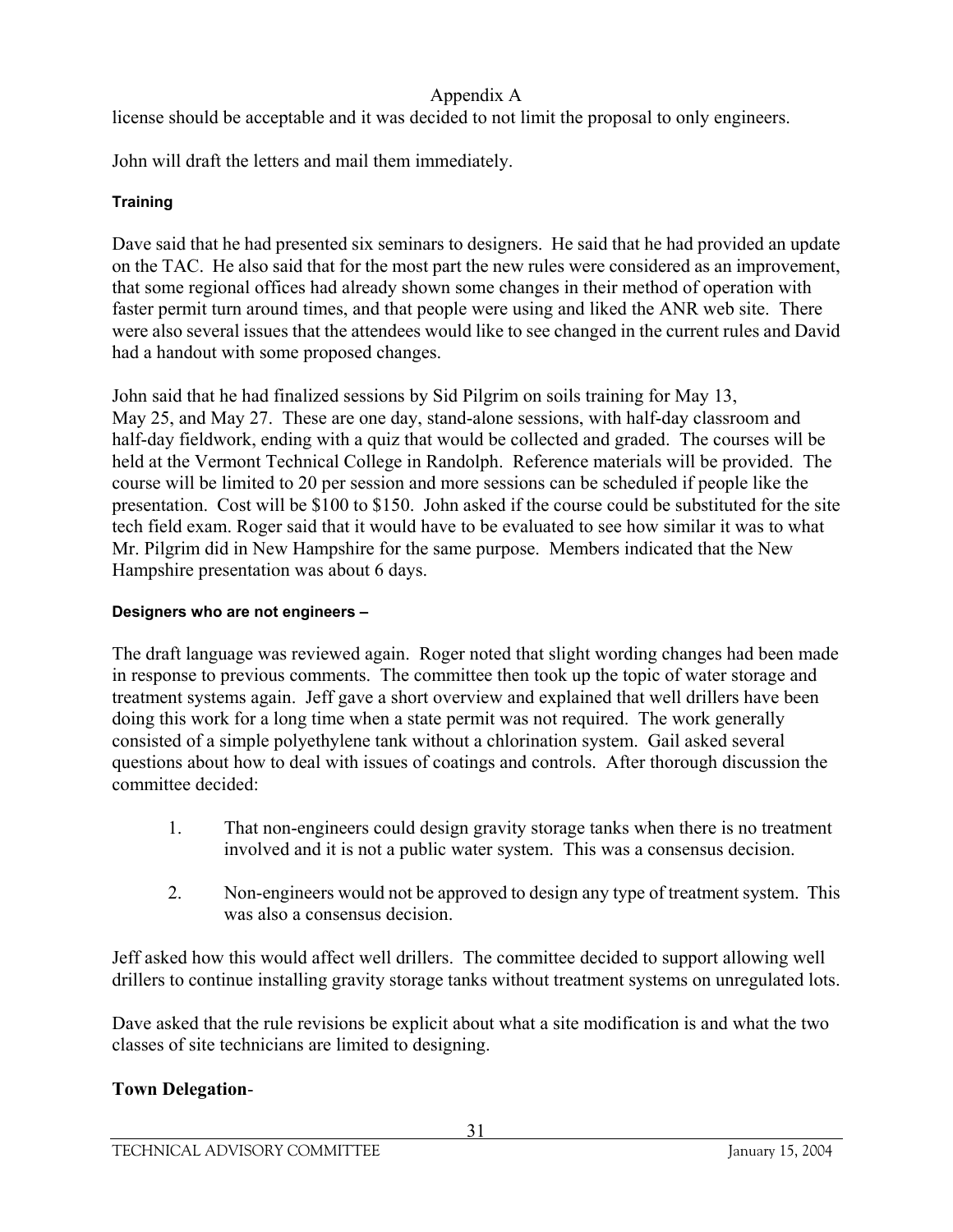There was little time for discussion on this topic. John said we should send the draft we already had to RPCs and try to get comments for the next meeting and the committee agreed with this concept.

#### **Well Drillers Subcommittee**

The subcommittee will meet at 11 AM before the next meeting on April 15, 2003 in the Water Supply Conference Room.

Subcommittees

Hydrogeology - Allison Lowry, Craig Heindel, Dave Cotton and Steve Revell.

Training subcommittee - John Forcier, Roger Thompson, Allison Lowry, Dave Cotton, Barbara Willis and Marilyn Davis.

Licensed designers - Spencer Harris, Gary Fern, Alan Huizenga for Lance Phelps, and Gerry Kittle.

Well driller's knowledge checklist-- Jeff Williams, Rodney Pingree, Roger Thompson, Bernie Chenette and Steve Revell.

Interested in the delegation rules-- Spencer Harris, Gerry Kittle, Kimberley Crosby, Phil Dechert, Gary Fern and Alan Huizenga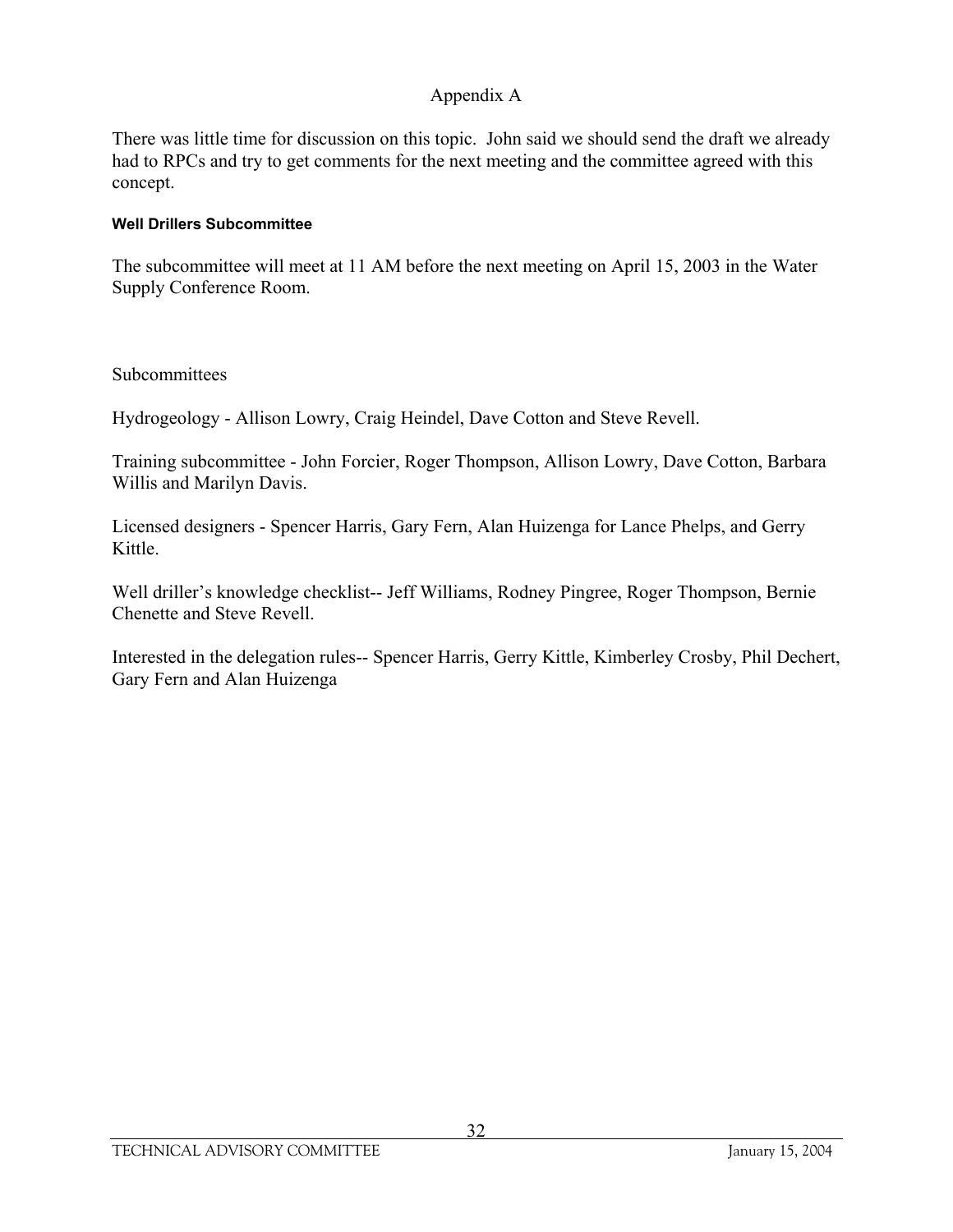|  |  | Approved Minutes of April 15, 2003 Technical Advisory Meeting |  |  |  |  |
|--|--|---------------------------------------------------------------|--|--|--|--|
|--|--|---------------------------------------------------------------|--|--|--|--|

| <b>Members Present</b>    | Roger Thompson<br>Rodney Pingree<br><b>Allison Lowry</b><br>Gail Center | Jeff Williams<br>John Forcier<br>Phil Dechert<br>Dave Cotton |
|---------------------------|-------------------------------------------------------------------------|--------------------------------------------------------------|
| Others Attending          | <b>Marilyn Davis</b>                                                    | Frank O'Brien                                                |
| <b>Scheduled Meetings</b> |                                                                         |                                                              |
| May 13, 2003              | 1-4 PM                                                                  | Chapel Conference Room                                       |

#### **Review of Agenda –**

The proposed agenda was reviewed and modified. An item was added for John's update of the soils course. An item was added for Jeff and Rodney's update on the well driller's subcommittee. An item was added related to possible rules changes other than delegation and designers. It was decided that the trip by Frank and Allison to the Regulator's Conference had been sufficiently reviewed at the previous meeting.

#### **Review of Minutes -**

There was a typo on page four of the minutes of the April 1, 2003 meeting. The "B" after the heading for the Well Driller's Subcommittee should be removed.

#### **Legislative Update –**

John reviewed his presentations on H.309 to the Senate Natural Resources Committee on 4-11-03. John noted that he had met with House Natural Resources on 4-3-2003. John said that he had given the same presentation, based on the TAC letter he prepared for the committees and that he had been asked if he personally supported the proposed changes in H.309 and that he had testified that he did support the changes.

Roger reviewed the testimony of Karen Horn who was requesting that towns be able to have more stringent rules than the state. The Agency position was that H.309 should be a clean amendment without any changes in the criteria except for extending the November 1, 2002 date to November 1, 2004. Senator Gossens said he would be willing to introduce a separate bill for Karen so her issues could be reviewed. Senator Scott made a comment that he was hoping for more progress on adopting new systems.

Roger asked for committee comment on how they thought the new system review process was going. Dave said he was pretty satisfied.

Roger also reviewed the Addison County Legislative Breakfast meeting of April 14<sup>th</sup>. Roger and Commissioner Wennberg attended to answer questions about the on-site program and new rules.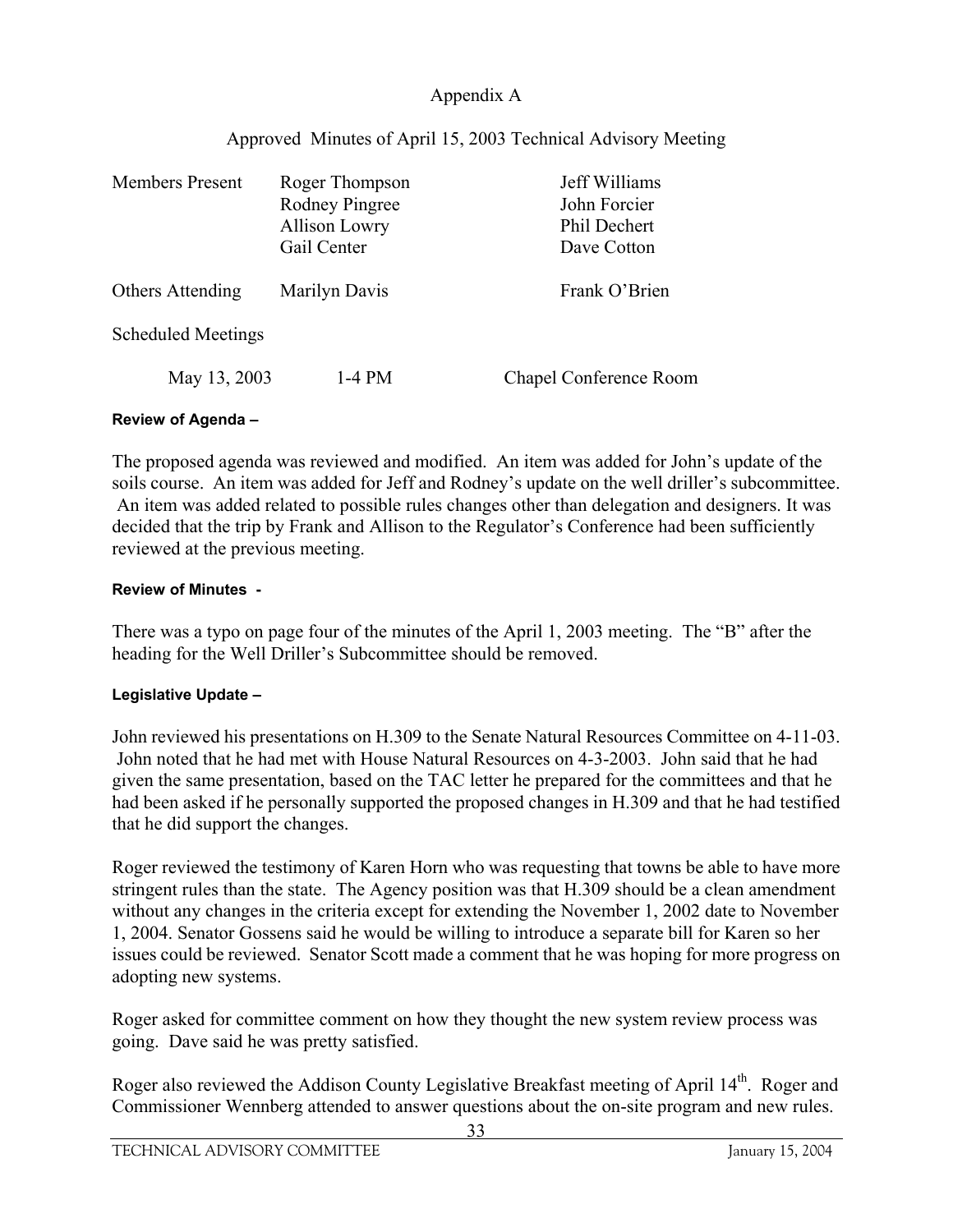Much of the time was spent discussing issues presented by Elizabeth Ready related to her position as State Auditor, but the Commissioner made an overall presentation of the changes in the rules and implementation of the program so far. Steve LaRosa gave a strong statement of support for the Agency changes that have occurred to date noting that there had been some measurable decrease in the length of time to obtain a permit.

Roger also noted that there were some practices that were being prepared for review by the Commissioner that would then be reviewed by the committee.

#### **Uniform Rules –**

Based on the potential for a bill that would allow for towns to have more stringent rules, the committee was polled on the issue of whether there should be uniform statewide rules or if towns should be able to adopt more stringent versions. There was unanimous agreement that the rules should be uniform statewide.

### **Soils Training Course –**

John gave an update on the course and handed out a copy of the official notice. Mike Quaid, a new member of the Professional Engineering Board has indicated that he thinks the P.E. Board may decide that the course satisfies the requirement that engineers demonstrate soils knowledge based on course work. Allison will also be running the soils test again in June so any engineer wishing to use the test to meet the requirements will have another chance before the July 1 deadline.

### **Designers who are not Professional Engineers –**

Roger presented the latest draft of the language for the rule revision. Gail asked about review by the Agency of water storage designs that would be allowed for non-engineers. Roger said that this topic would be covered as part of the continuing education that is required and that questions could be added to the exam. Labor and Industry also has training courses on control systems for storage tanks. The committee approved sending the draft rule forward in the adoption process.

### **Delegation –**

Marilyn reviewed the draft and noted that there had been few comments. The draft will be revised to deal with the comments from Gerry Kittle. The language will be clarified to make it clear that the town reviewer does not have to meet stricter performance standards than state reviewers doing the same work. The committee approved sending the draft rule, with the revisions, forward in the adoption process.

### **Possible Rule Changes –**

Roger presented a list of potential changes to the rules. Several of the changes are typos or clarity issues. It was agreed to add an isolation distance to the rules for gravity water storage tanks of 50' to leachfields and 25' to septic tanks and sewer lines for non-public water systems. The public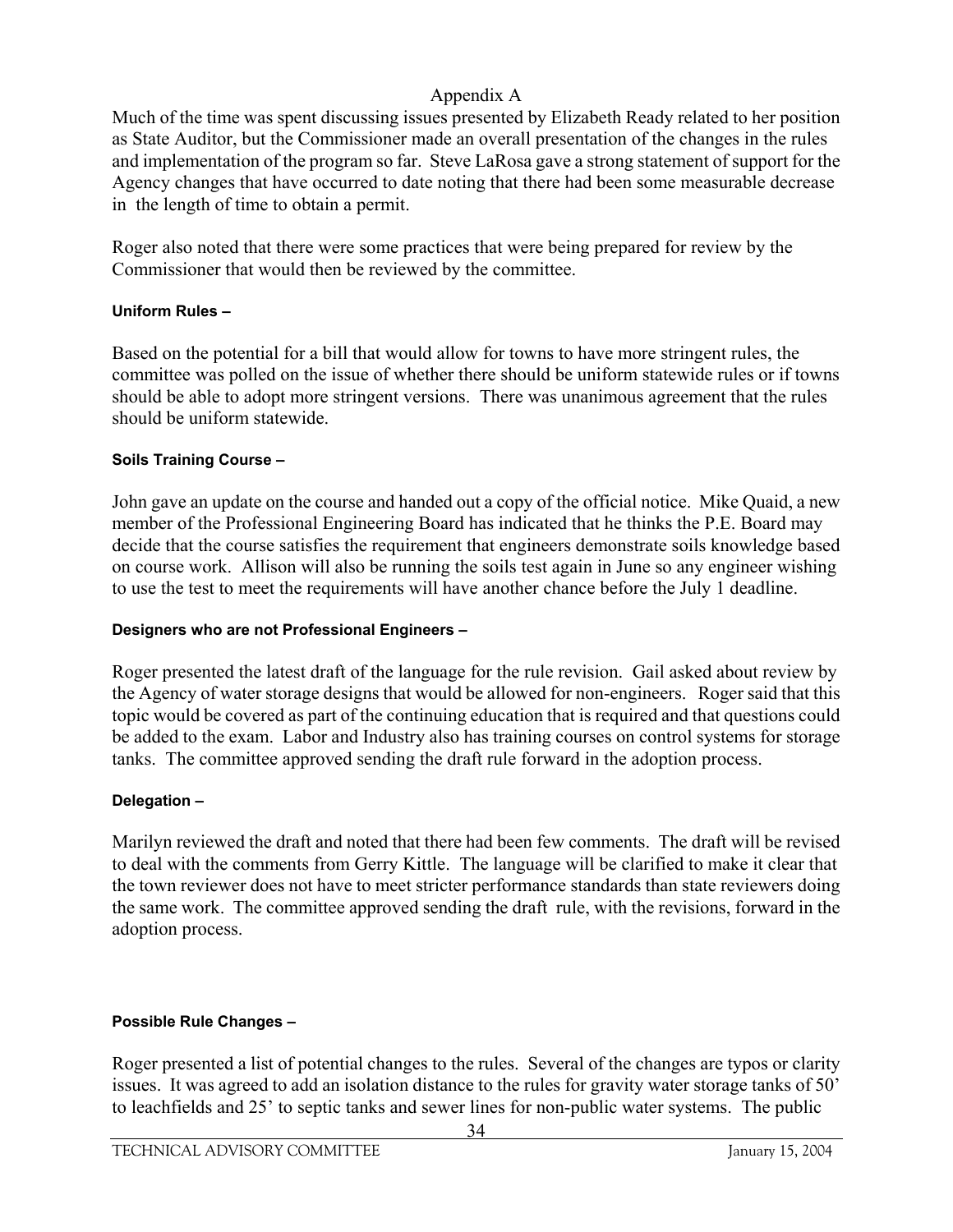water system rules already have an isolation distance specified. It was decided to defer a decision on how to separate mound systems from at-grade systems to future rule revisions. It was decided to continue requiring leakage testing of all force mains, including those that serve non-municipal connections such as those for a mound disposal system. It was decided that additional topics could be reviewed and minor changes incorporated as part of the public comment process that would occur after ICAR but before LCAR.

#### **Possible Revisions to Pressure Distribution Requirements –**

Dave had prepared some language to revise the pressure distribution requirements in response to many comments from consultants at the training sessions that he had given. Roger noted that this topic had just been through the rule making process and should not just be revised in response to people who don't like it. A revision should be based on a determination that the requirement is wrong, or a determination that there is more than one equivalent method, or a determination that the issue should not be regulated. It was decided to defer this issue until the committee could study it in more detail and then it could be incorporated if appropriate.

#### **GPS Reading –**

Jeff and John talked about use of GPS equipment and in particular the need to keep careful records. The machines can operate in more than one mode and each give different answers. The rules should clearly state what is acceptable as part of an application.

#### **Well Driller's Subcommittee –**

Rodney reviewed the subcommittee meeting that occurred earlier in the day. The subcommittee wants to establish better criteria for determining best fix and exempt systems. The committee discussed some basic soils knowledge that could be given to well drillers interested in being approved to site replacement wells, maybe something that would break the soils into categories of clay, loam, and sand. The goal is to provide a basic understanding to help well drillers pick a well site that does not compromise the future replacement of the septic system.

#### Subcommittees

Hydrogeology - Allison Lowry, Craig Heindel, Dave Cotton and Steve Revell.

Training subcommittee - John Forcier, Roger Thompson, Allison Lowry, Dave Cotton, Barbara Willis and Marilyn Davis.

Licensed designers - Spencer Harris, Gary Fern, Alan Huizenga for Lance Phelps, and Gerry Kittle.

Well driller's knowledge checklist-- Jeff Williams, Rodney Pingree, Roger Thompson, Bernie Chenette and Steve Revell.

Interested in the delegation rules-- Spencer Harris, Gerry Kittle, Kimberley Crosby, Phil Dechert,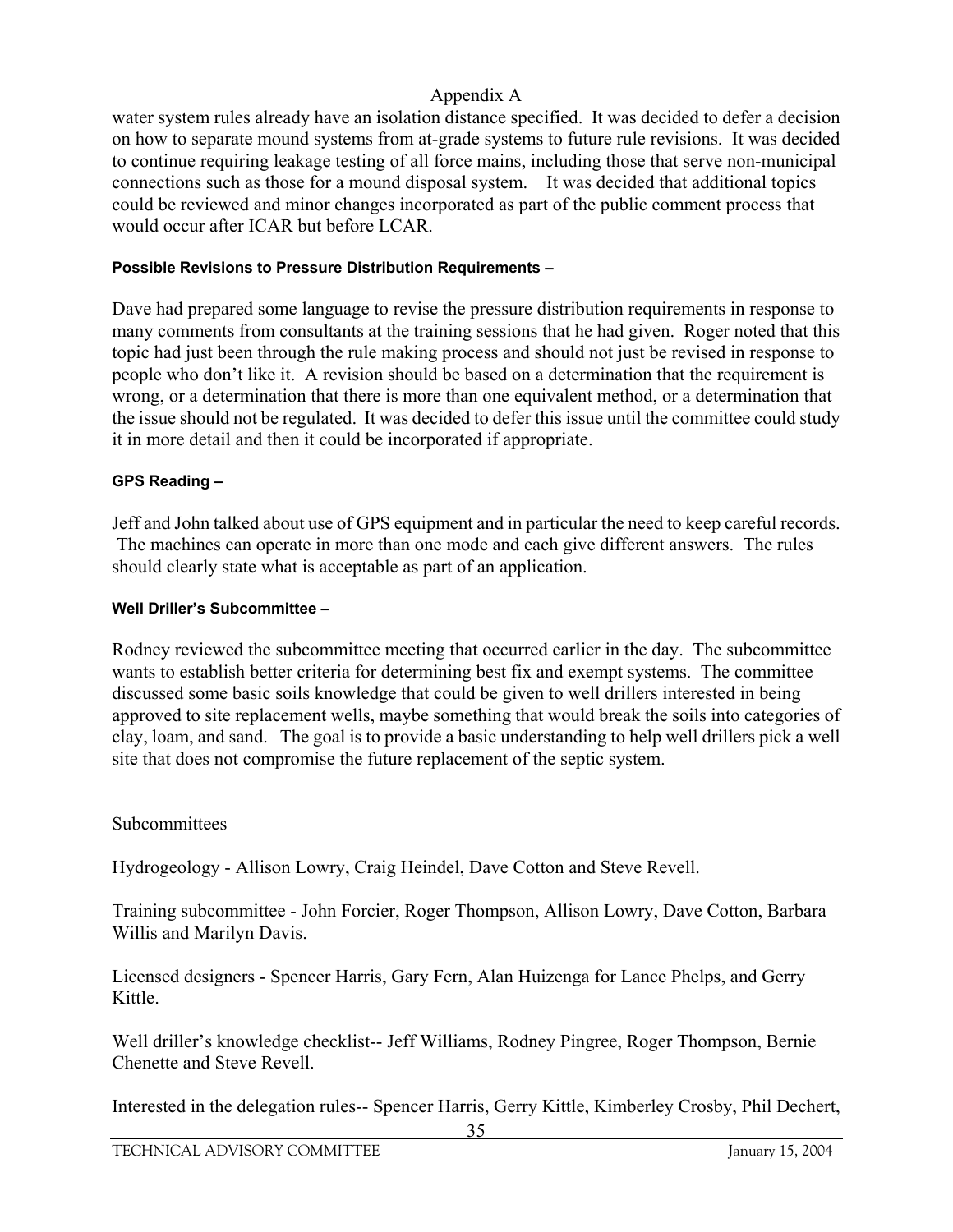Gary Fern and Alan Huizenga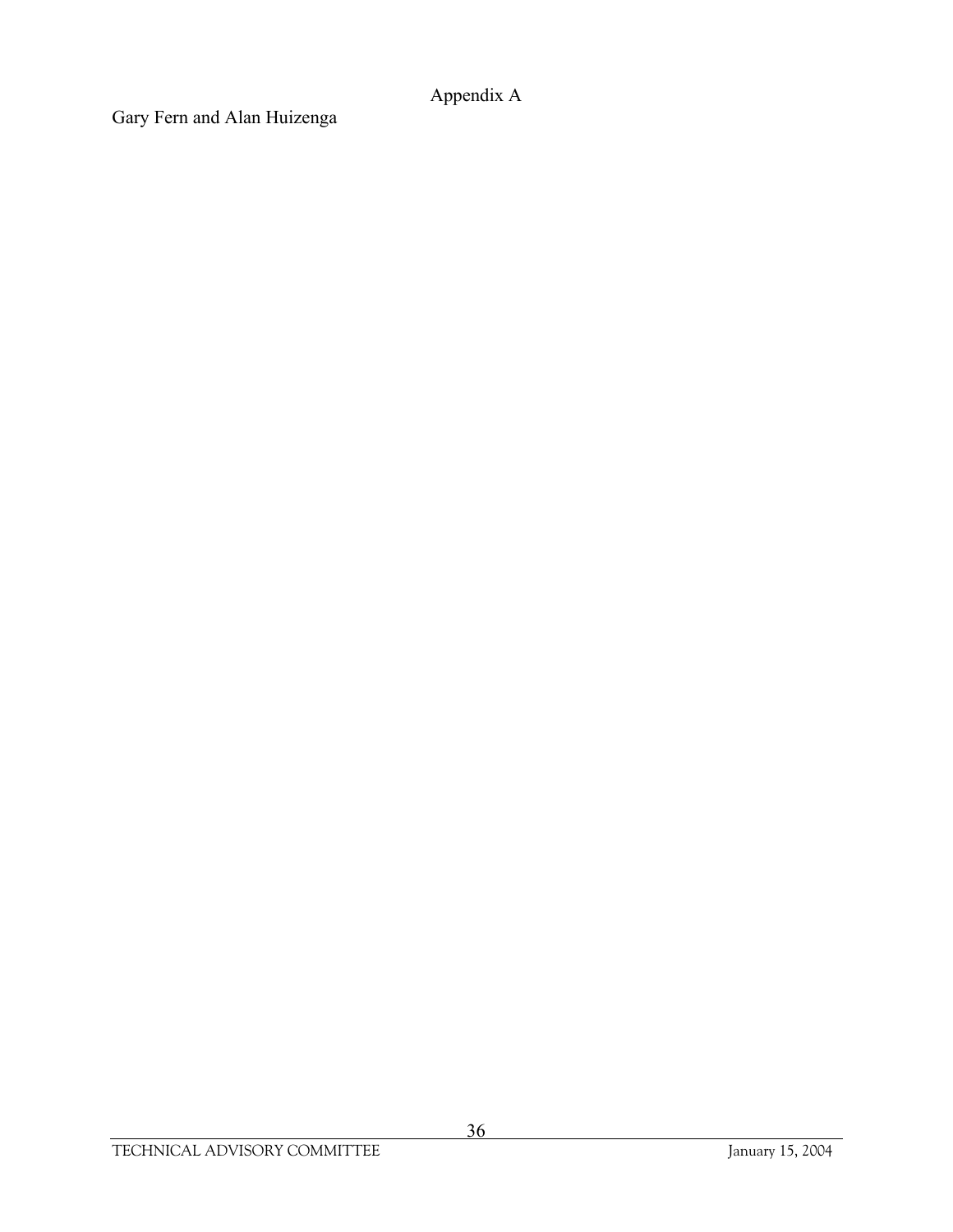### Approved Minutes of the Technical Advisory Meeting May 13, 2003

| Members present:    | Roger Thompson<br><b>Steve Revell</b><br><b>Barb Willis</b><br><b>Rodney Pingree</b><br>Jeff Wennberg |            | Gail Center<br>Gerry Kittle<br>Jeff Williams<br>Kim Crosby<br>Phil Deckert |
|---------------------|-------------------------------------------------------------------------------------------------------|------------|----------------------------------------------------------------------------|
| Others attending:   | Frank O'Brien                                                                                         |            |                                                                            |
| Scheduled meetings  |                                                                                                       |            |                                                                            |
| June 17, 2003 11 AM |                                                                                                       |            | Well Driller's Subcommittee – Water<br><b>Supply Conference Room</b>       |
| June 17, 2003       | $1-4$ PM                                                                                              | TAC.       | Appalachian Gap Room                                                       |
| July 15, 2003       | $1-4$ PM                                                                                              | <b>TAC</b> | Mad Tom Room                                                               |
| August 19, 2003     | $1-4$ PM                                                                                              | TAC.       | Mad Tom Room                                                               |

#### **Review of Agenda** –

The agenda was reviewed with items added related to scheduling the next few meetings and discussion of the well driller's subcommittee activities.

#### **Review of Minutes** –

Barb asked for clarification of Karen Horn's effect on legislation that was discussed at the April 15, 2003 meeting. This led to a discussion about the prohibition on towns adopting rules that are more stringent or less stringent than the state standards except for the current choice of basing town rules on the current state rules or the 1996 rules. The committee discussed the concerns about well shields crossing property lines and the use of triangulation in well protection for replacement wells. Gerry noted that Colchester has more stringent rules on setbacks to surface water and is considering moving to the current state standards. Gerry asked if the Agency had determined the high water elevation for Lake Champlain to be used as point to measure the setback from. The Agency has not set an elevation, though 100' seems to be reached most years. The comment that more progress was hoped for was actually by Sen. Scott, not Sen. Gossens and the minutes will be corrected. Gail noted that the Labor and Industry training included control systems in general and is not limited just to water storage tanks.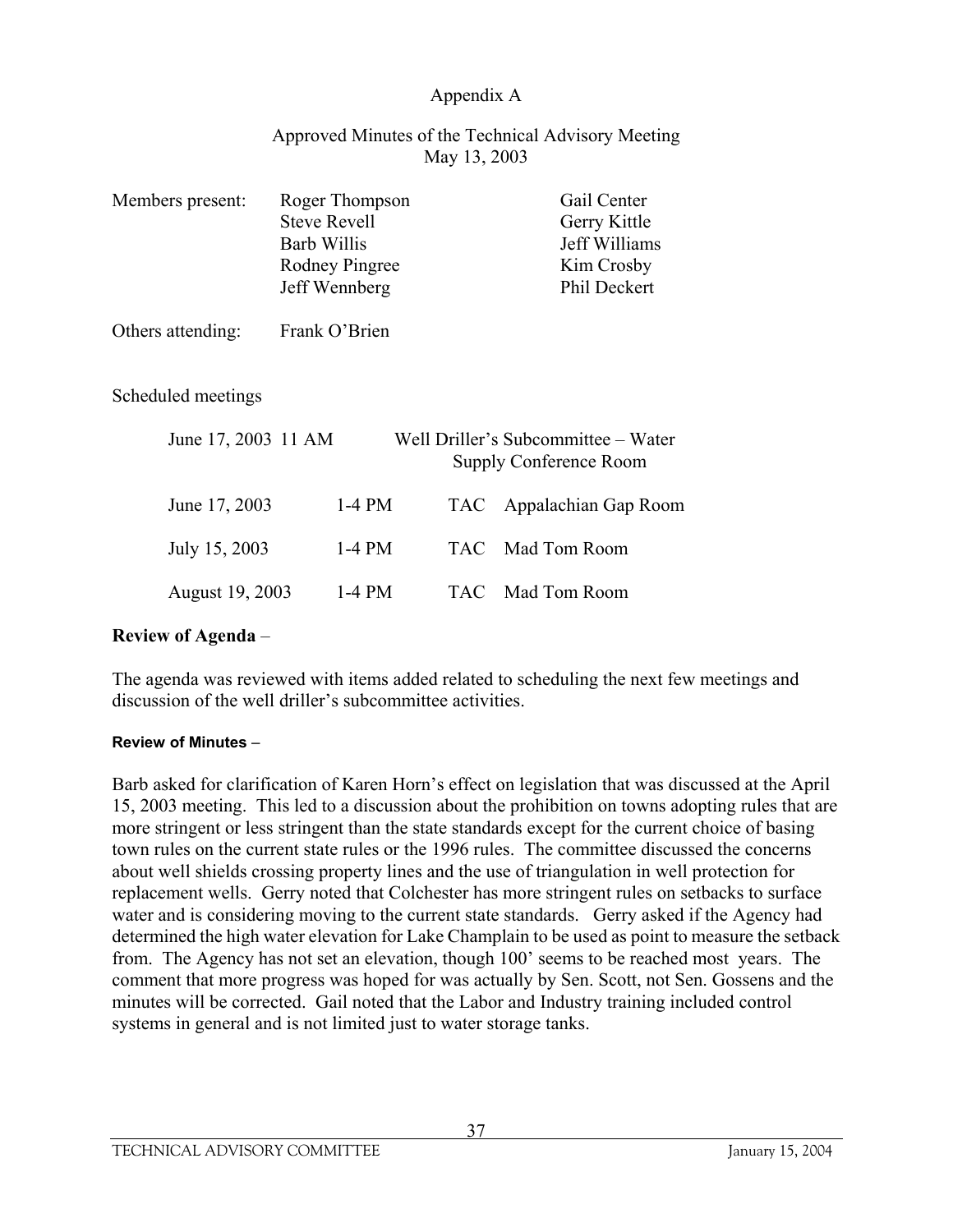# **Commissioner Wennberg** –

Commissioner Wennberg gave a short statement of his understanding of the committee and his role in dealing with issues. He indicated that while he did not think he could, or needed to, attend every meeting, he is interested in the outcomes and supports the process.

# **Well Driller's Subcommittee** –

The subcommittee will meet June 17, 2003 at 11 AM. One agenda item will be to discuss a process for granting reductions in isolation distances for replacement wells.

# **Legislative Update** –

Roger reported that H.309 had passed and would be effective immediately. H.309 extends the buildout time from November 1, 2002 until November 1, 2004 and provides a minor change in the certification language. It also requires the Agency to prepare a notice and provide copies to the towns for enclosure in the next property tax bill or other town wide mailing. H-319 has passed the House and was included in some form in the budget bill and so will likely appear in some form at the end of the session. The Commissioner noted that this only affects Act 250 jurisdiction and will not change our ability to regulate the public health issues. He also noted that Secretary McLain had been carrying a huge load throughout the session as she was dealing with all of the legislative work, while he, being new on the job, was working on getting the Department budget and operations under control.

### **Innovative Systems** –

Frank gave an update on his work.

- 1. The Spec AIRR system has a draft approval in the works, which Frank will review with the TAC before issuing a final decision.
- 2. Bioclere has an application in for review. This is a trickling filter over a clarifier type system.
- 3. Infiltrator has requested a reduction in size for their leaching chamber product. The request is based on some testing they have had done. We are looking into what other states have done. Infiltrator is very aggressive and has attempted to bypass the regulators and go directly to legislators in some states and has sued or threatened to sue in many others. Steve noted that one of the test procedures is based on sand as the receiving soil and it may be that with finer grained soils the results might be very different.
- 4. The Puraflow peat based system seems to be similar to the already approved Ecoflow Biofilter and should be a good candidate for approval. It will be reviewed in the next few weeks to see if there is enough information to issue a draft approval letter for review and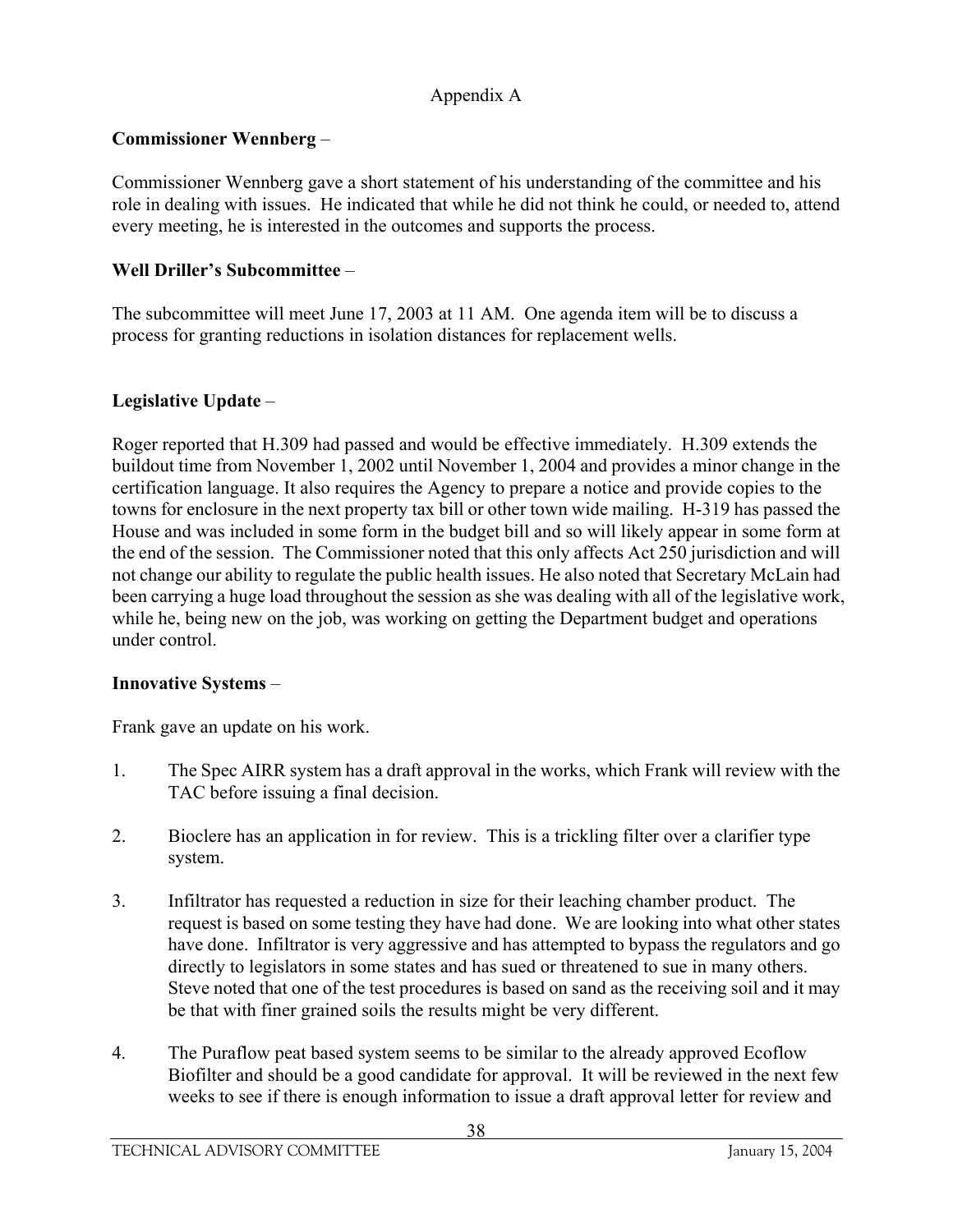comment.

5. The Department has been asked about use of crushed concrete. Someone told another state that three states, including Vermont had approved its use. None of the states, including Vermont has done so. The committee mentioned several potential issues related to breakdown in the septic environment. Everyone has seen the kind of erosion that occurs in septic tank baffles, for instance.

# **Implementation of the New Rules** –

Roger asked for feedback on how the new rules are working. Steve said that for sites with some slope and textures coarser than silt-loam the desk top approach was working well. Flat sites and fine-grained soils are still problem sites. Gerry said that he believed about 20 performance based systems had been approved. Gerry also noted that Camp PreCast has developed a new outlet filter arrangement that seemed to work well. Jeff Williams noted that it is still not clear when water quality testing is needed. He talked to the Essex office about a specific project and could not get a final answer.

# **Model Groundwater Protection Ordinance** –

At least Karen Horn, Rodney, Kim, and Gerry want to be involved in the process. Roger will get the EPA model that Marilyn Davis found and e-mail to them.

### **Committee Participation in Rule Adoption** –

Roger asked about the role that the committee members wished to take in the rule adoption process. An earlier process had involved one or two committee members attending the public informational meetings and providing support for those items supported by the committee. Steve noted that it does reassure the public when a local person known to the audience helps explain the proposal.

# **Well Driller's Subcommittee Issues** –

Jeff raised the issue of reduction in distances to wells based on extra depth of casing and grouting. There are many issues involved in deciding when the specific situation will be safe including the soil type, bedrock type and fracture patterns, slope, depth of soil to bedrock, water table, ground slope. Jeff asked about doing a large scale water quality testing program with each well driller taking on a piece to see what actually happens. Water quality testing might not answer the question because virus testing is difficult and expensive and everything else provides only indicators. This topic should be a TAC issue for future review as there are many sites than cannot meet the required isolation distance.

### Subcommittees

Hydrogeology - Allison Lowry, Craig Heindel, Dave Cotton and Steve Revell.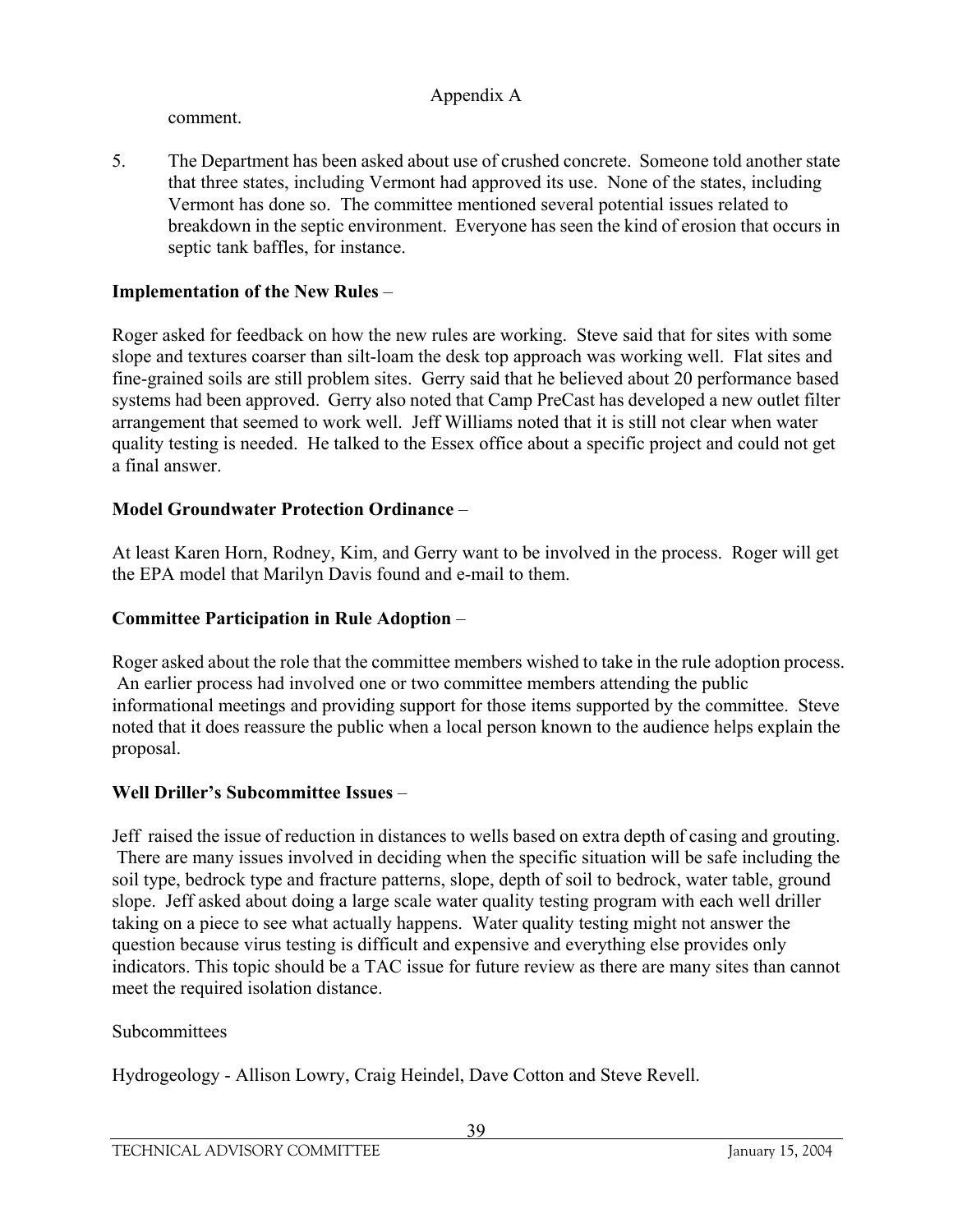Training subcommittee - John Forcier, Roger Thompson, Allison Lowry, Dave Cotton, Barbara Willis and Marilyn Davis.

Licensed designers - Spencer Harris, Gary Fern, Alan Huizenga for Lance Phelps, and Gerry Kittle.

Well driller's knowledge checklist-- Jeff Williams, Rodney Pingree, Roger Thompson, Bernie Chenette and Steve Revell.

Interested in the delegation rules-- Spencer Harris, Gerry Kittle, Kimberley Crosby, Phil Dechert, Gary Fern and Alan Huizenga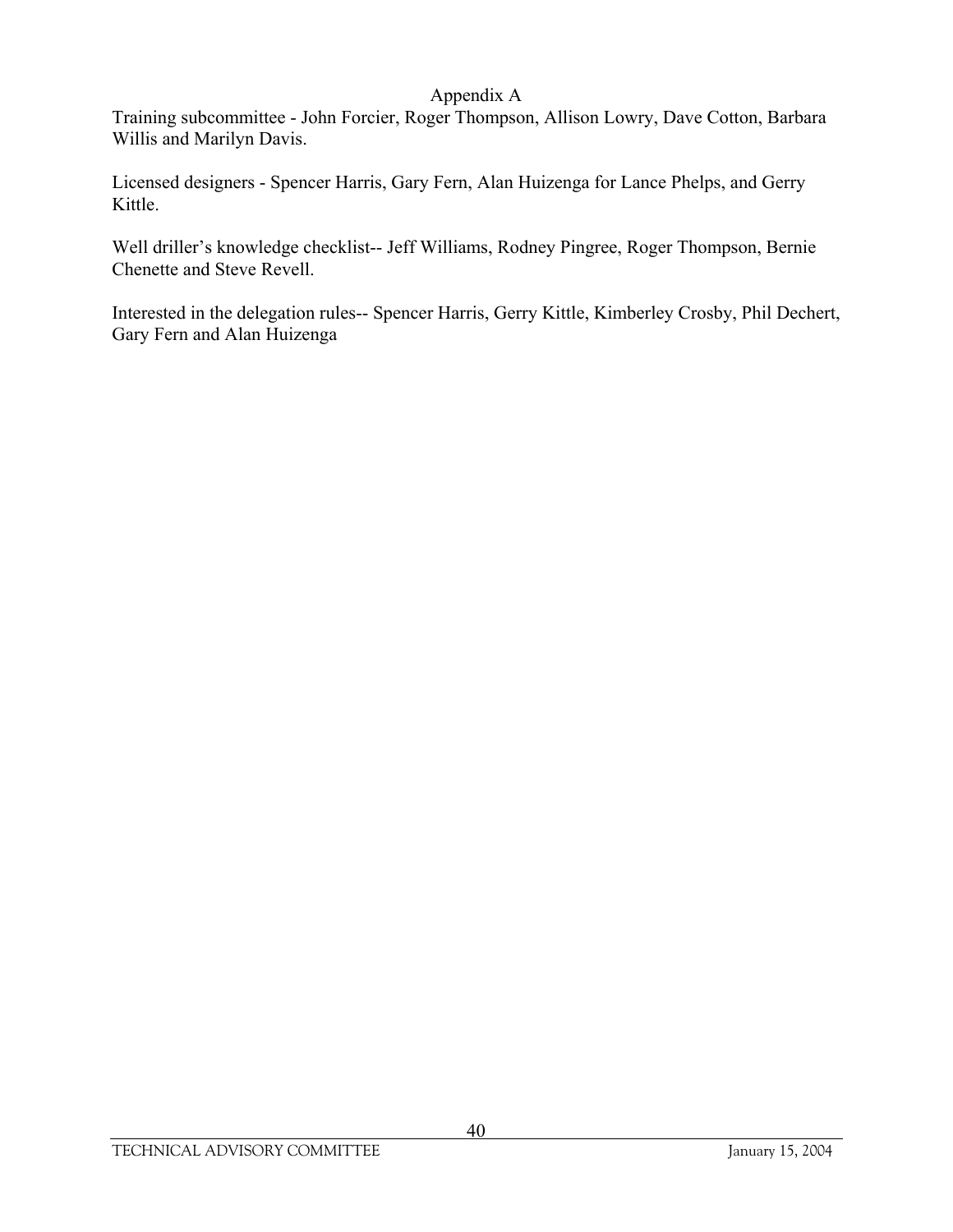### Approved Minutes of the Technical Advisory Committee Meeting June 17, 2003

| Members present:    | Roger Thompson |                       | Jeff Williams |                     |
|---------------------|----------------|-----------------------|---------------|---------------------|
|                     |                | <b>Spencer Harris</b> |               | <b>Steve Revell</b> |
|                     |                | John Forcier          |               | Craig Heindel       |
|                     |                | Bernie Chenette       |               | <b>Barb Willis</b>  |
|                     |                | Rodney Pingree        |               | Gail Center         |
|                     |                | Alan Huizenga         |               | Gerry Kittle        |
| Others attending:   | Frank O'Brien  |                       | Anne Whiteley |                     |
| Scheduled meetings: |                |                       |               |                     |
| August 19, 2003     |                | $1-4$ PM              | TAC.          | Mad Tom Room        |

#### **Review of Agenda –**

The agenda was reviewed and the issue of the soils course was added for this meeting. Also added as topics for future meetings were easements, replacement area requirements for existing lots, and the elevation of Lake Champlain relative to setbacks from surface water. Also added was when water quality testing is required as part of the permitting process and for which elements.

#### **Minutes-**

The minutes were reviewed and there were no changes proposed. As part of the discussion of the minutes, John asked if it made sense to have some administrative person take the minutes instead of using Roger's time. Roger noted that this had been tried and it seemed that it saved little of his time, while using another person's time. John also raised the question of whether the minutes are biased because Roger is writing them. Steve asked if John was thinking the meetings should be recorded and transcribed. John said no. At this point the discussion was terminated on a suggestion from Alan that the committee take up the discussion related to Anne's redraft of the designer language because Anne needed to leave early.

#### **Revisions to designer language**

Anne presented the revisions to the language. She explained that she had reorganized the presentation to better align with the rest of the document and believed there was little if any substantive change. Anne indicated that we needed guidance from the PE Board on what needed to be submitted by engineers subject to section 1-313 (c). John asked if the water supply design should be limited to 600 GPD by non-engineers. It was decided that as long as the water supply was not classified as a public water supply the limit should be 1350 GPD which would match the limits on wastewater systems.

Roger asked about how sprinkler systems should be handled. They really don't have design flows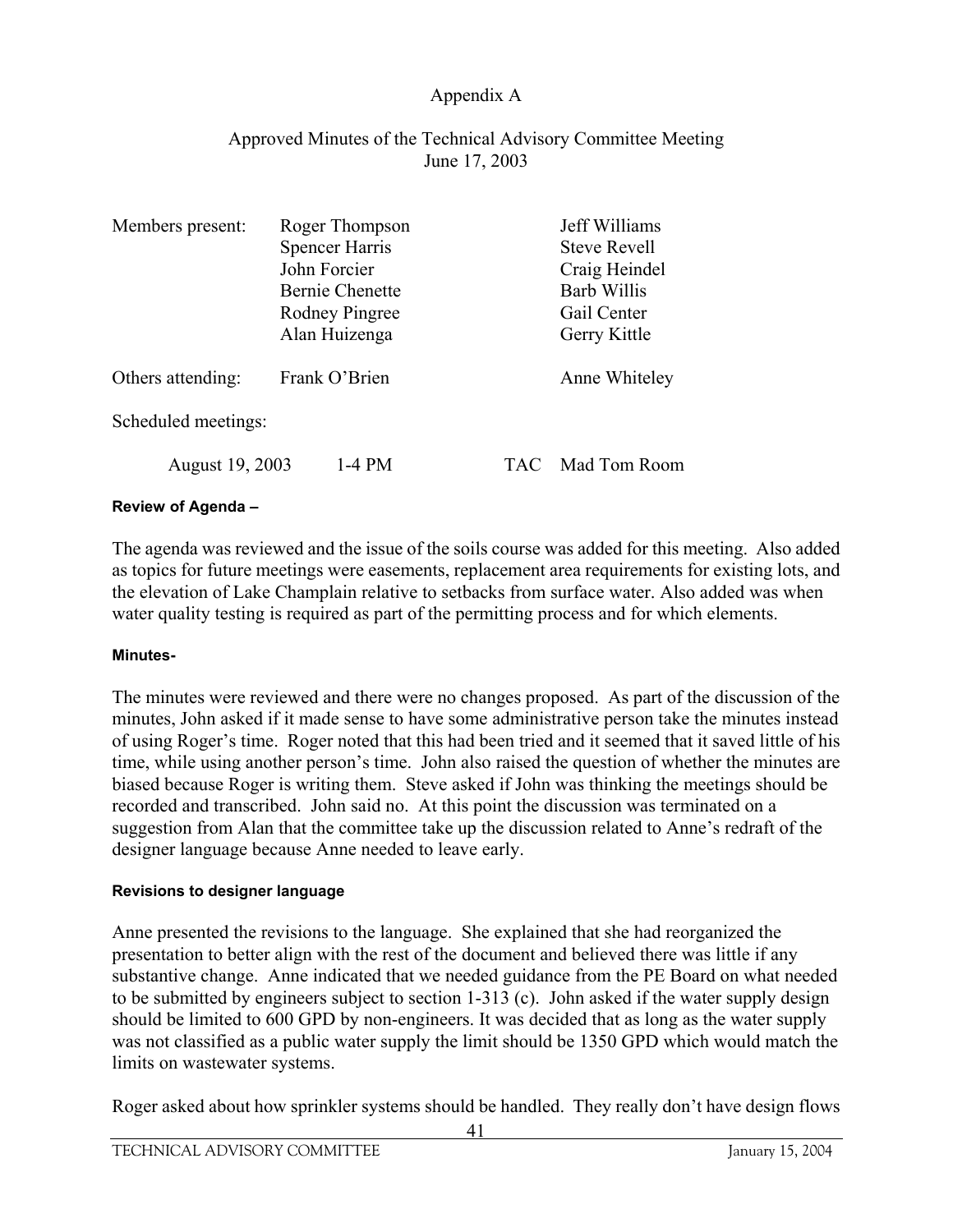the way a bedroom or employee does, yet there can be high GPM flows that can affect the main system, which should only be designed by engineers. It was agreed that Rodney and Roger would look into this and suggest an approach.

There was a question of whether a reviewer should be limited to only those projects that they could design. After some discussion it was decided that reviewing is different from designing and a large majority decided to remove the restriction Anne had written. Any engineer who disagrees with a technical decision made by a non-engineer has access in the current state rules to a second opinion by a state professional engineer.

The committee also discussed the inspection certifications and decided that inspections should be done by those approved to create the design. The thinking was that knowledge of the design principles is needed in order to determine if the as-built systems is within acceptable tolerances or to make recommendations to accept alterations from the approved plans.

There was discussion about the class nomenclature with class 1, class A, and class B categories. The rules require each group to be in a class and this approach seemed to not create any particular implications for engineers versus non-engineers and so the committee decided to use the proposed approach at least for now.

# **Soils Course** –

John reviewed the course Sid Pilgrim is presenting at VTC. Three sessions have been completed and two more are scheduled. John expressed some concerns about Allison and Ray Dean's attitude when they attended the first session, saying that it appeared to him that they were seeking to gather data rather than listening to the professor. John said he was concerned that when Sid noted that the soil is often saturated above the highest mottling, maybe as much as 9", that the State staff would start saying the water table is 9" above the mottling. Spencer had on case where Ray appeared to be doing this but there has been no others that anyone is aware of. John was also concerned that when Sid asked Allison about how the information he had presented relative to the water table would be incorporated, Allison replied that the only thing that counts is where the mottling is. Roger replied that nothing the staff heard at the meeting should result in a more conservative approach from the state side. He noted that Allison's reply was based on explicit language in the rules and the only basis for discounting mottles is the ground water monitoring process given in the rules, except in rare cases where a clear case can be made for "relic" mottles.

The committee members who had attended Sid's course thought it was worthwhile. There appears to be a demand for a more comprehensive training course as well.

John also mentioned that he had attended a meeting of the ACEC Board the previous evening. Mike Quaid, former state representative, is a new member of the PE Board and is keeping track of issues related to the soils knowledge requirements.

The next P.E. Board meeting will be July 17, 2003 where they hope to deal with the issues related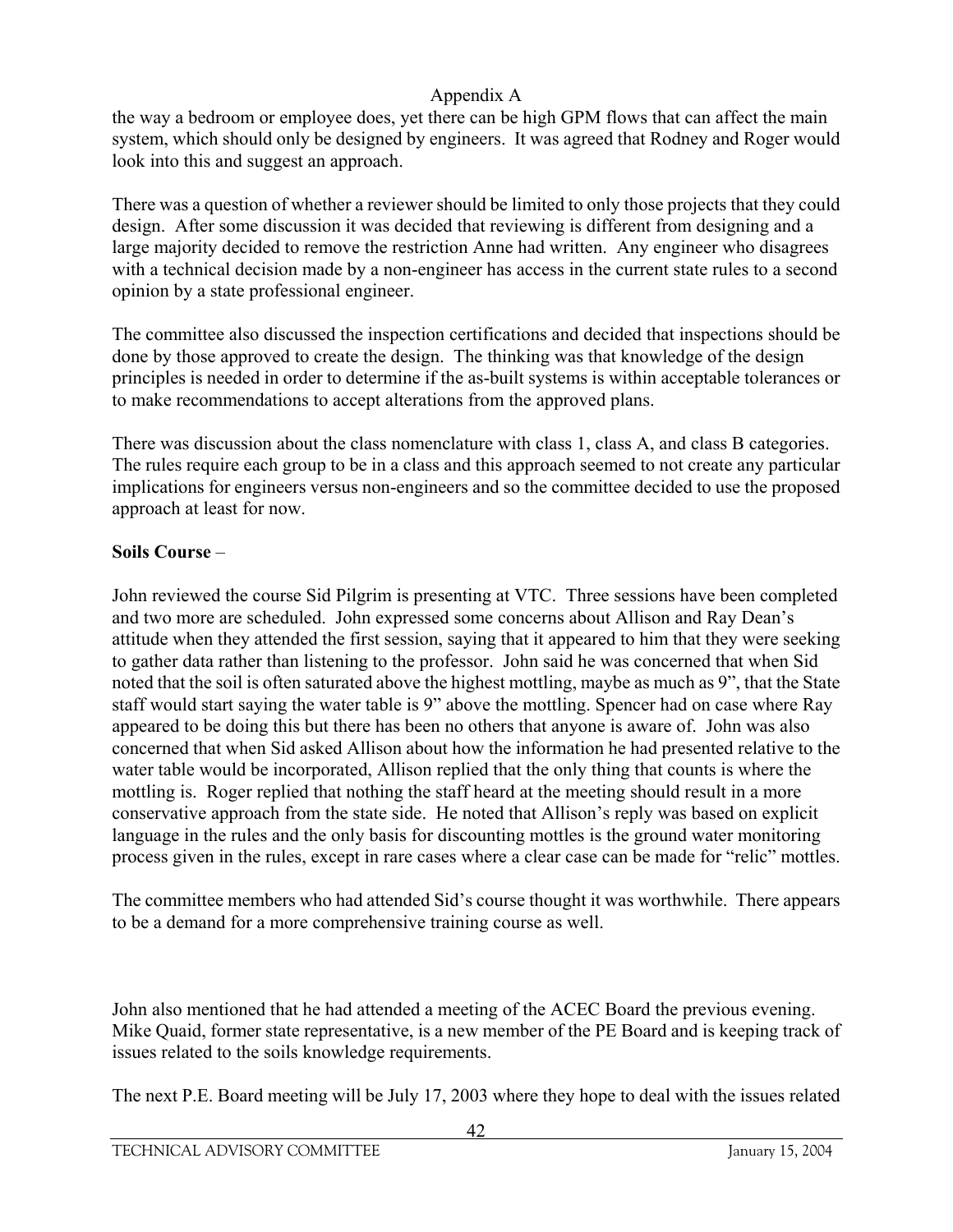to having engineers certified as meeting the soils knowledge requirements.

### **Legislative Update –**

Roger outlined the language in H.319 related to agricultural fairs and equine exhibitions and in the Capital bill on outdoor seating at seasonal restaurants. The new alternative toilet guidance includes a section on agricultural fairs and equine exhibitions based on the legislation.

#### **Notice with Property Tax Bills –**

The Department wrote the language and the Tax Department will print and distribute the notices to all towns. There was a minor legislative change that made it voluntary for towns to include the notice but the Agency is hopeful that most will do it. If most towns do, the message will spread so that almost everyone will hear of it.

#### **Innovative Systems Update –**

Frank has sent a draft general use permit out on the Spec AIRR system, which he distributed to the committee.

Frank also talked about the request by the manufacturer of the Infiltrator leaching chambers for a reduction in size based on the so-called "shadowing effect" of systems using crushed stone. Frank noted that the company had submitted a couple of reports supporting the claim. He said he had also found a couple of reports that did not support the claim. The committee members were somewhat split on the "shadowing" effect. A report published in the Small Flows Quarterly titled In-ground Dispersal of Wastewater Effluent: The Science of Getting Water into the Ground. was discussed. Craig suggested that it would be good to get a soil physicist such as Fred Magdoff or maybe Sid Pilgrim who could help review these issues.

#### **Feedback –**

Craig said he had worked with the regional office staff on a couple of difficult sites recently and the process seemed to go smoothly.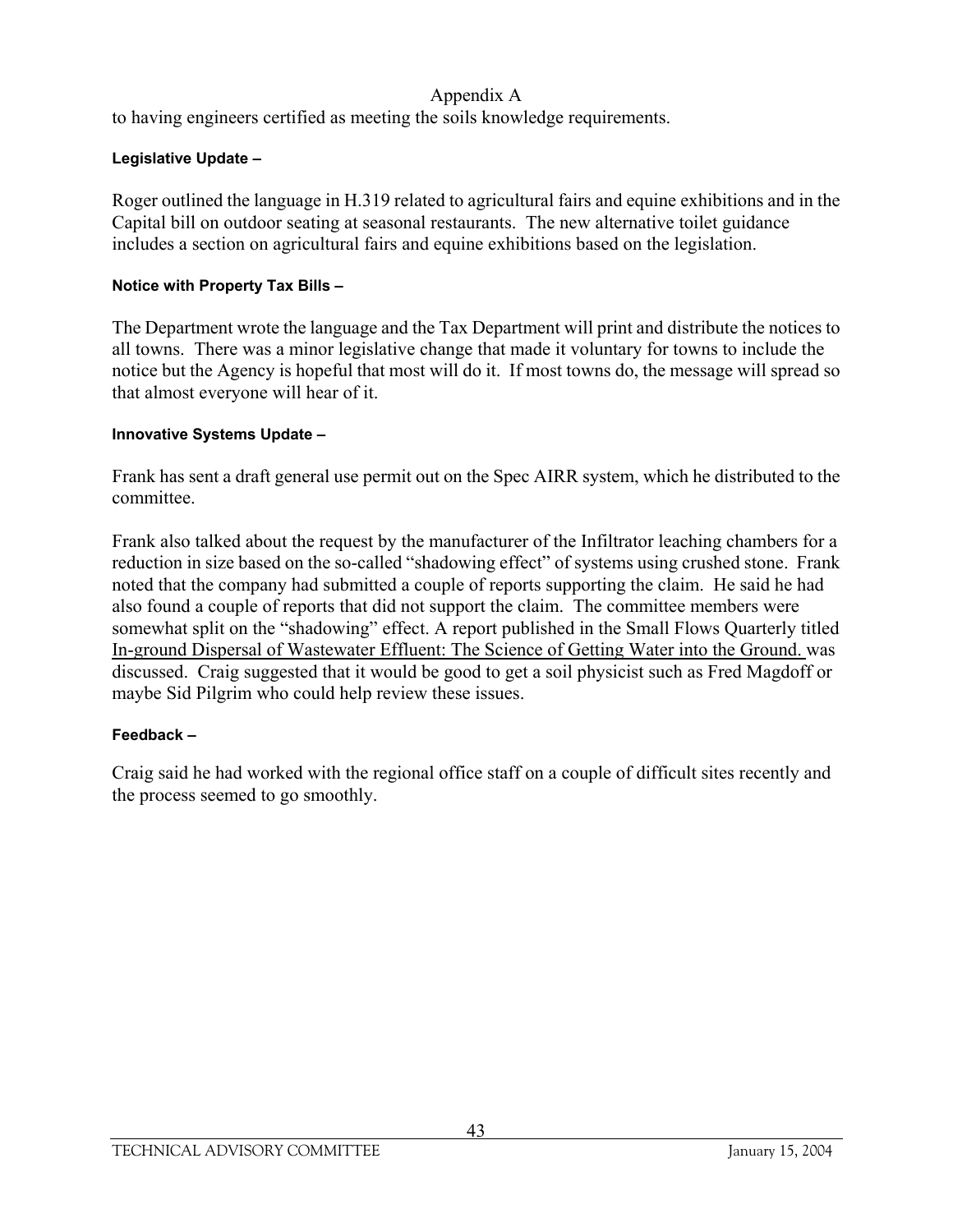### Approved Minutes of the Technical Advisory Committee Meeting August 19, 2003

| <b>Members Present:</b> | Roger Thompson<br><b>Allison Lowry</b><br>Kim Crosby | <b>Bernie Chenette</b><br>Gail Center<br>John Forcier | Rodney |
|-------------------------|------------------------------------------------------|-------------------------------------------------------|--------|
| Pingree                 | <b>Steve Revell</b>                                  |                                                       |        |
|                         | Alan Huizenga<br><b>Barb Willis</b><br>Gerry Kittle  | <b>Spencer Harris</b><br>Dave Cotton                  |        |
| Others Present:         | Frank O'Brien                                        | Jeff Wennberg                                         |        |

### **Scheduled Meetings**:

| September 16, 2003 1-4 PM |        | Mad Tom Room |
|---------------------------|--------|--------------|
| October 14, 2003          | 1-4 PM | Mad Tom Room |

#### **Review of Agenda –**

The agenda was reviewed and revised. The recent decision related to a permit revocation hearing and a topic for innovative systems were added. It was also noted that the minutes to be reviewed were for the June 17, 2003 meeting, not the May 13, 2003 meeting.

#### **Minutes –**

Although recorded here in the usual progression, the minutes for the June 17, 2003 meeting were actually reviewed later in the meeting. Roger discovered that he had not e-mailed the minutes as he thought and did not have hard copies available. When the minutes were reviewed after the break it was decided to accept them as drafted.

#### **Installation Certifications –**

Roger distributed a handout reviewing a decision issued by the Commissioner related to a request for revocation of a permit. Anne Whiteley, hearing officer for the Commissioner, heard a request for a permit revocation. In the course of reviewing the information it was determined that there was no inspection certification for the project which had been substantially completed prior to issuance of the permit. Anne's analysis was that the statute and rules require any permit issued on or after June 14, 2002, when the statute became effective, must have an installation certification once the potable water and wastewater systems are substantially completed. Because the certification must reference a set of plans, there must be a certified set of plans, which can only be prepared by a licensed designer. Anne's analysis is that despite the ability in the rules to waive some or all of the normally required information, the need for the inspection certification has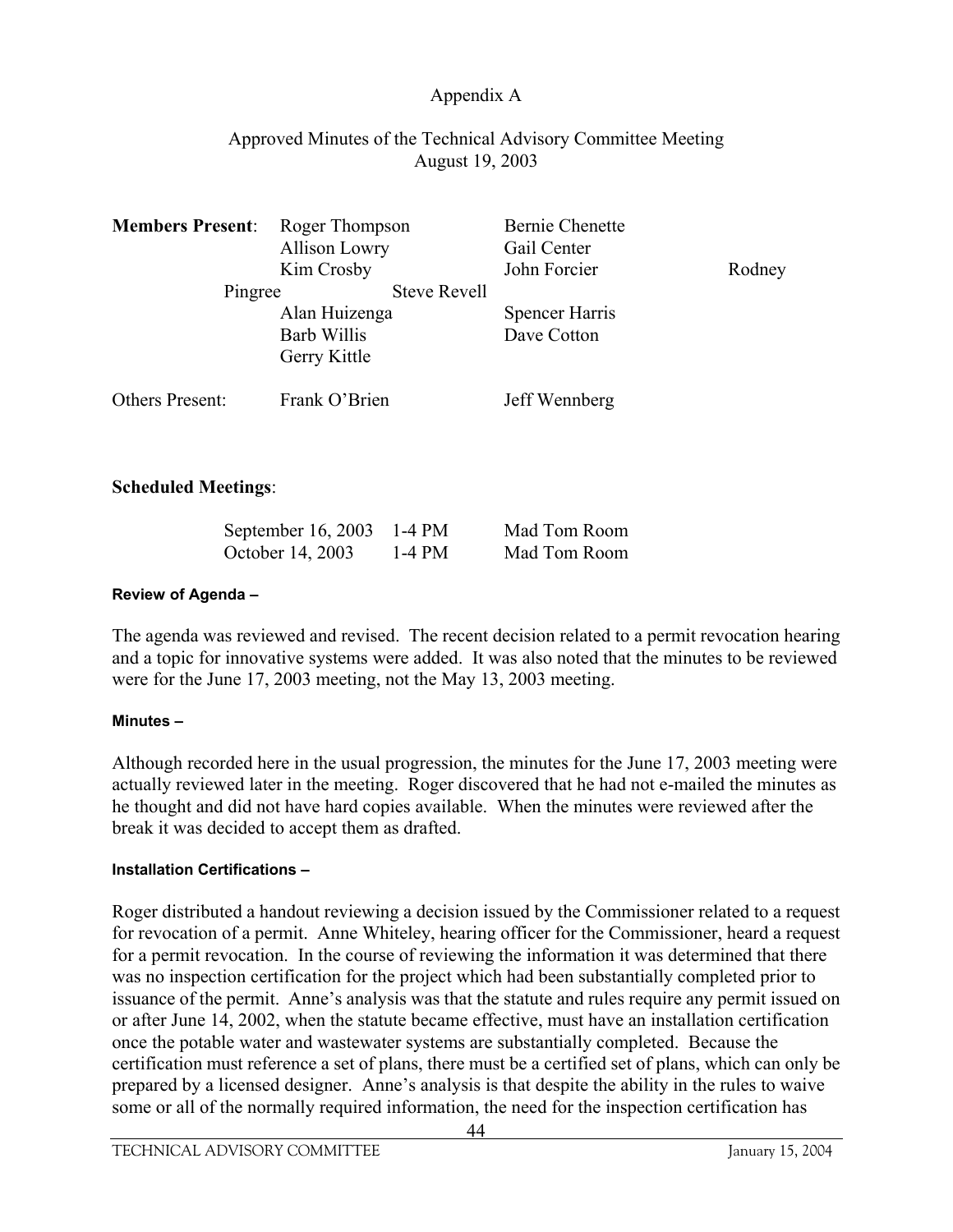# primacy.

The handout includes direction for the regional office staff on how to apply this decision with the least disruption possible. Using the waiver provisions in the rules, the amount of information required on the plans may be minimized. Dave was concerned that this could be a "slippery slope" that would tend towards incomplete plans and/or understanding of the site. Jeff explained that he had been reluctant to make this decision but agreed with Anne that the plain reading of the rules required it. Jeff also said that the Department was committed to making the problem as easy to deal with as possible, did not want this to lead to digging up old pipes, and would work to get it fixed in the next rule revision. John thought that when the guidance to the regional offices is updated it should be made clear that a permit is still going to be issued.

### **Status of the Rules –**

Roger gave a short update on what is happening. Dave and John expressed concern about the delays in getting the process moving. Steve added his concerns that it had been a long time since the advisory committee started and, somehow, something needed to be done. Jeff said that he agreed with the need, and the urgency, and that he was trying to push this as fast as possible while dealing with a shortage of attorney time.

### **Feedback –**

John said that he was frustrated at having to wait several weeks for a permit based on municipal water and sewer connections, even though he knew all applications are handled in chronological order. He suggested that there be two piles, with "simple" projects in one and more complex ones in the other. The goal would be to have simple projects reviewed in two weeks. Jeff indicated he would look into this and see if it could be implemented. John also noted that there might be too much supervision going on in the regional offices and suggested that the staff could have more authority to make decisions on their own.

Roger noted that there has been substantial change in the Rutland office performance with old projects either already closed or at least on a schedule for closure in the next few months. He also noted that the Rutland office had 100% compliance with the performance standards for the last several months for projects first received in 2003.

Jeff mentioned the scanning project as another attempt to provide customer service. The plan is to create electronic copies of all files, which will ultimately be available on line.

### **Addison County Meeting –**

Roger and Jeff attended a meeting arranged by legislators in Vergennes on August 13, 2003 at the Eagles Club. There were about 50 people including several legislators, landowners, and consultants. The meeting was set up to allow people to raise issues about how the rules were working and what should be changed.

Steve said that he thought the meeting helped with some misunderstandings about the rules. He said he was struggling with the fact that even some very large lots did not have any places that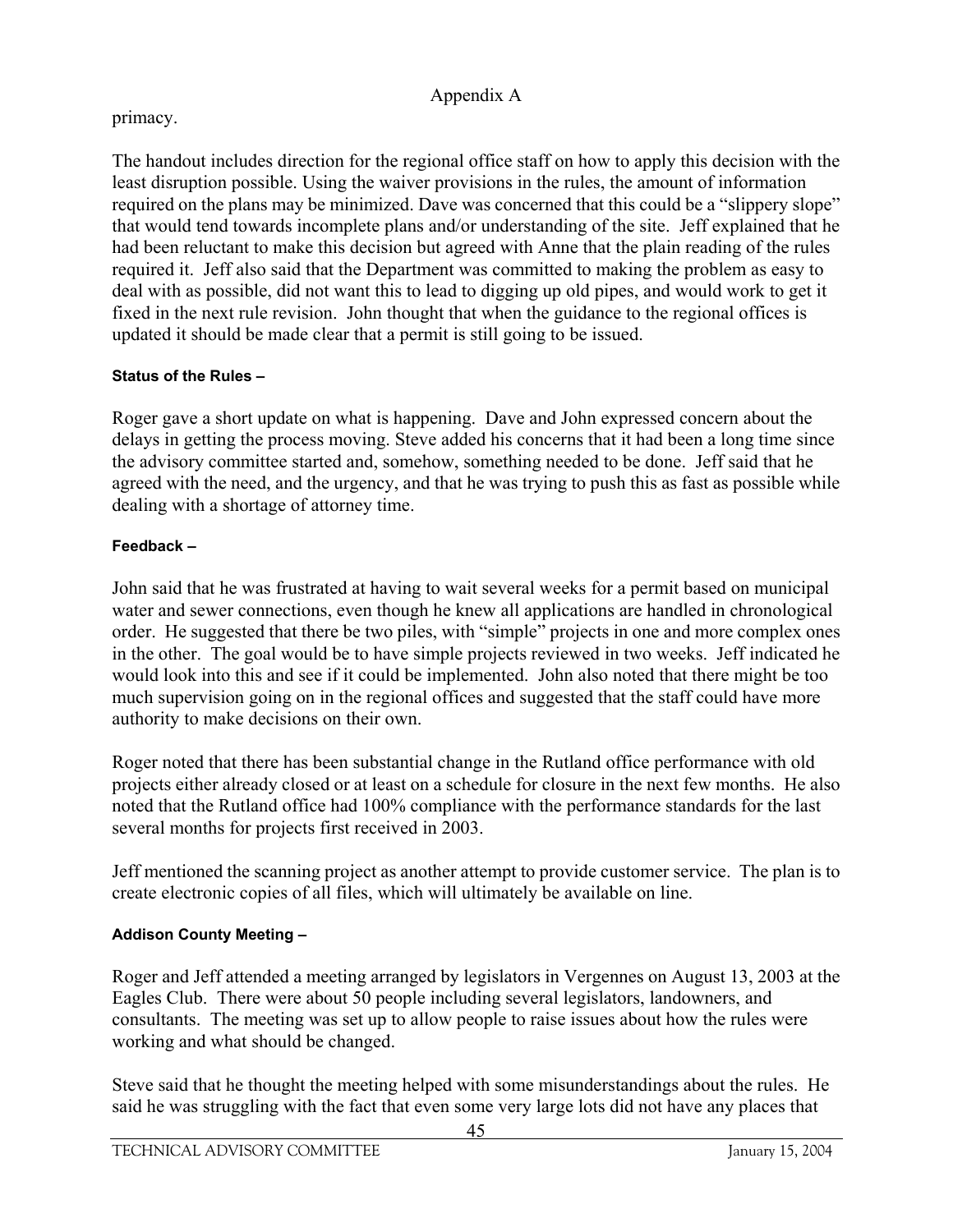could be approved even with the performance-based designs. Roger said that the rules were reviewed at the meeting and it was explained that ANR believed that the rules had been written to the minimums supported by science that would meet the directive to keep the effluent below the surface of the naturally occurring ground. Craig was at the meeting and affirmed that the topic had been discussed at the TAC and there was concurrence among committee members. This leads to the question of whether systems that surface, at least part of the time, should be approved or if there should be special rules for Addison County. Steve said that there couldn't be special rules, which everyone agreed with. Allowing surfacing systems would require a change in the fundamental principles of ANR that there should be no direct discharges to surface waters or surfacing of effluent. Dave said that technology exists which treats the effluent to a high level and then disinfects it with UV light that can produce effluent clean enough that some surfacing might be acceptable. Dave noted that drip disposal would be a method to minimize surfacing through low application rates. Dave also noted that systems could have 24 hour auto dialer notification of failures of the treatment system. Spencer said that part of the problem is caused by high design flows. Having to design for 420 GPD for a 3 BR house means systems have to be extremely large on poor soils. There was some discussion about using drip disposal with very low loading rates, which would avoid surfacing. Doing this with mound systems would be very expensive. It might be economical if the requirement to maintain 2'(filtrate) or 3'(septic tank effluent) of dry soil between the bottom of the system and the SHWT were reduced or eliminated. This might be done by replacing the requirement for the vertical separation with a requirement for an owned or controlled zone that would provide a two year time of travel separation between the wastewater system and any drinking water source. Jeff said that he had not had a detailed discussion with the administration but that he expected it was unlikely that there would be support for surfacing systems. He also noted that Wibs would support a small request for a demo project. Steve said there is interest in looking at existing wastewater systems in poor soils that appear to be functioning to see what can be learned. Rodney suggested that testing for nitrate and fecal coliform might be useful indicators. John asked if ANR had looked at what other states are doing, and went on to say there is no magic system so maybe treatment and disinfection should be accepted. Dave said he hoped that the next testimony before the legislature would be that ANR had approved several treatment systems and noted that a real change to deal with poor soils requires legislative change.

#### **Innovative Systems –**

Frank said that, other than what he received from the manufacturers, there were only a few comments on the draft approvals for the Puraflo and Bioclere systems. Frank said that most states were moving in the direction of allowing reduced sizes for Infiltrator chambers.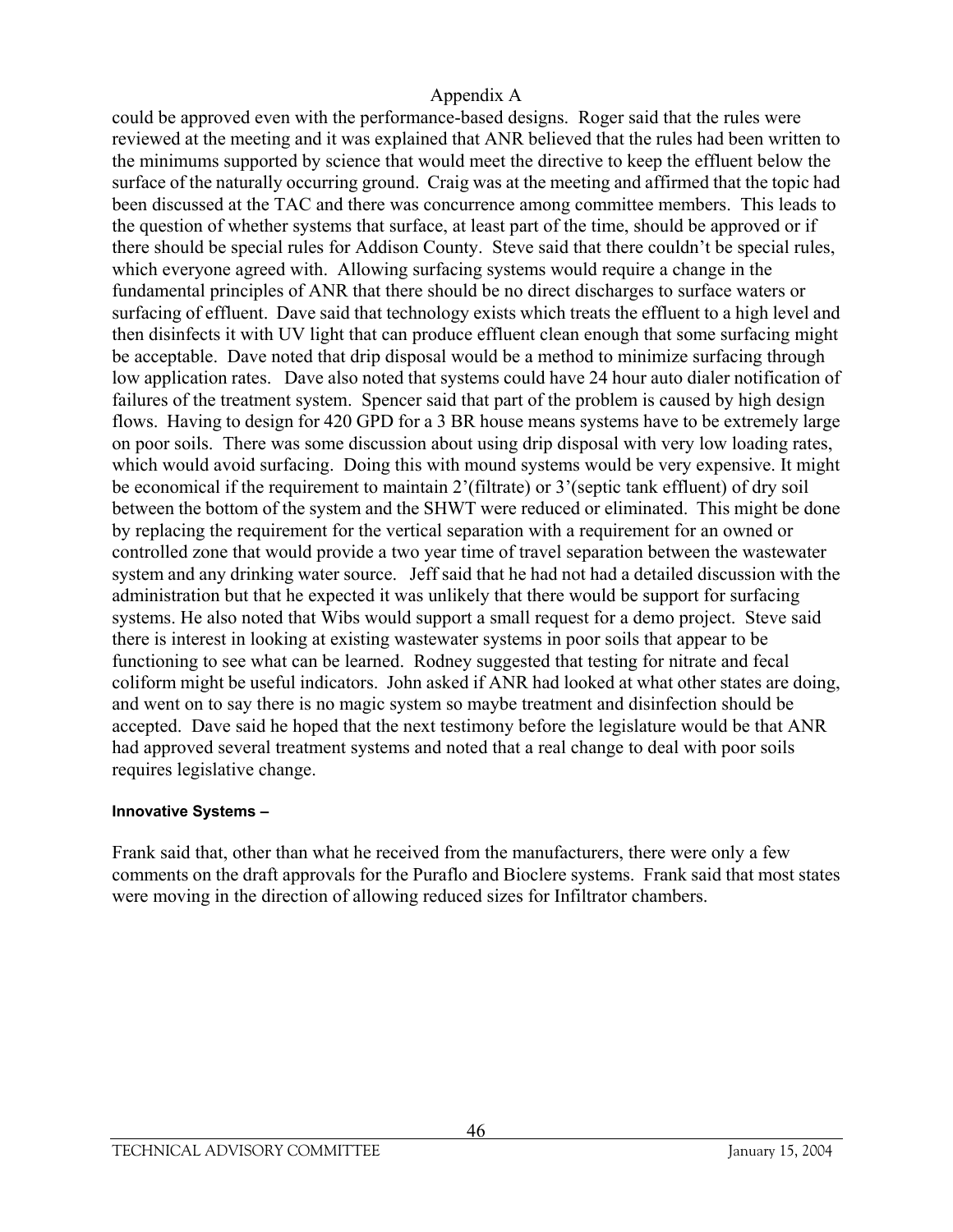### Approved Minutes of the Technical Advisory Committee Meeting September 16, 2003

| <b>Members Present:</b> Roger Thompson |                       | <b>Rodney Pingree</b> |
|----------------------------------------|-----------------------|-----------------------|
|                                        | John Forcier          | <b>Steve Revell</b>   |
|                                        | <b>Spencer Harris</b> | Dave Cotton           |
|                                        | <b>Allison Lowry</b>  | Gail Center           |
|                                        | Kim Crosby            | <b>Barb Willis</b>    |
|                                        | Phil Dechert          | Alan Huizenga         |
|                                        |                       |                       |

Others Present: Frank O'Brien

### **Scheduled Meetings:**

| October 14, 2003   | 1-4 PM | Mad Tom Room                    |
|--------------------|--------|---------------------------------|
| November 18, 2003  | 1-4 PM | <b>Skylight Conference Room</b> |
| December $9, 2003$ | 1-4 PM | St. Leo's Hall                  |

### **Review of Agenda:**

The proposed agenda was reviewed and it was decided to add a topic on the status of the rule revisions and to move the discussion related to the replacement areas for improved lot subdivisions higher on the list.

### **Review of Minutes:**

The minutes for the August 19, 2003 meeting were reviewed and accepted as drafted.

#### **Appeal to the Water Resources Board**

Roger did a quick review of the Lyons project. This is a result of the decision issued by the Commissioner's office related to the need for an installation certification. This decision was discussed at the August 19, 2003 meeting. The property owner has appealed the decision to the Water Resources Board asking that the decision be remanded to the Commissioner's Office so that testimony and legal arguments can be offered.

### **Status of Rule Revisions:**

Steve said that he wanted to keep the pressure on and get the rules moving forward. He is getting questions about why there has not been more progress. Roger said that the difficulties with Anne being out some and very overloaded continue but that he expected to start working some weekends in October to try and move things along.

Dave asked about whether we would consider making changes related to the requirements for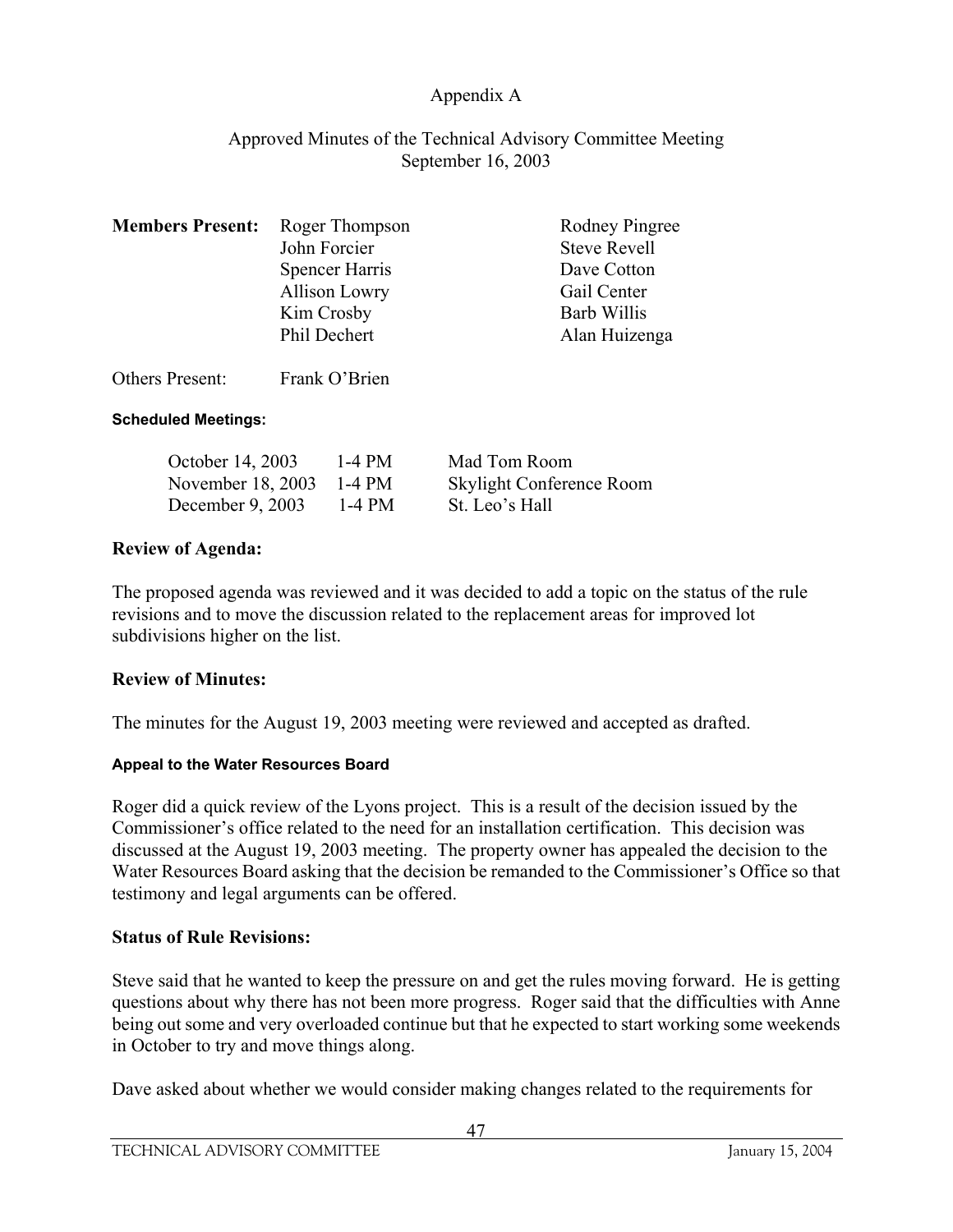separation between the bottom of filtrate effluent systems and the seasonal high water table. This was discussed at earlier meetings and it was decided to limit the current proposal to changes for site technicians and delegation. There was a short discussion of "housekeeping" changes and Roger handed out his list of issues that needed attention.

#### **Leaching Chambers**

Frank gave an overview of the issues. The Infiltrator vendors have asked for a reduction in size based on information that they believe shows a "shadowing" effect of crushed stone. Because their system does not use stone they think there is more effective infiltration area and therefore a smaller system would be equivalent.

There was a lot of discussion about the need for distribution pipe in chamber systems that receive effluent by gravity flow. Dave noted that once the bottom is covered in either a chamber system or a pipe and stone system, there is little flow through the biomat into the soil and therefore most of the flow is through the sidewalls. Several people noted that flow is not well distributed in systems using 4" diameter pipe with 5/8" holes but at the end of the discussion the view by a significant majority was that distribution pipe provides some benefit and because of the relatively low cost should be required.

Discussion turned back to the size issue, with John and Dave suggesting looking at what other states have done. Frank said he had checked some states and found that some gave the requested 50% reductions while others gave a fairly small reduction. The studies submitted by Infiltrator were discussed and there was a lot of skepticism as to whether the studies were appropriately done. There are questions as to whether overloading systems to try and duplicate long-term use really gives equivalent results. Frank said that one contact said that if shadowing occurred there should be clean soil under the pieces of aggregate but that inspection of failed systems did not find this result. TAC members agreed that they had not seen any evidence of the shadow effect in their fieldwork.

Roger noted that one way to approach this would be to pilot it. A significant number of systems could be installed, with room for a full sized system reserved in case there are any problems.

Barb said that she had approved some chambers several years ago and would try to check the records in that town to see if there was any information about how they were working.

There was no decision as to whether the TAC would support a reduction in area for leaching chambers.

#### **Replacement areas for improved lot subdivision-**

Roger circulated a draft document outlining a possible approach. There was some discussion about how defined the replacement area should be, with most feeling that it should be more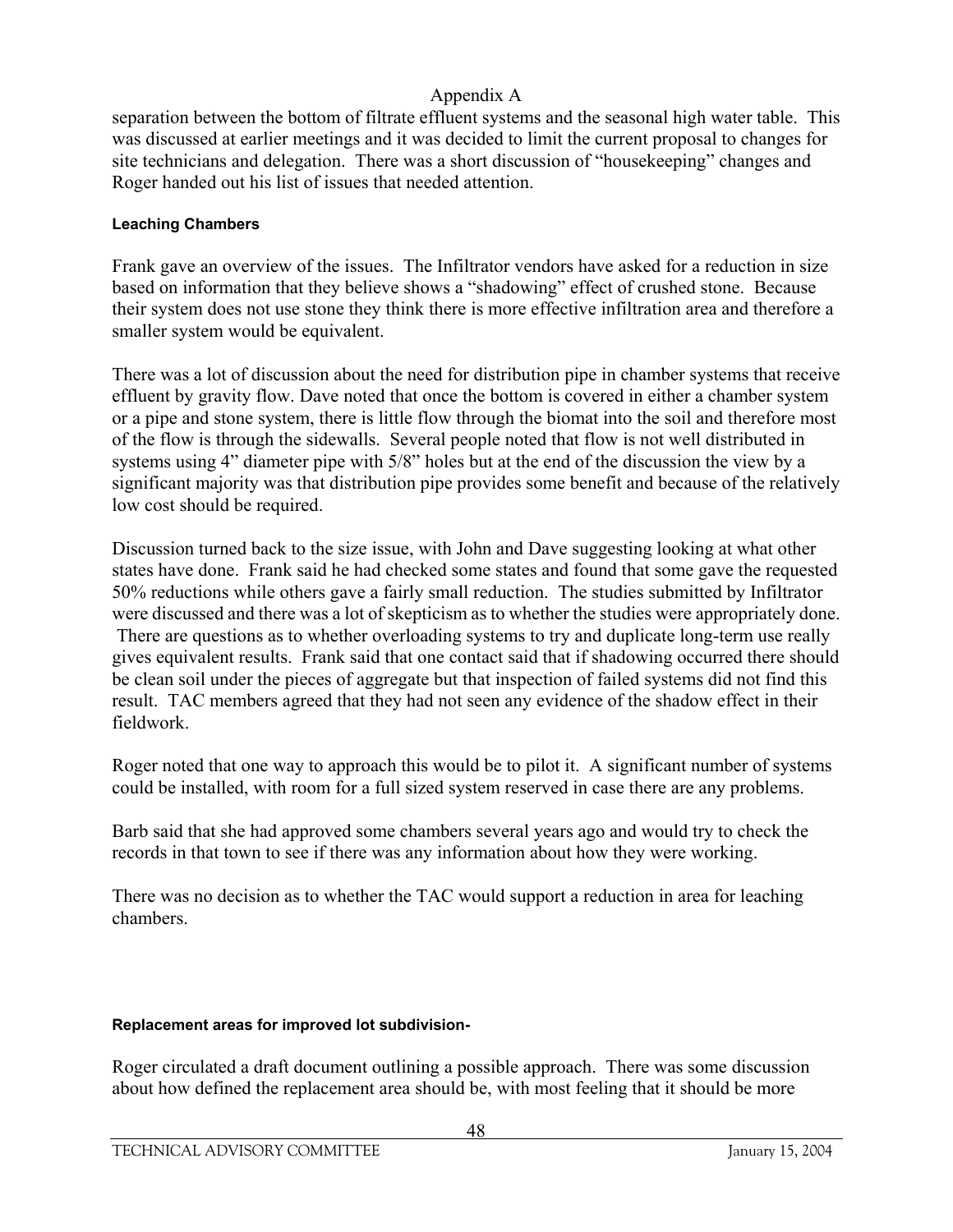defined than just a box on the plans that included all of the available replacement area. Even though there would be some more cost in a some cases, most thought leaving it so vague could penalize adjacent property owners who would be required to protect a larger area than needed for the replacement system. Spencer was concerned that the rules require people to identify extremely large systems, maybe 800' long, that are totally impractical.

Roger will revise the memo for the next meeting.

### **Next meetings**-

It was decided to meet from 1-4 PM on November 18 and December 9 in addition to the meeting already scheduled for October 14.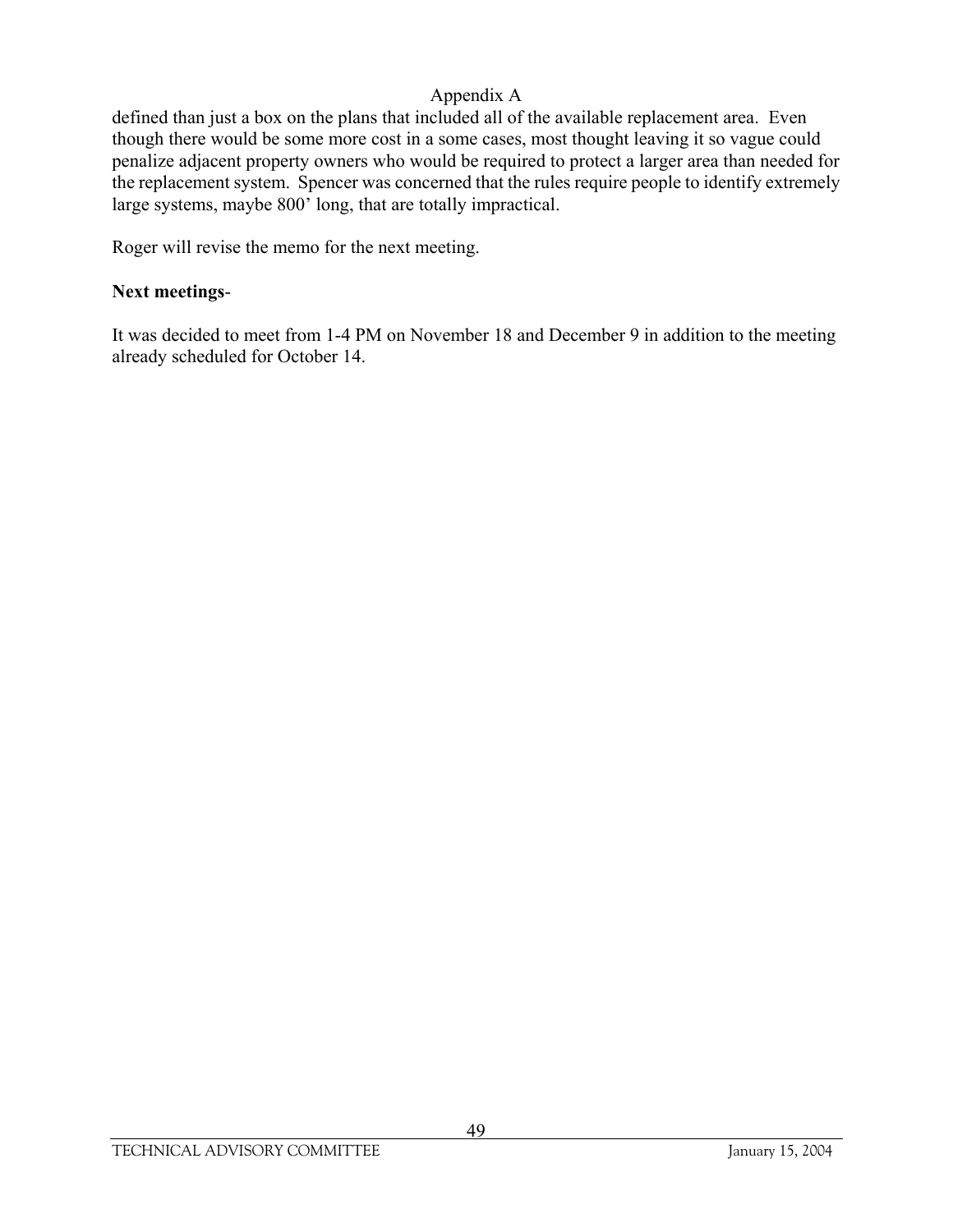### Approved Minutes of the Technical Advisory Committee Meeting October 14, 2003

| <b>Members Present:</b>               | Roger Thompson<br><b>Rodney Pingree</b><br>Gerry Kittle |                      |                | Allison Lowry<br>Dave Cotton |
|---------------------------------------|---------------------------------------------------------|----------------------|----------------|------------------------------|
| <b>Others Present:</b>                | Frank O'Brien                                           |                      |                | Karen Horn                   |
| <b>Scheduled Meetings:</b>            |                                                         |                      |                |                              |
| November 18, 2003<br>December 9, 2003 |                                                         | $1-4$ PM<br>$1-4$ PM | St. Leo's Hall | Skylight Conference Room     |

### **Review of Agenda:**

Dave asked that an item be added about meeting format.

#### **Review of Minutes:**

Roger noted that he had incorrectly listed the December 9, 2003 meeting as being at the Methodist Church. The meeting will be held at St. Leo's Hall.

### **Meeting Format:**

David outlined some concerns about the current meeting format and concerns that there had been limited progress for the last several months. He also outlined some suggestions for change. He suggested that the agenda be more detailed and then actually followed during the meeting. One possibility would be to have the first hour devoted to general updates, the second hour devoted to discussions of specific topics, and the third hour focused on making decisions. He envisioned a process where the topic would be noticed in the agenda for an upcoming meeting, it would get discussed at that meeting, and there would be a decision period scheduled for the next meeting. This might help get people to the meeting and might reduce the reopening of decisions that were made at an earlier date. He noted that this would require getting the agenda and the meeting notes distributed early so that people would have time to prepare. This would also provide time for members to exchange e-mail or phone calls prior to the meeting, particularly if they would be unable to attend.

Roger said he would commit to getting minutes and the agenda out early and would support a more organized approach if the committee decided to do this.

This should be discussed at the next meeting.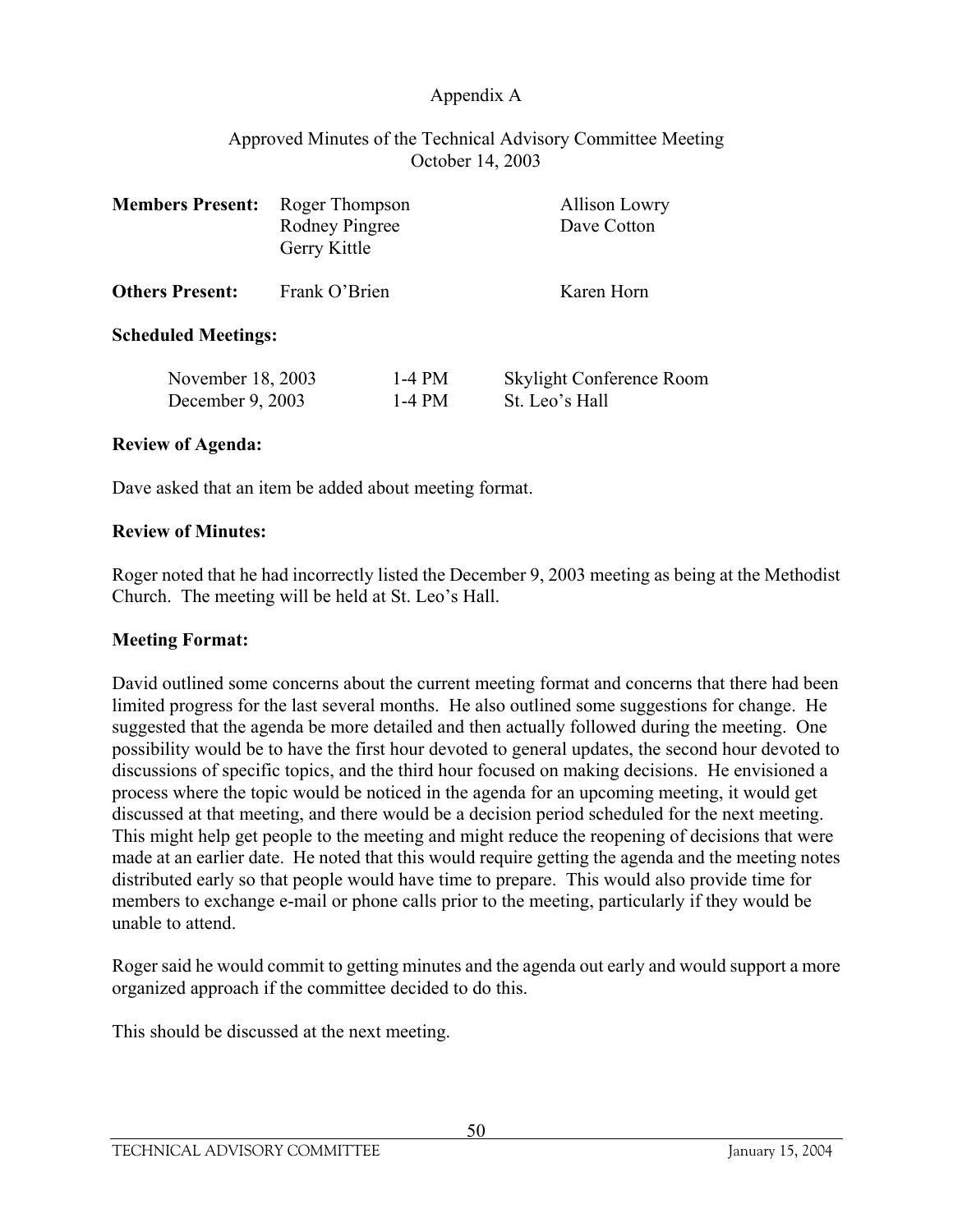### **Rules Status**

Roger reported that the meeting that had been scheduled with Anne and Karen Horn had been cancelled because Anne had been out of the office most of the time since the last meeting. Anne is back in the office today and has committed to rescheduling the meeting ASAP.

Karen noted that she is concerned that it has been a long time since the rule revision process started to allow for town delegation and people are anxious to see this completed. Roger noted that the Department had committed \$270,000 to scan all of the existing applications so they can be available for the town delegation process.

#### **Replacement Areas for Improved Lot Subdivisions**

The regional office staff and some consultants have asked for guidance on how to apply the improved lot section of the rules, in particular, how to decide when "any fully complying area off the lot is so remote or inaccessible that it would be clearly unreasonable to require its use".

Draft #2, dated 9-16-2003, which was also reviewed at the previous meeting, was further discussed. The question of what is required for a best fix system, and in particular whether construction of a smaller system based on current use of the residence should be allowed was considered. The plus would be that the current owner could build a less expensive system if the current use is significantly less than the grandfathered capacity for the building. The negative is that compliance is a bigger issue and when the ownership changes the new purchaser would have to replace or expand the system even if it is only a year or two old if the new use is more than the current use. There was no consensus on this. Gerry said he thought it was better to build the full size system than to try to enforce the requirements later.

No one had strong feelings about the 1500' horizontal limit or 150' vertical limit that would serve as the outermost limits of the search area for a replacement system, as long as a functioning system could be designed.

### **Opportunities for Drip Disposal**

Roger said that the Department wanted to prepare a draft proposal that would use drip disposal on sites with little depth to SHWT that require very low loading rates to maintain the 6" of unsaturated naturally occurring soil. The approach would include the concept Rodney had floated of replacing the vertical separation required between the bottom of the disposal field and the SHWT with a time of travel that would protect water supplies. The time of travel would have to be at least 2 years, the zone that provided this protection would have to be owned or controlled by the permittee so that neighbors did not have their property encumbered without their agreement. We also discussed the fact that the amount of soil that would provide a two year time of travel might not have storage capacity for two year's of flow.

Dave asked if treatment should be required. If the proposal would allow the bottom of the disposal field to be at or in the SHWT there would be little treatment of the effluent. Rodney noted that people would be protected by keeping the effluent at least 6" below grade and by protecting the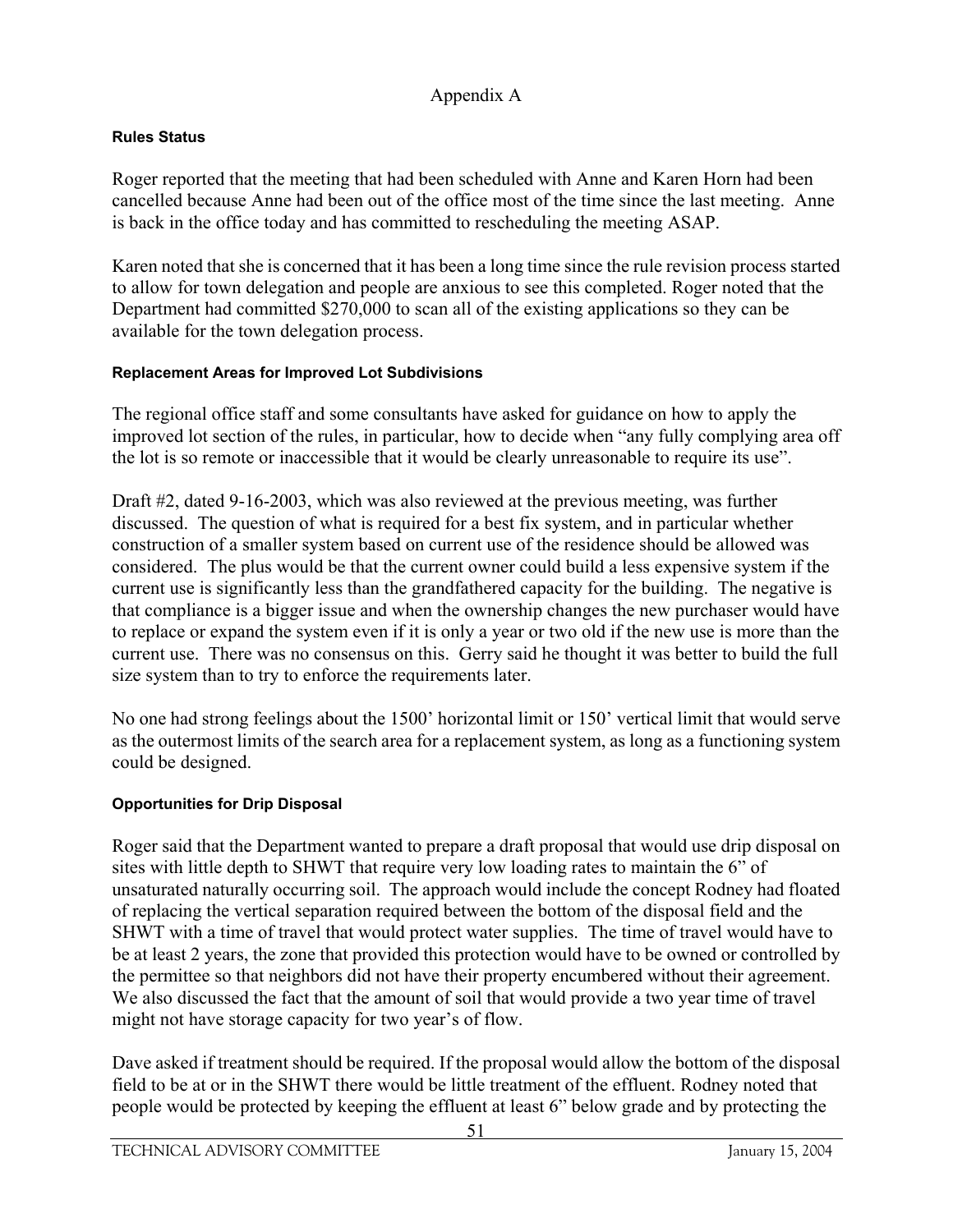water source with the time of travel. Dave also noted that drip disposal would not be the only method that might be compatible with the concept of trading vertical separation for time of travel.

### Information needed:

- A. What are the limits on soil types? Must it be silt or clay? How thick must the layer be above bedrock or an unconsolidated aquifer?
- B. How deep do the emitters need to be for Vermont's climate?
- C. Can the base of the system be at or in the SHWT?
- D. A hydro chart similar to the one for linear loading rate should be developed, if possible, that would relate slopes and soil type to the horizontal distance required for two-year time of travel. Will need to account for the most permeable soil layer so travel might be further than expected.
- E. Should pretreatment be required? Would there be any trade off on number of emitters or maintenance issues?
- F. What are other states doing when using septic tank effluent with drip disposal and what do they use for vertical separation to the SHWT?

#### **Innovative Systems** –

Frank said that a general use approval was ready to be signed for the Bord Na Mona peat based system and for the Bioclere system.

Frank reviewed his visit to Dave Presby's factory. He is still reviewing the information submitted by Mr. Presby related to two testing programs of the EnviroSeptic Pipe.

The Infiltrator application remains under review.

Gerry noted that one contractor reported problems with both leaching chambers and EnviroSeptic but there were no details about the cause of failure.

Gerry also asked about the Fast System. Frank indicated that the system is under review. Gerry said that in situ testing of one system in Colchester was giving readings of up to 80 mg/l for BOD, exceeding the standard of 30 mg/l.

Frank noted that the Living Machine system that had been originally permitted for the now closed Guilford rest area was being relocated to the Sharon northbound rest area and an application is under review. It will be used when the new rest area is opened in a year or so. The system will continue to recycle treated wastewater for toilet flushing, with the excess water disposed of in a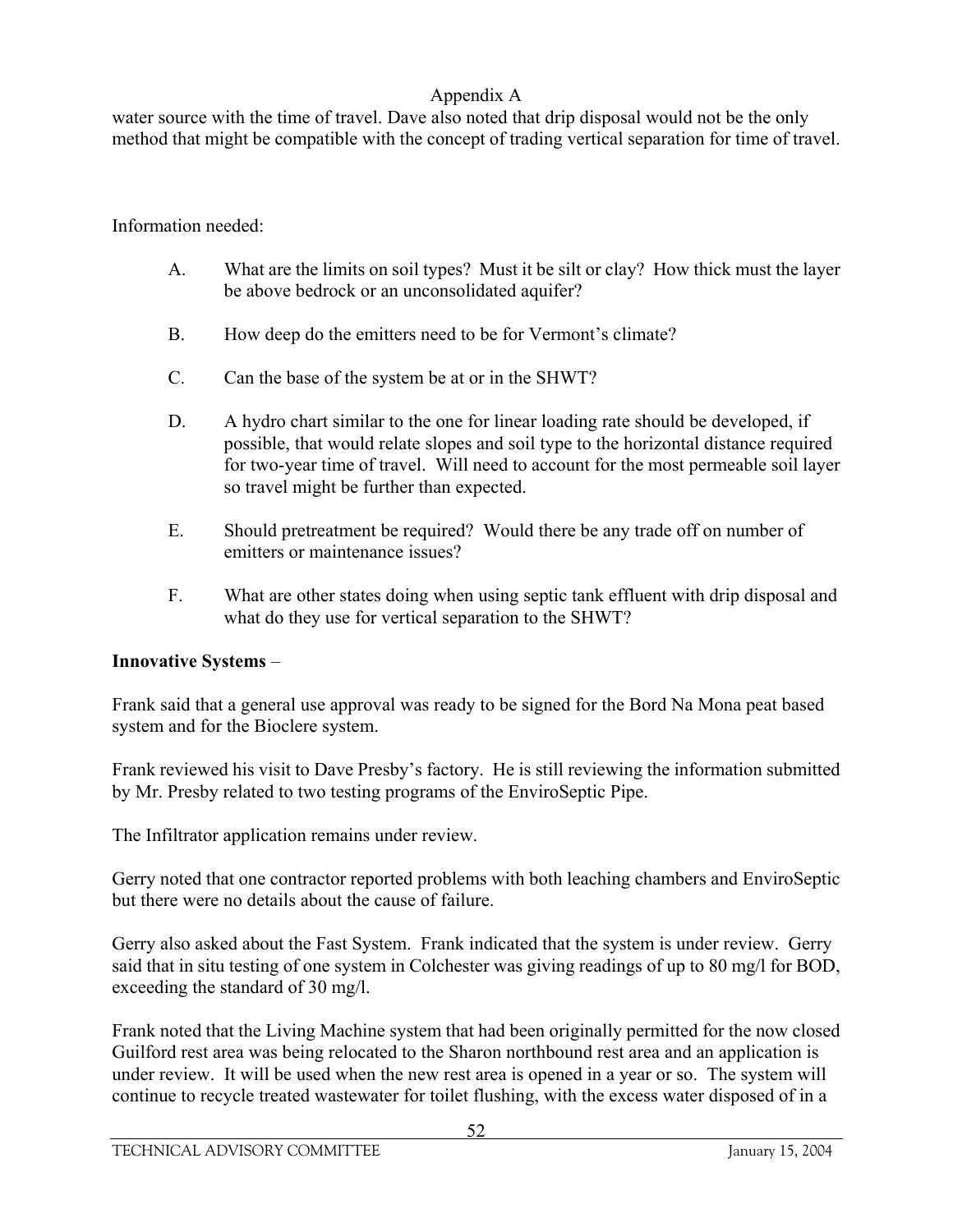new disposal field located some distance away in the median.

A proposal for use of a bottomless sand filter as a filtrate disposal system is also under review. A pilot study has been proposed based on replacing an existing failed system.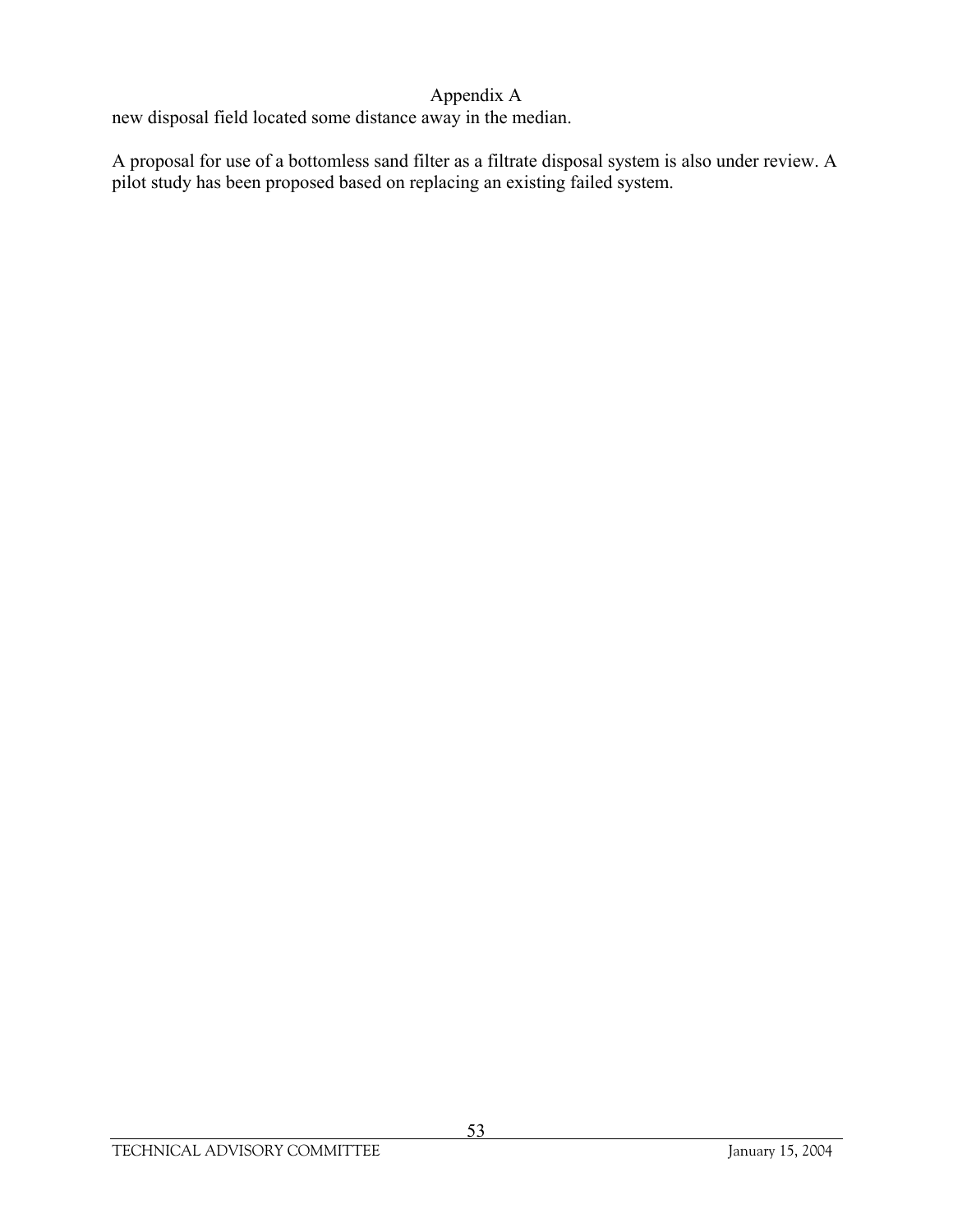### Approved Minutes of the Technical Advisory Committee Meeting November 18, 2003

| <b>Members Present:</b> | Roger Thompson        | Barbara Willis  |
|-------------------------|-----------------------|-----------------|
|                         | Kim Crosby            | John Forcier    |
|                         | Gerry Kittle          | Bernie Chenette |
|                         | Steve Revell          | Craig Heindel   |
|                         | Phil Dechert          | Jeff Wennberg   |
|                         | <b>Rodney Pingree</b> |                 |

### **Scheduled Meetings:**

| 1-4 PM | St. Leo's Hall        |
|--------|-----------------------|
| 1-4 PM | Mad Tom Room          |
| 1-4 PM | Stanley Hall, Rm. 107 |
| 1-4 PM | Mad Tom Room          |
|        |                       |

### **Review of Agenda:**

John asked that discussion of the annual report be added.

#### **Review of Minutes:**

Roger noted that John had pointed out that the draft minutes from 10-14-2003 had listed today's meeting as being at the Mad Tom Room instead of the Skylight Conference Room. The minutes were accepted with this revision.

#### **Annual Report**

Craig said that as co-chair of the committee for the report he would begin working on it. Gary Fern is the other co-chair and there was discussion as to whether Gary was continuing to participate in the TAC. Craig will contact him and see if he wants to help with the report. Roger will do the bean counts required by the statute on types of systems approved and installed. There should be a list of things that have been done and things that have not been completed. Roger will assemble a list of procedures and practices issued. John said we should note the training sessions arranged by ACEC.

#### **Rules Update**

Karen Horn marked up the 3-28-2003 draft of the delegation procedure that the TAC had reviewed and sent her comments to the Commissioner along with a request that the Agency move forward to get this adopted. Anne Whiteley intends to redraft the language into a better format. Roger will be meeting with the Commissioner to discuss the issues Karen raised. As soon as Anne is back the language will be updated and included in the working draft. Roger noted that the Commissioner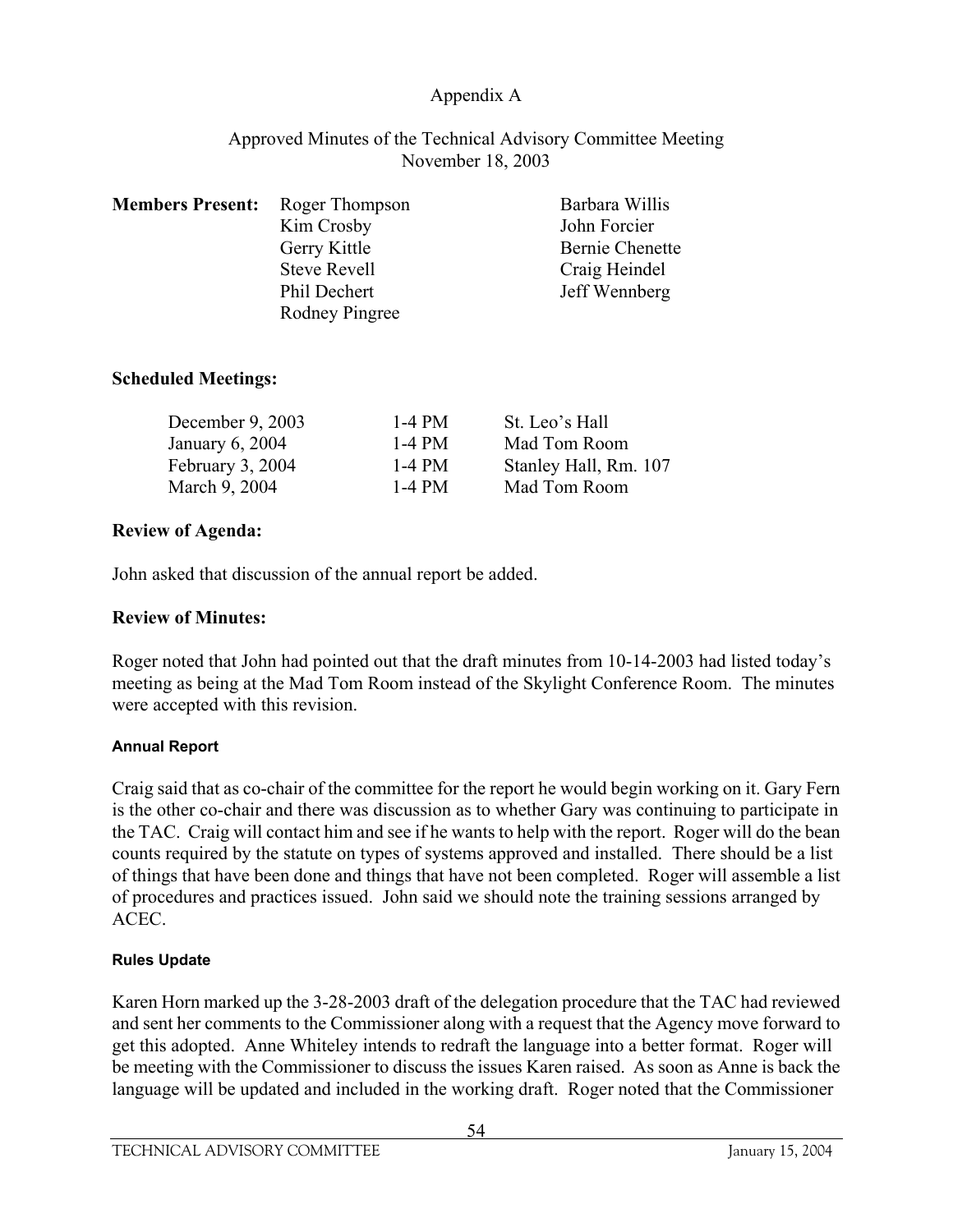might want to include a section related to use of a two-year time of travel in lieu of vertical separation to the SHWT in the rules. The Commissioner arrived at this point and joined the discussion. Steve said he hoped that adding this section would not create a long delay. The Commissioner said that the TAC should proceed with a parallel process for the two pieces with a hope they could be joined, but that if there would be a delay the pieces would go through the rule adoption process separately. Roger said that he had been working on updating the working draft of the rule changes and hoped to have it ready for preliminary circulation to the TAC within a week or two.

#### **Commissioner's Update**

Jeff thanked the committee for their work and their patience. He said that he had met with some legislators and a couple of engineers from Addison County. There were some complaints and some suggestions that he will explore with the staff and then with the TAC. Any change might or might not require revisions to the rules or statute. Jeff said he was staying with the premise that there should be no surfacing of effluent.

John asked about the suggestion he made at an earlier meeting for a "two pile" system with simple municipal connections in one pile and others in a separate pile so that simple projects could be approved more quickly. Jeff said he would discuss this with the staff and see if it would solve more problems than it would create.

Jeff asked if members wanted the regional office staff present when test pits were dug. Steve said he thought it helped move the project along but with a 4-6 week wait for the appointment he sometimes does pits without waiting for a joint visit. Steve said if he needed to move quickly he calls the regional office and states when he is going to do the pits and invites the staff to show up if they can. Steve said the Rutland Office has been reasonable to work with on this. Jeff asked if there was a regular wait of 4-6 weeks and Steve said the usual wait is 2-4 weeks. Bernie said Barre was 2-3 weeks.

Phil asked if there were any problems with second-guessing when a site is examined after the test pits are closed. Steve said no. Craig said that he is asked about 6 times a year to be a third opinion when there is disagreement between the designer and the regional office staff. Craig said he had heard of 4-5 week waits but that is rare. Roger noted that as you add more parties to the group it often gets harder to find a time available when everyone can meet.

Jeff said he wanted to talk to the regional office staff about what problems might occur if there was some time limitation for arranging joint site visits to look at test pits, after which the staff would accept the designer's results without review. He will also ask how often there is any soil examination using hand tools or other methods when after-the-fact site visits are done. Roger noted that the Rutland office said they seldom did a visit unless it was when the test pits were open.

#### **Fast System Update**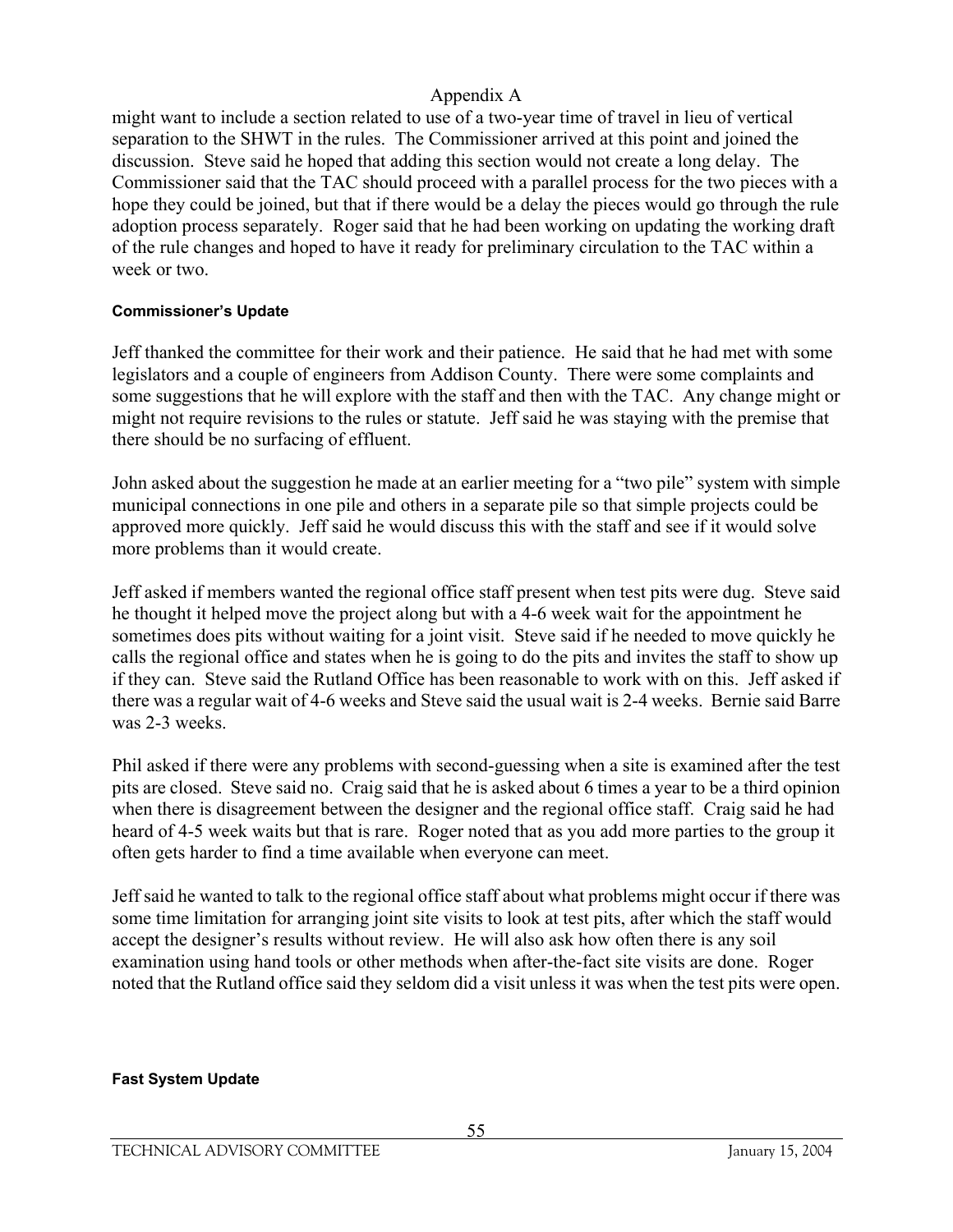Gerry said that the project using a Fast System was still working to get the effluent quality up to standards. Recent changes to the system seem to be working.

#### **Infiltrator Update**

Barb said that she had not been able to check back on the Infiltrator systems that were installed several years ago.

### **Meeting Format**

Roger reviewed the minutes related to Dave Cotton's suggestions on a more formal meeting format. John suggested that the decision portion should be earlier in the meeting in case people need to leave. Phil said the general discussion could come at the end of the meeting. Craig said he liked not having too much structure as that could get in the way of the flow of the meeting. After discussion there was general agreement to not use a formal structure, but to try and get minutes out early along with the agenda. John suggested organizing the agenda by topics. Barb said the early agenda was important for her in deciding to come to a particular meeting. Rodney suggested an estimated time could be assigned without making it mandatory. Steve suggested that follow-ups from previous meetings should be the priority.

### **What should be included in the rules?**

The first topic was whether the desktop hydro chart should be included in the rules. John and Craig are inclined to include it. Roger noted that the downside is that once the specific numbers are in the rules, they are binding until the rules change, much as the mound sand specifications preclude accepting sand that is "close" to meeting the specs. Phil suggested that the rulebook should refer to the web site so that policies and practices could be readily located. Roger will produce a list of policies and practices outlining the ones he proposes to write into the rules. Roger said his approach is to include all of the practices and policies created since the last rule revision, except for those that were likely to be subject to ongoing revision. Craig suggested using a two-year approach whereby policies in effect for more than two years without revision would be included in the next rule revision.

John asked for a description of policies and practices so people would see how the Department makes the decisions.

# **Two Year Time of Travel versus Vertical Separation Concept**

(Craig, Rodney, Steve, and Roger met prior to this meeting to discuss the two-year time of travel concept with Dave Cotton calling in.)

Craig asked for clarification of what the goal was. Is it that we are saying 3' of vertical separation is equivalent to two years of travel through the soil. The answer is no, the two year time of travel is in lieu of the 3' vertical separation plus the horizontal separation distance in the rules, but the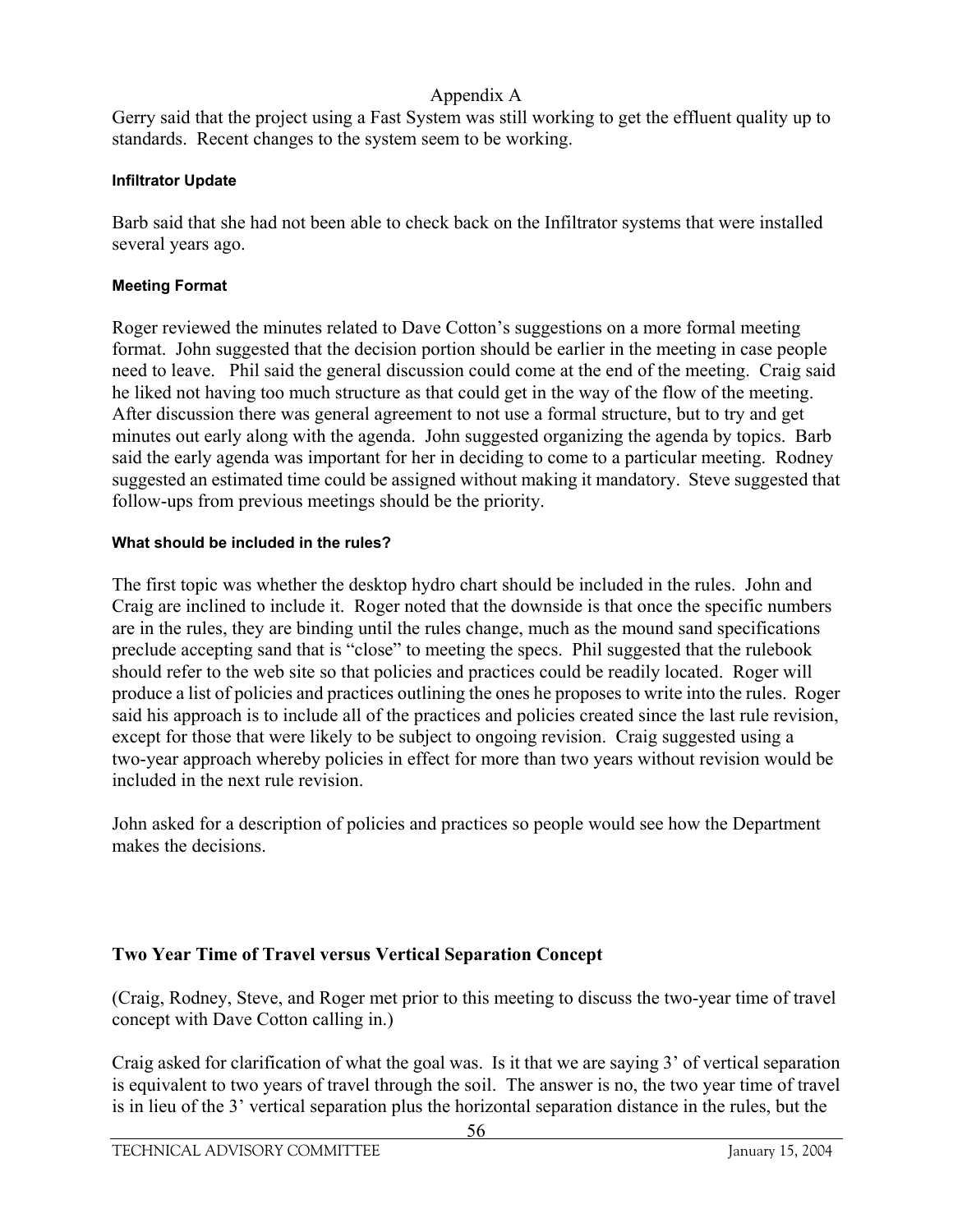two year time of travel is the gold standard for protection. Systems would have to the larger of the time of travel or the prescriptive horizontal isolation distances.

Craig outlined the basic equation:

$$
V = \underbrace{(K)(i)}_{n}
$$

V = velocity,  $K =$  hydraulic conductivity,  $i =$  slope, and  $n =$  porosity

Assume  $n = 40\%$  for silts and clays 35% for sands or coarser

Example #1  $K = 3'$  per day  $i= 3\%$  n = 0.40 v = 0.225 ft/day X 730 days = 164 feet for the two year time of travel

Example #2  $K = 1'$  per day  $i = 1\%$   $n = 0.40$   $v = 18.25$  feet for the two year time of travel.

The subcommittee will meet again on December  $5<sup>th</sup>$  from 9- noon and December 9<sup>th</sup> before the next TAC meeting from 11 AM until 1 PM to work on developing an outline of the minimum site conditions for this approach and on the use of drip dispersal for the application method. Allison will be asked to attend and the meeting is open to anyone wanting to work on this issue.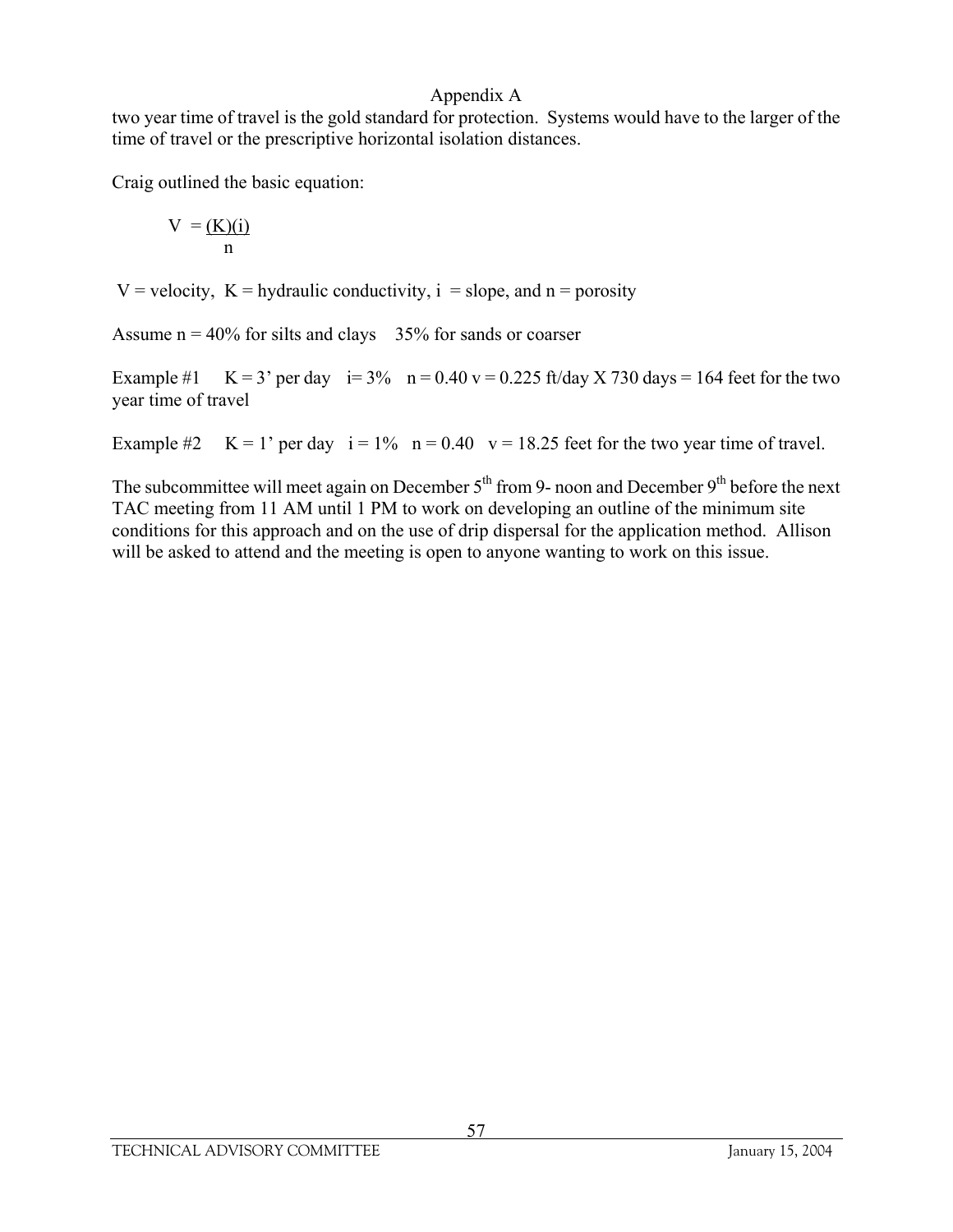### Approved Minutes of the Technical Advisory Committee Meeting December 9, 2003

| <b>Members Present:</b> | <b>Roger Thompson</b>  | <b>Gail Center</b>  |
|-------------------------|------------------------|---------------------|
|                         | John Forcier           | Phil Dechert        |
|                         | Alan Huizenga          | Lance Phelps        |
|                         | Jeffrey Williams       | Rodney Pingree      |
|                         | <b>Spencer Harris</b>  | <b>Steve Revell</b> |
|                         | Gary Fern              | Craig Heindel       |
|                         | <b>Bernie Chenette</b> | Barbara Willis      |
|                         | <b>Allison Lowry</b>   | Gerry Kittle        |
|                         |                        |                     |

### **Scheduled Meetings**:

| January 6, 2004  | $1-4$ PM | Mad Tom Room     |
|------------------|----------|------------------|
| February 3, 2004 | 1-4 PM   | 107 Stanley Hall |
| March 9, 2004    | $1-4$ PM | Mad Tom Room     |

#### **Review of Agenda**:

The agenda was reviewed and accepted.

**Others Present:** Frank O'Brien

#### **Review of Minutes**:

The minutes of the November meeting were reviewed and approved.

#### **Annual Report:**

Gary and Craig distributed copies of Gary's revisions to Craig's first draft. John suggested that people consider the form in which the information is presented and the topics covered as part of their review. Gary walked the committee through the report. He started with looking at last year's report, then reviewed the minutes of the meetings held since the last report, and summarized the work done during the past year. Roger suggested adding the website information and Craig said the discussion about the guidance documents should be included. John said the agreement that practices and procedures will be included in the rules with each update to the extent practical should be added to the report. The committee thought the report looked pretty good and would be complete with these additions and the numbers for projects/denials/innovative approvals/etc., that Roger will provide. Everyone should get their comments to Gary and Craig by December 19<sup>th</sup>.

#### **Two Year Time of Travel Work**

The hydro subcommittee met prior to this meeting and Craig reviewed the subcommittee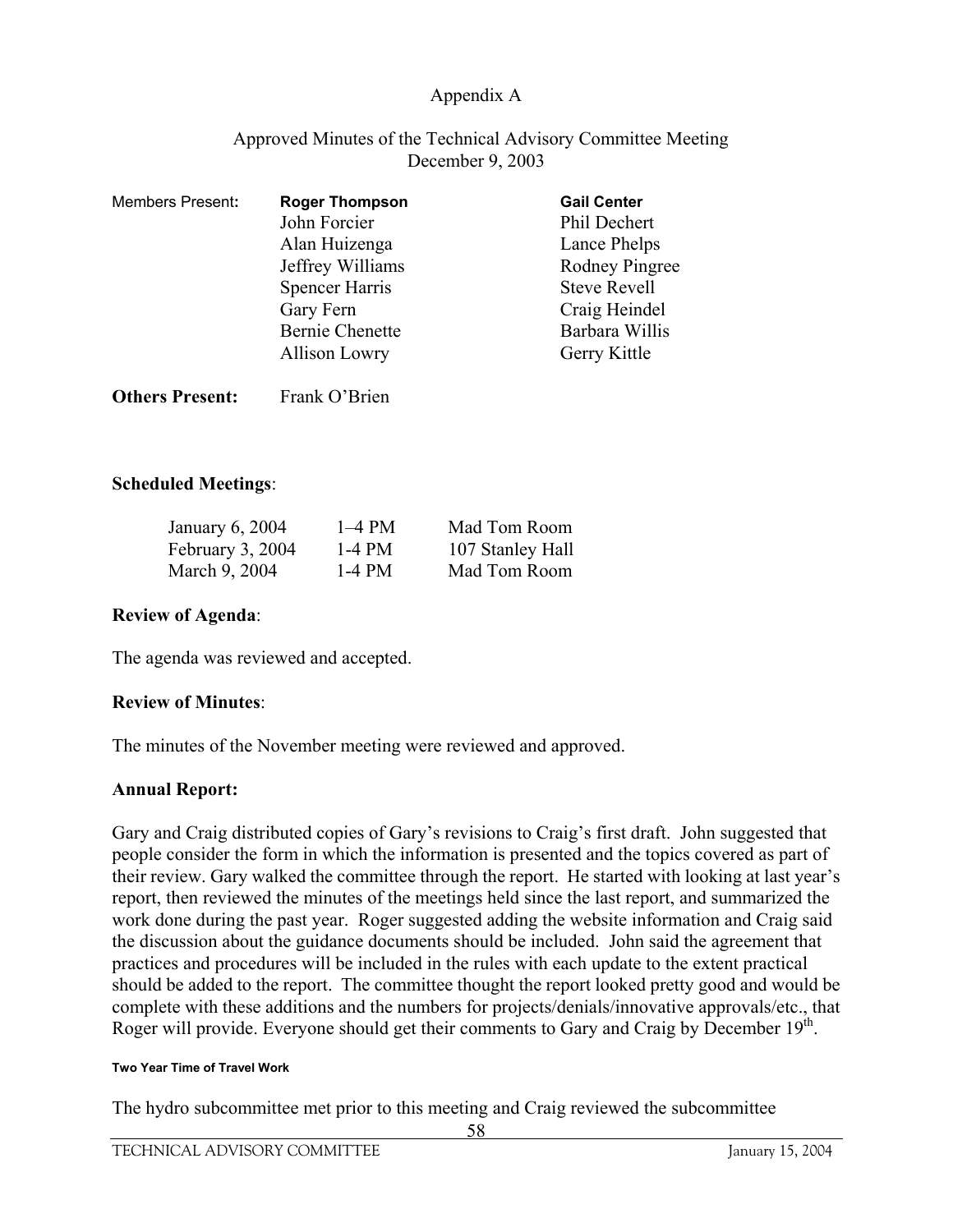discussion. Craig noted that the subcommittee had reached a point where they felt that the two year time of travel zone could probably be defined using relatively simple methods, and that, even in the most difficult soils, would probably not be such a large size as to be unreasonable. He also noted that there was a feeling of discouragement with this concept. While the zone could be identified, the linear loading rates required to keep the effluent at least six inches below the surface of the naturally occurring ground would still require very large areas for the disposal system. Although these application methods may be less expensive than what is currently accepted, they may not be practical.

Summary of agreement:

The two year time of travel management zone concept would be limited to sites with a low slope and to soils with a low K value. Silts and clays are acceptable textures as long as they are not tills.

There would be 50' setbacks from the disposal field to the edge of the management zone to the sides and upslope. The downslope distance would be calculated based on the two year time of travel. The site would need 20' of silt/clay material between the bottom of the disposal field and bedrock. The two year time of travel might require breaking the calculations into two sections. One when the SHWT is low and the travel is through the "C" horizon and one when the SHWT is high and the travel is through the "A" and "B" layers where the rate of travel is much faster. One sample calculation based on a 3% slope, using K of 15ft/day for the upper layers, and 30 days of SHWT per year indicated the two year time of travel zone would extend about 218' downslope from the system.

Lance noted that we don't require 20'of soil under the system with the existing rules. Craig said this increase offsets the elimination of the 2' or 3' of dry soil under the system required by the rules. Roger noted this is part of the multiple barriers concept with the existing system using some dry soil and some horizontal travel while the proposed system is based on physical attenuation by adsorption and die off based on the two year time of travel.

Lance asked if the 20' is a bottom-line number. Craig said it was not, only a prescriptive approach and that a more detailed hydro-study could be used to reduce the amount of soil required beneath the system.

Craig also outlined the drip disposal concepts. The method is used with both septic tank effluent and in combination with advanced treatment though most designers on the committee are inclined to only use drip systems with advanced treatment. Freezing remains an issue and the committee still needs to decide if the system can be installed at or below the SHWT. The two year time of travel concepts are likely to be used on sites with little depth to the SHWT. Current information suggests common burial depths of 6 to 12 inches. Unless the system can be in the water table, additional cover material, or even mounded construction, will be required and that would raise the cost of installation.

Roger noted that the subcommittee had also talked about seasonal application. This would involve storing the effluent during the SHWT period. At 500 GPD it would require a 15,000 gallon tank for 30 days of storage. The committee discussed possible costs of a storage system, which would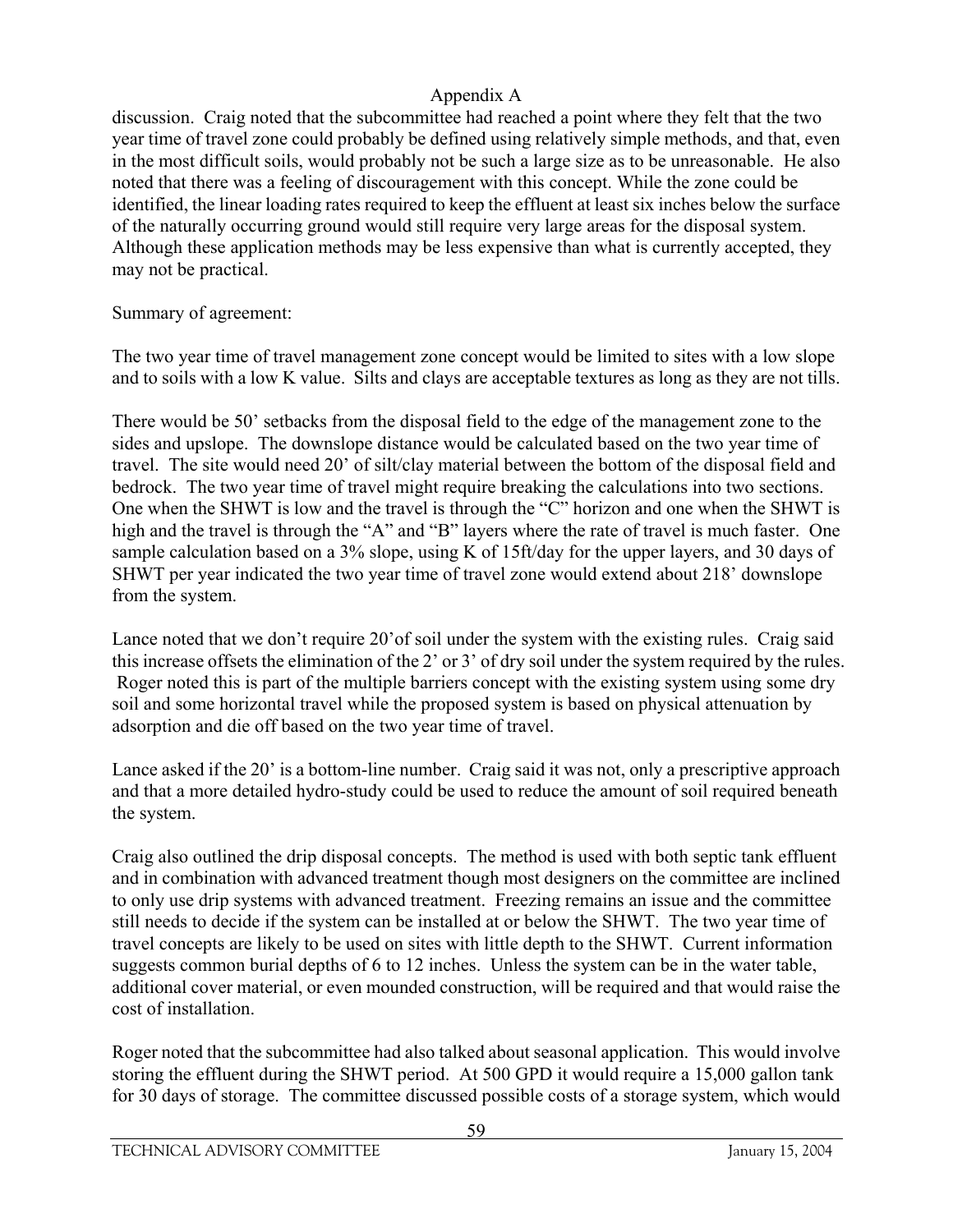limit the use of this approach. Roger noted that it might be reasonable to allow the storage tank portion of the system to be constructed based on a smaller design flow that would be closer to the average use because more storage could be added later and periodic pumping could deal with unexpected high flows.

Craig asked if a concept of requiring all water to be supplied by a municipal system should be explored so that the 20' of soil over bedrock would not be required to protect water supplies. Roger noted this would require legislative action to allow a municipality to prohibit other sources and require connection.

Lance said that he is not ready to try drip disposal for shallow systems in Vermont's cold climate and would like other options.

Roger asked whether doing trench tests changed the site capacity in comparison to the desktop analysis. Craig and Steve said that the full desktop analysis, including structure and K values, based on site-specific soils analysis gave similar results to the trench tests.

### **Additional Discussion on Annual Report**

John asked that the report include names, addresses, phone, and e-mail information about the committee members so people could make direct contacts. John also asked that subcommittee members be listed.

#### **Status of Rules**

Roger gave a short update on rules. There has been some exchange of information with Karen Horn and the Department. Roger will be meeting with the Commissioner on this and Anne will have this as a priority when she is back at work. John noted that the Commissioner told him he is anxious to get something out for review.

#### **Innovative Systems**

Frank outlined a concept the Department might use to decide whether to grant reductions in leachfield size for products that replace the conventional pipe and stone disposal fields. He is currently looking at the Enviroseptic pipe and the Infiltrator leaching chambers. The proposal is based on not more than a 50% reduction and would require test data showing the effluent quality a foot or two below the bottom of the system is equal to or better than the conventional system. There were several suggestions from the committee on a proposed test protocol.

### **Procedures and Practices**

Roger will be reviewing these with the Commissioner to see if they will continue to be used and which should be included in the rules. Roger will get copies to the committee for their review.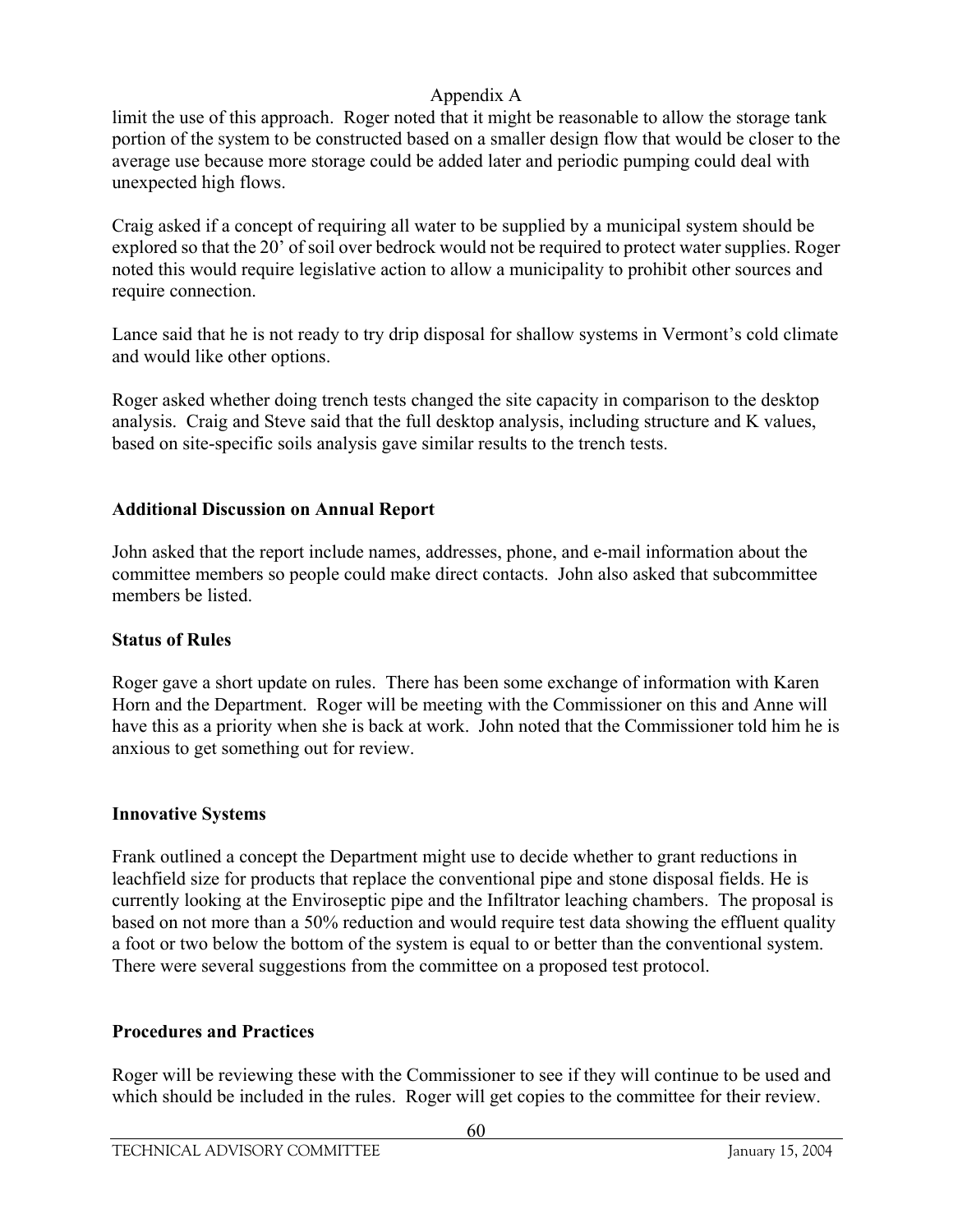# **Feedback**

Phil noted that the Springfield regional office had been very responsive on some difficult projects in Norwich recently. While they have usually been very good, these recent projects might have fallen through except for the quick response.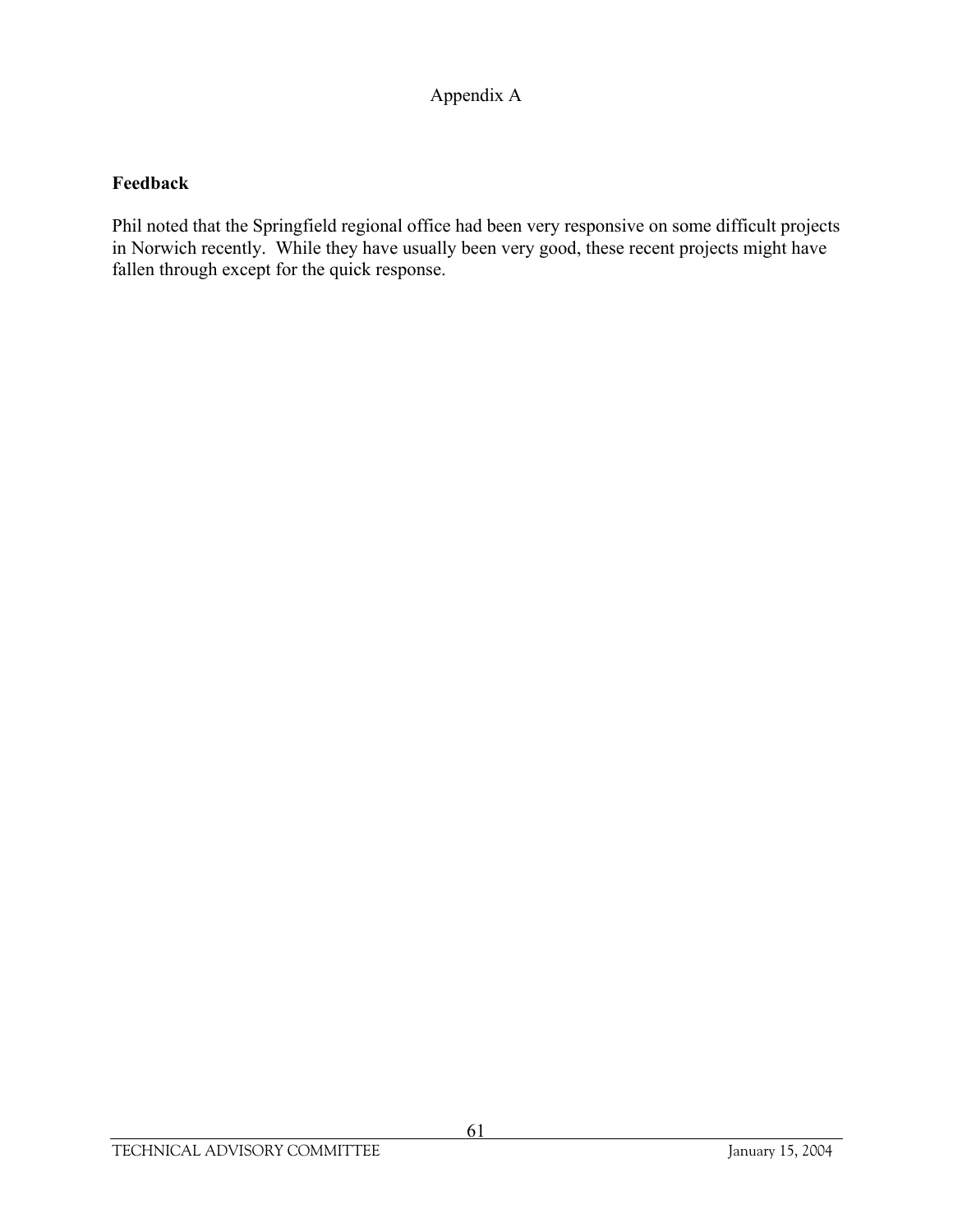#### Appendix B **SUMMARY TABLE OF INNOVATIVE TECHNOLOGIES: Prior to 2002, 2002, 2003**

| Prior to 2002                                                                       |                                  |                                 |  |  |  |
|-------------------------------------------------------------------------------------|----------------------------------|---------------------------------|--|--|--|
| Product                                                                             | Description                      | <b>Status</b>                   |  |  |  |
| <b>Advanced Treatment Systems:</b>                                                  |                                  |                                 |  |  |  |
| Intermittent sand filter                                                            | attached growth aerobic process  | Allowed in the Rules            |  |  |  |
| Recirculating sand filter                                                           | attached growth aerobic process  | Allowed in the Rules            |  |  |  |
| Advantex                                                                            | textile treatment system         | Approved for General Use        |  |  |  |
|                                                                                     |                                  |                                 |  |  |  |
| <b>Other Devices:</b> 5 applications, 3 approved, 2 determined not subject to rules |                                  |                                 |  |  |  |
| EnviroSeptic (Presby)                                                               | gravelless distribution pipe     | Approved as substitute          |  |  |  |
| Flout                                                                               | floating outlet distribution box | Approved as substitute          |  |  |  |
| Orenco Hydro-splitter                                                               | mechanical distribution          | Approved as substitute          |  |  |  |
| Juggler                                                                             | septic tank pumping truck        | Determined not subject to Rules |  |  |  |
| Miller septic tank liner                                                            | septic tank liner                | Determined not subject to Rules |  |  |  |

| 2002                                                                          |                                           |                          |  |  |  |  |
|-------------------------------------------------------------------------------|-------------------------------------------|--------------------------|--|--|--|--|
| <b>Advanced Treatment Systems:</b> 4 applications; 2 approved, 2 under review |                                           |                          |  |  |  |  |
| Product                                                                       | Description                               | Status                   |  |  |  |  |
| Ecoflo Biofilter                                                              | peat treatment system                     | Approved for General Use |  |  |  |  |
| SeptiTech                                                                     | recirculating fixed film treatment system | Approved for General Use |  |  |  |  |
| <b>Bioclere</b>                                                               | fixed film trickling treatment system     | Under review             |  |  |  |  |
| SpecAIRR                                                                      | reactor treatment system                  | Under review             |  |  |  |  |
|                                                                               |                                           |                          |  |  |  |  |
| Applications for Pilot Use:                                                   | none                                      |                          |  |  |  |  |
| Applications for Experimental Use:                                            | none                                      |                          |  |  |  |  |

| 2003                                                                          |                                                                   |                          |  |  |  |  |
|-------------------------------------------------------------------------------|-------------------------------------------------------------------|--------------------------|--|--|--|--|
| <b>Advanced Treatment Systems:</b> 7 applications; 3 approved, 4 under review |                                                                   |                          |  |  |  |  |
| Product                                                                       | Description<br>Status                                             |                          |  |  |  |  |
| Bioclere                                                                      | fixed film trickling treatment system<br>Approved for General Use |                          |  |  |  |  |
| <b>Bio-Microbics FAST</b>                                                     | fixed film aerated treatment system<br>Under review               |                          |  |  |  |  |
| Puraflo                                                                       | peat fiber biofilter treatment system<br>Approved for General Use |                          |  |  |  |  |
| <b>IROTORDISK</b>                                                             | rotating biological contactor system<br>Under review              |                          |  |  |  |  |
| SeptiTech                                                                     | revision to G.U. for seasonal drip disposal<br>Under review       |                          |  |  |  |  |
| Singulair                                                                     | suspended growth extended aeration<br>Under review                |                          |  |  |  |  |
| SpecAIRR                                                                      | reactor treatment system                                          | Approved for General Use |  |  |  |  |
|                                                                               |                                                                   |                          |  |  |  |  |
| Other Devices: 4 applications, 2 approvals, 2 under review                    |                                                                   |                          |  |  |  |  |
| Enviro-Septic (Presby)                                                        | request for increase in application rate                          | Under review             |  |  |  |  |
| FRALO SEPTECH polyethylene tanks                                              | polyethylene septic tanks                                         | Approved for General Use |  |  |  |  |
| Infiltrator                                                                   | request for increase in application rate                          | Under review             |  |  |  |  |
| Polylok Effluent Filter PL-122                                                | effluent filter                                                   | Approved for General Use |  |  |  |  |
| <b>Applications for Pilot Use:</b>                                            |                                                                   |                          |  |  |  |  |
| Bottomless sand filter                                                        | filtrate disposal system                                          | Under review             |  |  |  |  |
|                                                                               |                                                                   |                          |  |  |  |  |
| Applications for Experimental Use:                                            | none                                                              |                          |  |  |  |  |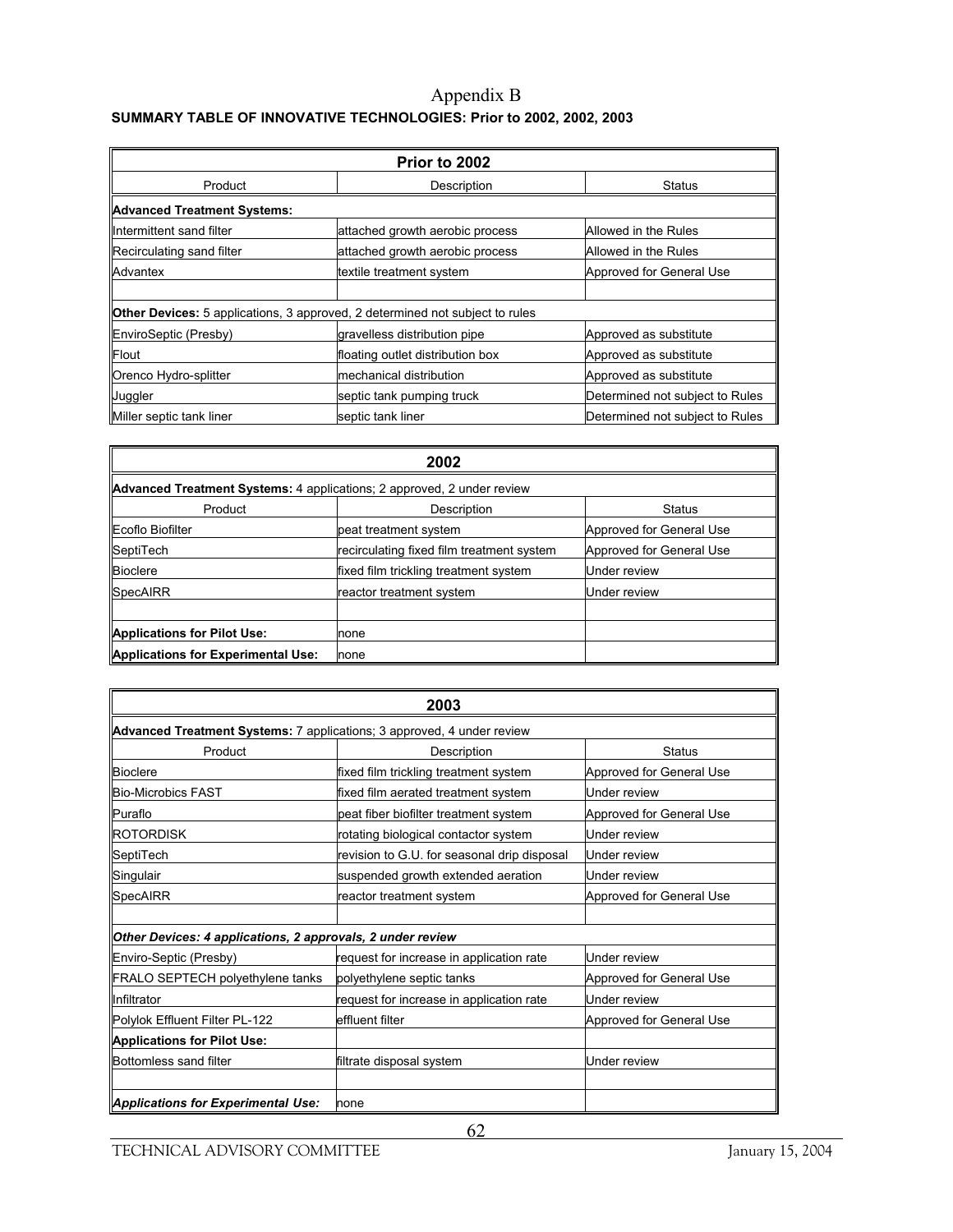# Appendix B

#### **SUMMARY TABLE OF INNOVATIVE TECHNOLOGIES:**

| As of December 31, 2003          |                                                         |                                 |  |  |  |
|----------------------------------|---------------------------------------------------------|---------------------------------|--|--|--|
|                                  |                                                         |                                 |  |  |  |
| Product                          | Description                                             | Status                          |  |  |  |
| Advanced Treatment Systems:      |                                                         |                                 |  |  |  |
| Intermittent sand filter         | attached growth aerobic process                         | Allowed in the Rules            |  |  |  |
| Recirculating sand filter        | attached growth aerobic process<br>Allowed in the Rules |                                 |  |  |  |
| Advantex                         | Approved for General Use<br>textile treatment system    |                                 |  |  |  |
| Ecoflo Biofilter                 | peat treatment system                                   | Approved for General Use        |  |  |  |
| SeptiTech                        | recirculating fixed film treatment system               | Approved for General Use        |  |  |  |
| <b>Bioclere</b>                  | fixed film trickling treatment system                   | Approved for General Use        |  |  |  |
| <b>Puraflo</b>                   | peat fiber biofilter treatment system                   | Approved for General Use        |  |  |  |
| <b>SpecAIRR</b>                  | reactor treatment system                                | Approved for General Use        |  |  |  |
|                                  |                                                         |                                 |  |  |  |
| <b>Other Devices:</b>            |                                                         |                                 |  |  |  |
| EnviroSeptic (Presby)            | gravelless distribution pipe                            | Approved as substitute          |  |  |  |
| Flout                            | floating outlet distribution box                        | Approved as substitute          |  |  |  |
| Orenco Hydro-splitter            | mechanical distribution                                 | Approved as substitute          |  |  |  |
| Juggler                          | septic tank pumping truck                               | Determined not subject to Rules |  |  |  |
| Miller septic tank liner         | Determined not subject to Rules<br>septic tank liner    |                                 |  |  |  |
| FRALO SEPTECH polyethylene tanks | Approved for General Use<br>polyethylene septic tanks   |                                 |  |  |  |
| Polylok Effluent Filter PL-122   | effluent filter                                         | Approved for General Use        |  |  |  |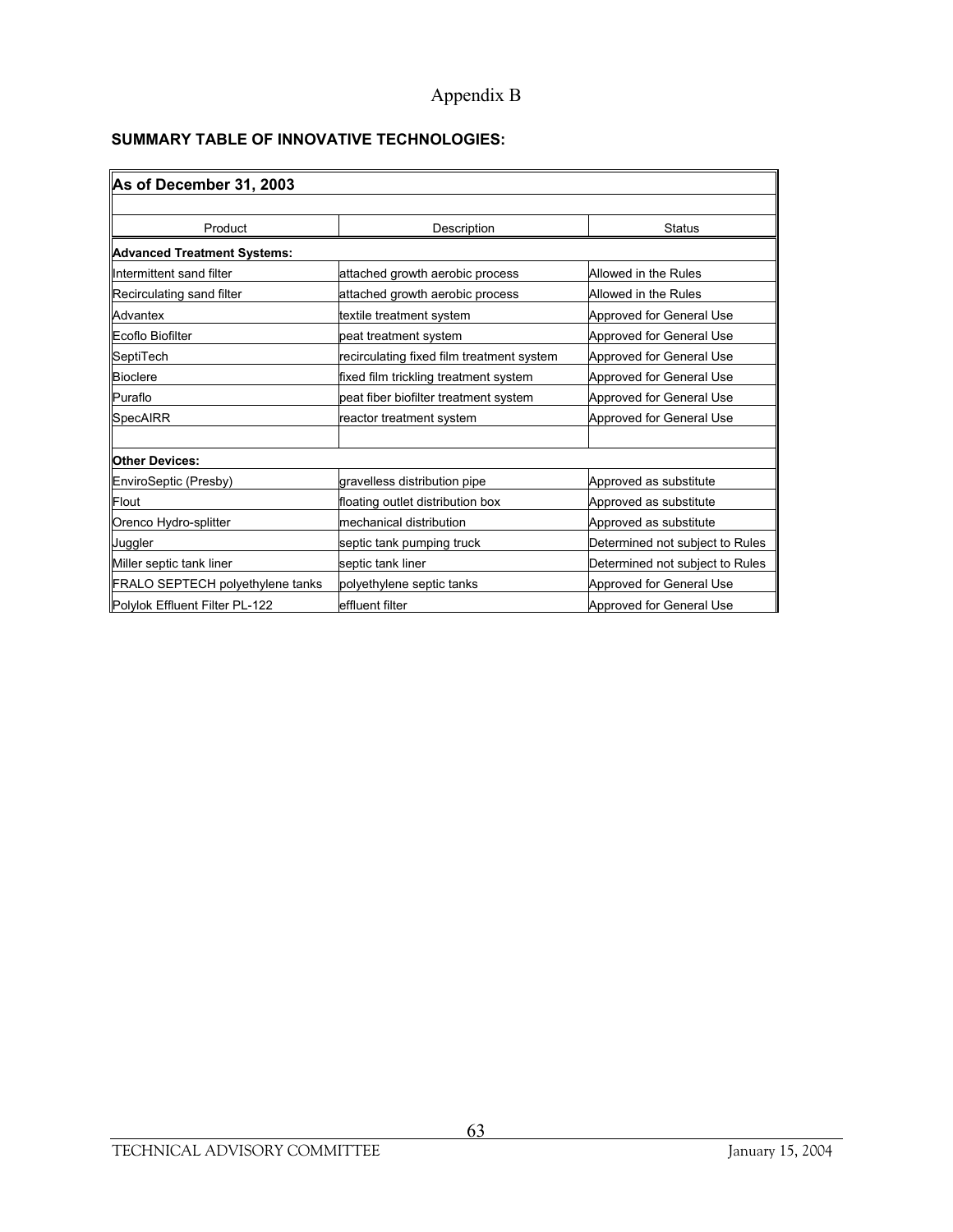#### Appendix C

#### **SUMMARY TABLE of PERMITS: 2002, 2003 (DEC Water Supply / Wastewater Permits only)**

|               |                              |      |      |                | <b>Permits Denied</b> |                |      |                          |                     |                               |      |                          |
|---------------|------------------------------|------|------|----------------|-----------------------|----------------|------|--------------------------|---------------------|-------------------------------|------|--------------------------|
|               |                              |      |      |                |                       |                |      |                          | Reasons for Denials |                               |      |                          |
| <b>DEC</b>    | <b>Applications Received</b> |      |      | Permits Issued |                       | Denials Issued |      | Insufficient Information |                     | Non-compliance with Standards |      | <b>Enforcement Cases</b> |
| Office        | 2002                         | 2003 | 2002 | 2003           | 2002                  | 2003           | 2002 | 2003                     | 2002                | 2003                          | 2002 | 2003                     |
| Barre         | 813                          | 725  | 827  | 713            | 8                     |                | 4    |                          |                     |                               |      |                          |
| Essex         | 712                          | 640  | 706  | 633            | 3                     |                |      |                          |                     |                               |      |                          |
| Rutland       | 522                          | 493  | 485  | 576            |                       | 17             |      | 17                       |                     |                               |      |                          |
| Springfield   | 568                          | 439  | 584  | 583            | 24                    | 20             | 24   | 19                       |                     |                               |      |                          |
| St. Johnsbury | 242                          | 258  | 243  | 236            |                       |                |      |                          |                     |                               |      |                          |
| Totals:       | 2857                         | 2628 | 2845 | 2741           | 38                    | 43             | 31   | 41                       | ີ                   |                               |      |                          |

Note: In 2002 deferrals of permits were not issued after August 16, 2002 and lots larger than 10 acres required permits after June 14, 2002.

Note: Many older projects were closed out in 2003 which results in more projects completed than received in 2003.

Note: Closing of old projects is often done with a denial of the application resulting in additional denials in 2003 in comparison to 2002.

64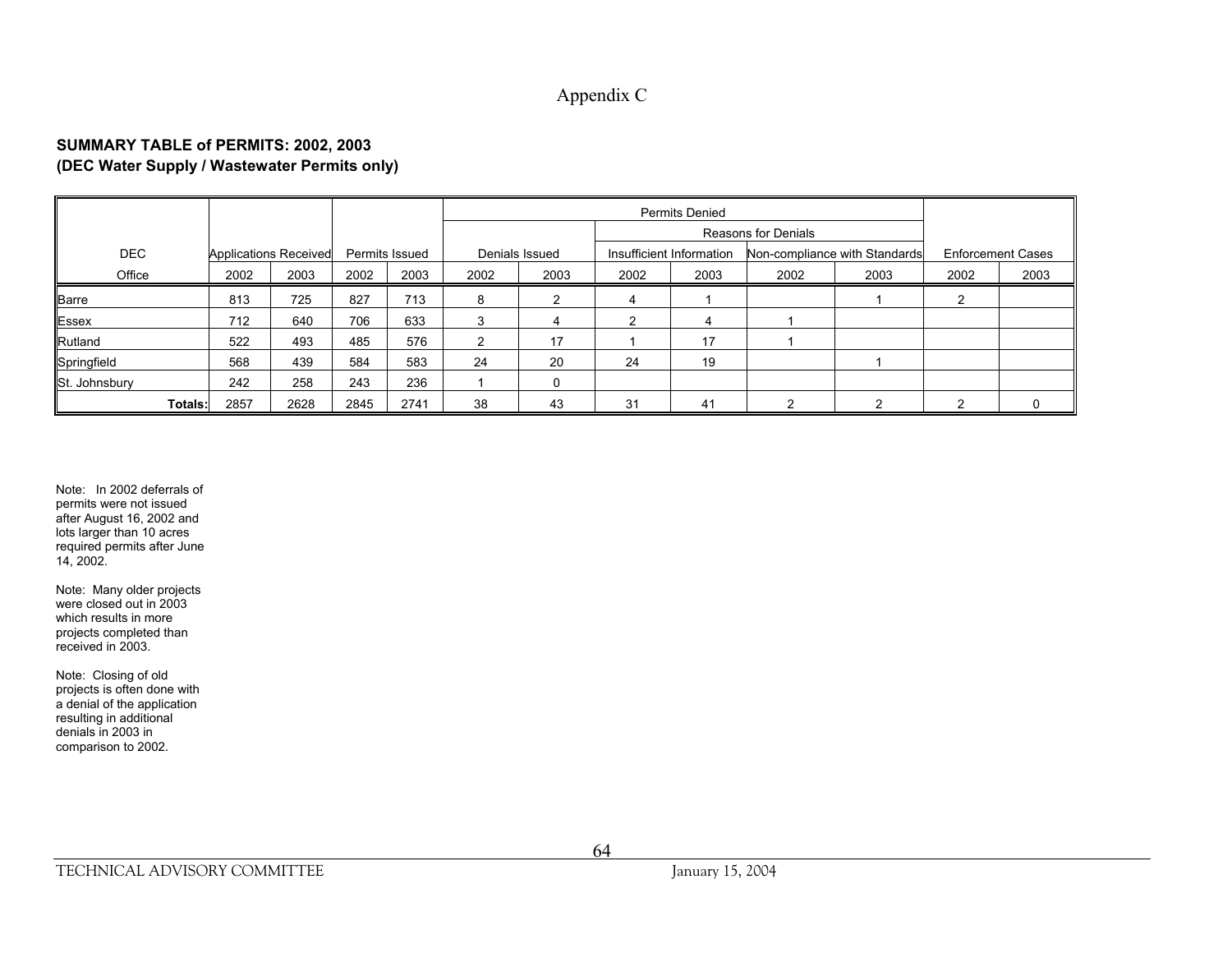Technical Advisory Committee for On-site Program Members and Statutory Charge

#### **Professional Engineers:**

Bernard Chenette, P.E. Lance Phelps, P.E. Chenette Associates Phelps Engineering 69 Plateau Drive PO BOX 367 Barre VT 05641 Middlebury VT 05753 476-6406 388-7829 bchenette@aol.com lance@phelpseng.com

PO BOX 712 6 Market Place Suite 2 E Middlebury VT 05740 Essex Junction 05452 382-8522 879-7733

Alan Huizenga, P.E. Green Mountain Engineering, Inc. 1438 South Brownell Rd. Williston, VT 05495 Phone (802) 862-5590 ahuizenga@gmeinc.biz

Gary Fern, P.E. (alt Brad Aldrich, P.E.) Otter Creek Engineering, Inc Forcier, Aldrich and Associates fern@ottercrk.com jforcier@forcieraldrich.com baldrich@forcieraldrich.com

#### **Site Technicians:**

Gerald Kittle Barbara or (alt Justin) Willis PO BOX 611 PO BOX 98 Colchester VT 05446 Richmond VT 05477-0098 655-1424 434-6474 gkittle@town.colchester.vt.us bawillis@adelphia.net

Spencer Harris PO BOX 384 Bristol VT 05443 453-2351 spencerk@accessvt.com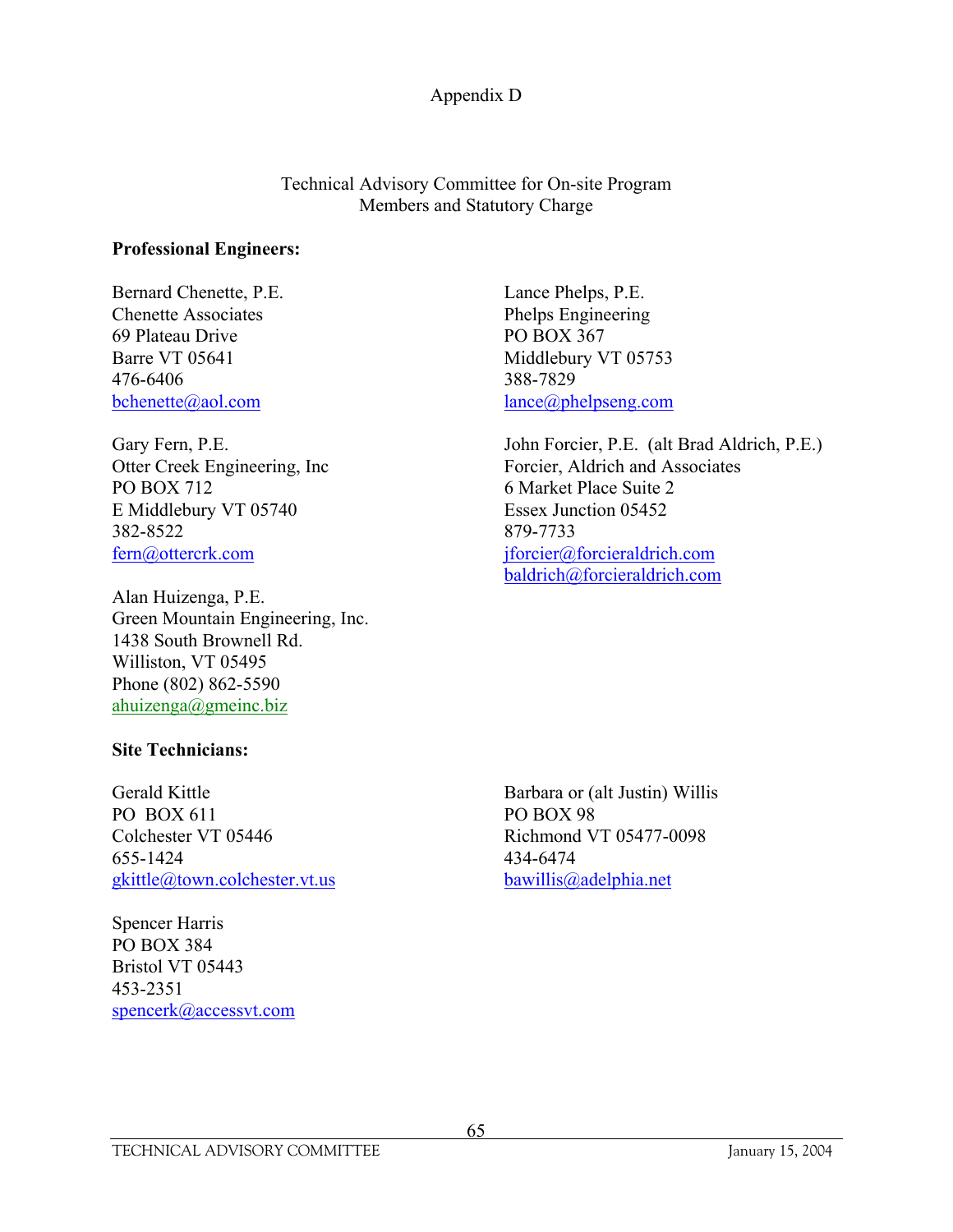### **Well Drillers:**

Jeff Williams Spafford and Sons of Williston VT PO BOX 437 Jericho VT 05465 878-4705

#### **Hydrogeologists:**

Craig Heindel David Cotton, P.E. PO BOX 64709 PO Box 99 658-0820 ext. 15 869-3432

Heindel and Noyes Wastewater Technologies Burlington VT 05406 Saxtons River, VT 05154 cheindel@gmavt.net dcotton@wastewatertechnologies.com

Stephen Revell Lincoln Applied Geology, Inc 163 Revell Road Lincoln, Vermont 05443 453-4384 srevell@gmavt.net

#### **Town officials:**

Kimberley Crosby, Administrative Assistant Philip Dechert, Planning Coordinator Town of Warren Town of Norwich PO BOX 337 PO BOX 376 Warren VT 05674 Norwich VT 05055 496-2709 649-1204 warrenadmin@madriver.com planner@norwich.vt.us

#### **Water Quality Specialist**

Kimberly Kendall VNRC 9 Bailey Avenue Montpelier VT 05602 223-2328 X 118 kkendall@vnrc.org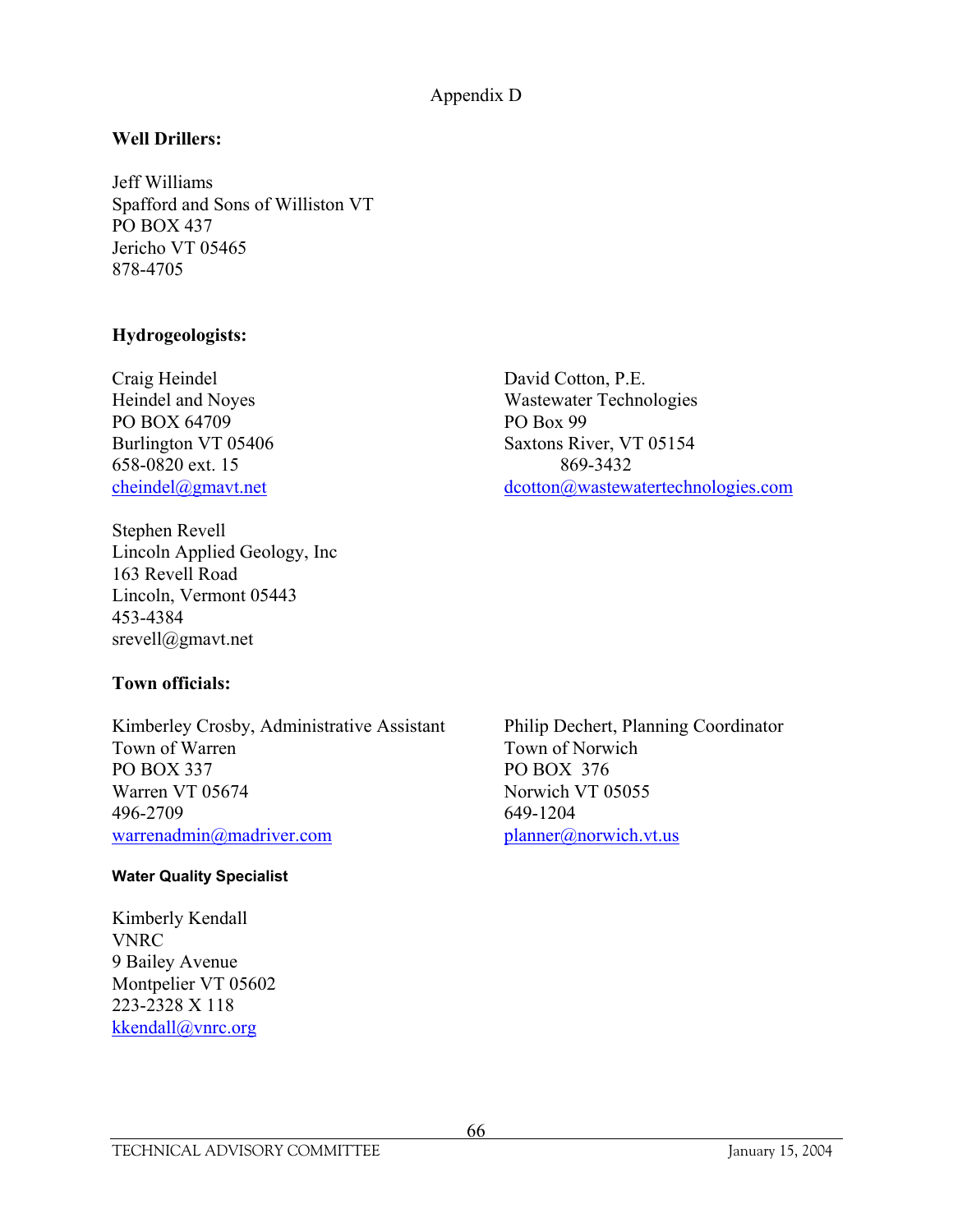# **Agency technical staff:**

Roger Thompson, Wastewater Mgmt 241-3027 Allison Lowry, Wastewater Mgmt 241-4455 Rodney Pingree, Water Supply 241-3418 emails: firstname.lastname@anr.state.vt.us

Note: Frank O'Brien, Wastewater Mgmt, is the Innovative Systems Engineer and provides support to the committee. Frank.Obrien@anr.state.vt.us 241-3686

### **Health Department technical staff**

Gail Center gcenter@vdh.state.vt.us

**Subcommittees** 

Hydrogeology - Allison Lowry, Craig Heindel, Dave Cotton and Steve Revell.

Training subcommittee - John Forcier, Roger Thompson, Allison Lowry, Dave Cotton, Barbara Willis and Marilyn Davis.

Licensed designers - Spencer Harris, Gary Fern, Alan Huizenga for Lance Phelps, and Gerry Kittle.

Well driller's knowledge checklist-- Jeff Williams, Rodney Pingree, Roger Thompson, Bernie Chenette and Steve Revell.

Statutory composition of the Technical Advisory Committee and the charge to the committee:

The secretary shall periodically review and, if necessary revise the rules adopted under this chapter to ensure that the technical standards remain current with the known and proven technologies regarding potable water supplies and wastewater systems.

The secretary shall seek advice from a technical advisory committee in carrying out the mandate of this subdivision. The governor shall appoint the members of the committee and ensure that there is at least one representative of the following entities on the committee: professional engineers, site technicians, well drillers, hydrogeologists, town officials with jurisdiction over potable water supplies and wastewater systems, water quality specialists, technical staff of the agency of natural resources, and technical staff of the department of health. Administrative support for the advisory committee shall be provided by the agency of natural resources.

The technical advisory committee shall provide annual reports, starting January 15, 2003, to the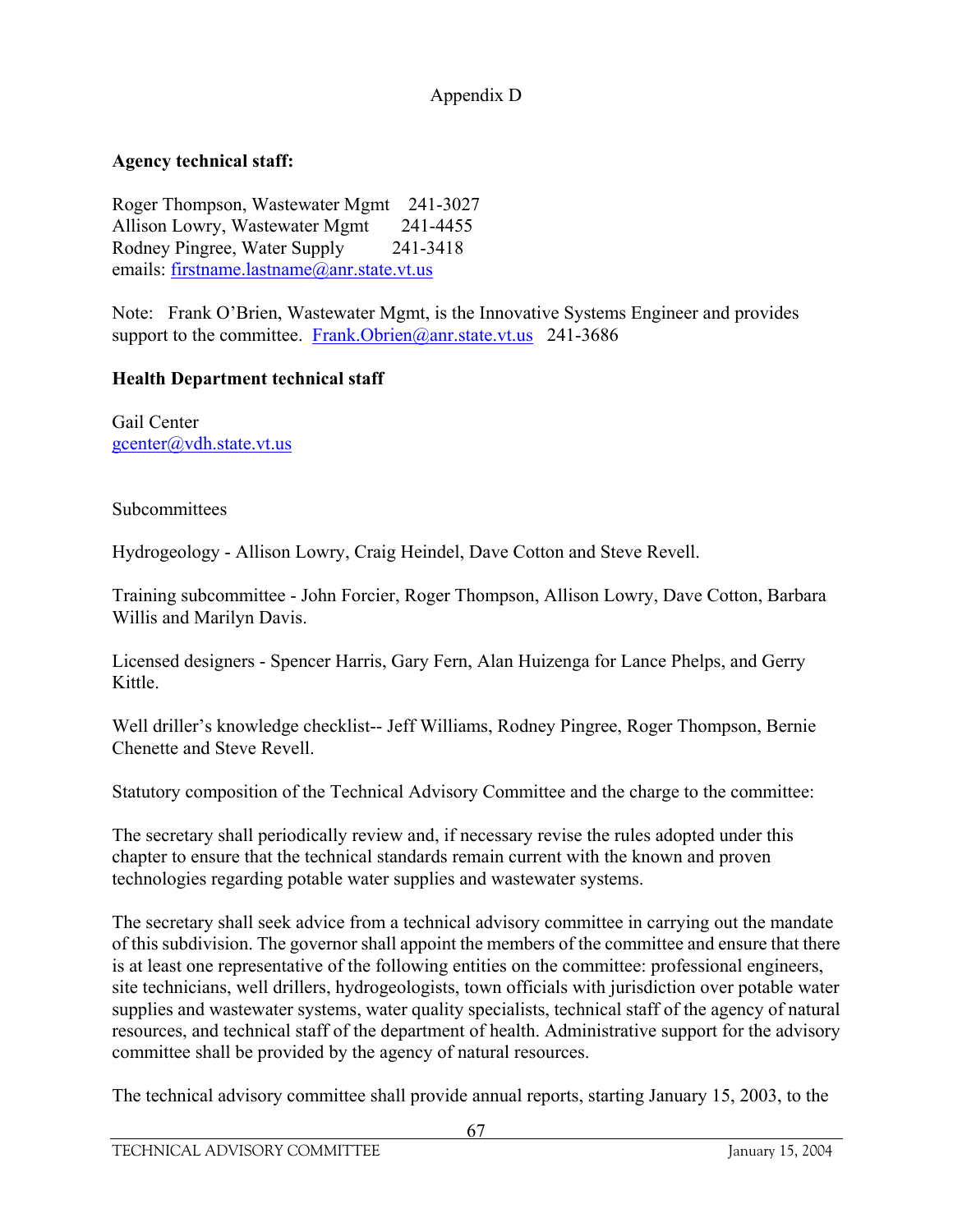chairs of the house and senate committees on natural resources and energy. The reports shall include information on the following topics: the implementation of this chapter and the rules adopted under this chapter; the number and type of alternative or innovative systems approved

for general use, approved for use as a pilot project, and approved for experimental use; the functional status of alternative or innovative systems approved for use as a pilot project or approved for experimental use; the number of permit applications received during the preceding calendar year; the number of permits issued during the previous calendar year; and the number of permit applications denied during the preceding calendar year, together with a summary of the basis for denial.

The annual reporting shall end as of January 15, 2007.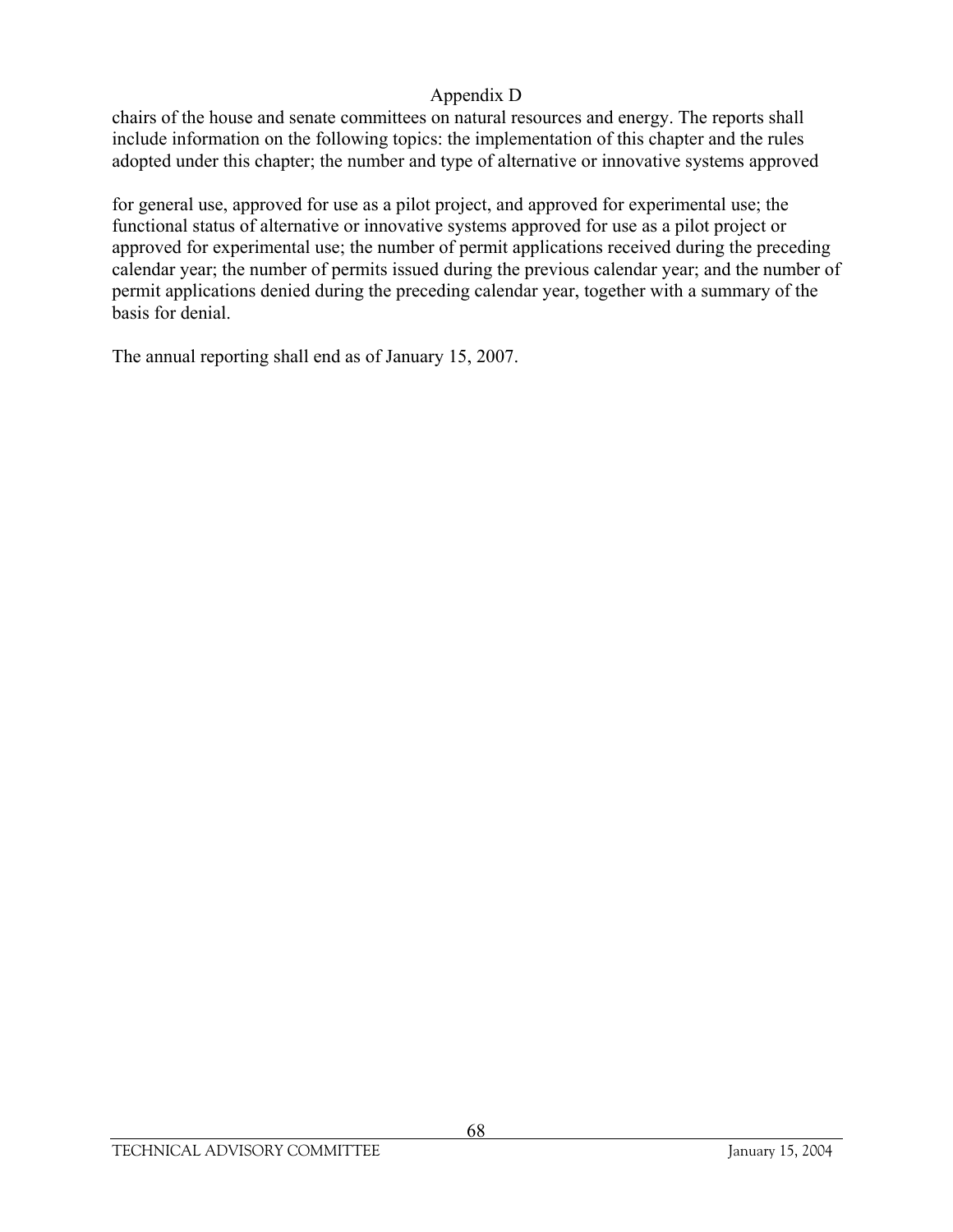#### Appendix E

April 2, 2003

Honorable Chair Johnson House Committee on Natural Resources and Energy State House- Room 44 Montpelier, VT 05601

Re: Position Paper on H.309 from the Technical Advisory Committee As Required by Act 133 of the 2001 Adjourned Session

Dear Honorable Chair Johnson:

The Technical Advisory Committee (TAC) was appointed by the Governor as required by the On-site Septic Reform Bill (S.27/Act 133).

As Chair of the TAC, I have been authorized to present this position paper on *H.309 -Extending the time for improving a lot under preexisting wastewater regulations*. I had testified to the Senate Committee on Natural Resources and Energy on January 28, 2003, concerning the first Annual Report on the Wastewater System and Potable Water Supply Rules for the period from the effective date of the rules, August 16, 2002 to December 31, 2002. During my testimony, I had stated that the legislature should consider extending the time for improving a lot under pre-existing wastewater regulations as long as there was also a requirement for a best management practice for the system as a way of protecting the environment. The position of the TAC on H.309 is as follows:

#### **The Technical Advisory Committee supports H.309 and the extension to November 1, 2004, as long as the systems are designed at a minimum by licensed designers and also preferably with adherence to the well isolation distances.**

This Committee is submitting this position paper to the Chairs of both the House and Senate Committees on Natural Resources and Energy. It is our understanding that H.309 has passed the House and is now in the Senate Committee on Natural Resources and Energy. Please let me know at (802)879-7733 if you would like me or someone else from the TAC to testify to either committee.

Submitted by :

John D. Forcier, P.E., Chair

| For Members:                    |                                                      |
|---------------------------------|------------------------------------------------------|
| Bernard Chenette, P.E.          | Lance Phelps, P.E. (alt. Alan Huizenga)              |
| Gary Fern, P.E.                 | John Forcier, P.E. (alt. Brad Aldrich, P.E.)         |
| Gerald Kittle, site technician  | Barbara Willis, site technician (alt. Justin Willis) |
| Spencer Harris, site technician | Jeff Williams, well driller                          |
| Craig Heindel, hydrogeologist   | David Cotton, P.E., hydrogeologist                   |
| Stephen Revell, hydrogeologist  | Kimberley Crosby, town planner                       |